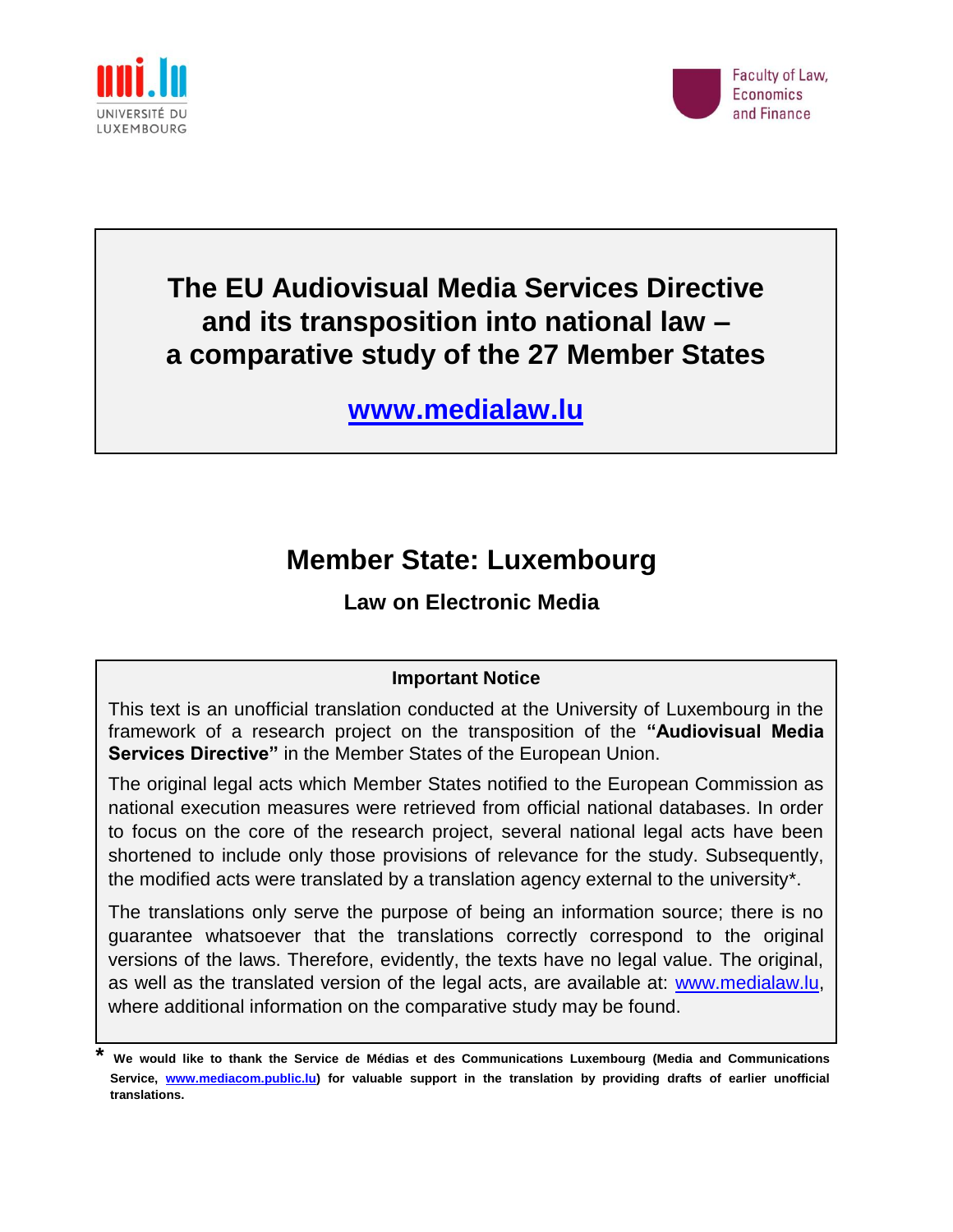# **Member State: Luxembourg**

# **Law of 27 July 1991 on Electronic Media**

**Official Journal**: Mém. A - 47 of 30 July 1991, p. 972; doc. parl. 3396

As amended by:

- Law of 2 April 2001 (Mém. A - 42 of 17 April 2001, p. 924; doc. parl. 4584; dir. 89/552/EEC and 97/36/EC),

As consolidated in a *texte coordonné*:

- Law of 2 April 2001 (Mém. A - 47 of 30 July 1991, p. 972; doc. parl. 3396)

As amended by:

- Law of 19 December 2003 (Mém. A 189 of 31 December 2003, p. 3989)
- Law of 8 June 2004 (Mém. A 85 of 8 June 2004, p. 1201)
- Law of 23 April 2008 (Mém.  $A 55$  of 29 April 2008, p.759)
- Law of 17 December 2010 (Mém.  $A 241$  of 24 December 2010, p. 4024; doc. parl. 6145, dir. 2007/65/EC and 2010/13/EU)
- Law of 8 April 2011 (Mém. A 69 of 12 April 2011, p. 1120)
- Law of 27 August 2013 (Mém. A 163 of 9 September 2013, p. 3114)

# **Coordinated text**

# **Chapter I. –**

# **About the purpose of the law and definitions<sup>1</sup>**

# **Article 1. – Purpose of the law**

(1) This law is intended to guarantee that the people of the Grand Duchy have unrestricted access, in the field of electronic media, to a multitude of sources of information and entertainment, guaranteeing freedom of expression and information, as well as the right to

 $\overline{a}$  $1$  New chapter introduced by the law of 2 April 2001.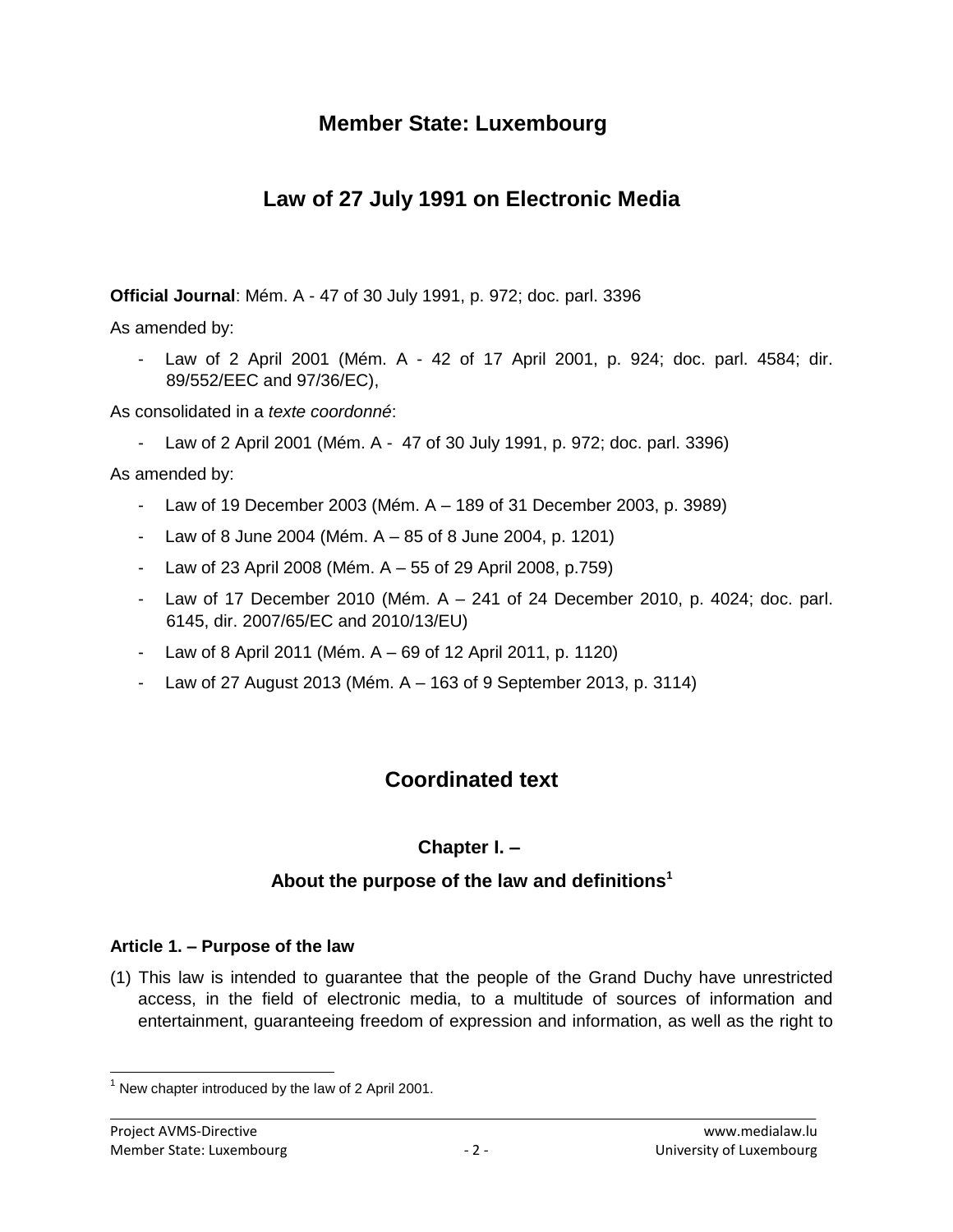receive and transmit in the territory of the Grand Duchy any audiovisual media or sound services that conform to the legal requirements.

- (2) It organises the operation of Luxembourg's electronic media, while pursuing the following objectives:
	- a) the right of unrestricted and pluralist audiovisual communication;
	- b) guarantee of independence and pluralism of information;
	- c) respect of human beings and their dignity;
	- d) highlighting our cultural heritage and support for contemporary audiovisual creation;
	- e) promotion of communication, intercultural exchanges and the integration of immigrants;
	- f) safeguard of the existence and pluralism of the printed press.

# *(Law of 2 April 2001 as amended by the Law of 27 August 2013)*

### **Article 2. – Definitions**

For the purposes of this law, the following definitions apply:

- 1) **"Authority"**, the *Autorité luxembourgeoise indépendante de l'audiovisuel* (Independent Luxembourg Audiovisual Authority);
- 2) **"audiovisual commercial communication"** means images with or without sound which are designed to promote, directly or indirectly, the goods, services or image of a natural or legal entity pursuing an economic activity. Such images accompany or are included in an audiovisual programme in return for payment or other consideration or for selfpromotional purposes. Forms of audiovisual commercial communication include, inter alia, television advertising, sponsorship, teleshopping and product placement;
- 3) **"surreptitious audiovisual commercial communication"** means the representation in words or pictures of goods, services, the name, the trade mark or the activities of a producer of goods or a provider of services in programmes when such representation is intended by the media service provider to serve as advertising and might mislead the public as to its nature. Such representation shall be considered as intentional, particularly if it is done in return for payment or other consideration;
- 4) **"Member State of the European Economic Area"** means any state that is a signatory to the Agreement creating the European Economic Area or any other state that has signed a reciprocal agreement with the European Union on the application of the Audiovisual Media Services Directive;
- 5) **"audiovisual media service provider"** means the natural person or legal entity with editorial responsibility for the selection of audiovisual content for the audiovisual media service and who determines how it is organised;
- 6) **"Luxembourgish audiovisual media service provider"** means an audiovisual media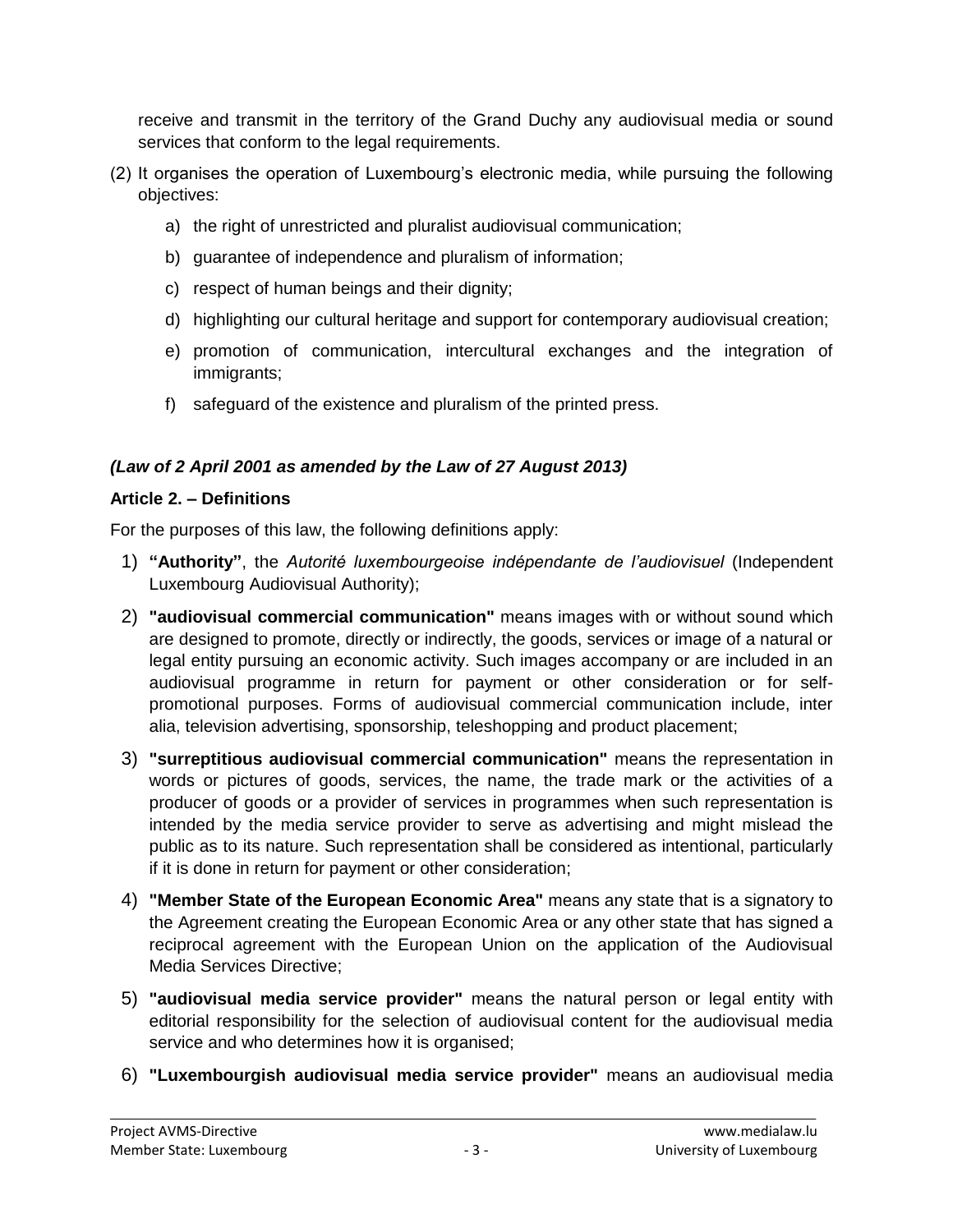service provider that is subject to the jurisdiction of the Grand Duchy of Luxembourg because:

- he meets any of the relevant criteria in Article 2bis below,
- he falls within the scope of Article 2 paragraph (5) of Directive 2010/13/EU of the European Parliament and of the Council of 10 March 2010 on the coordination of certain provisions laid down by law, regulation or administrative action in Member States concerning the provision of audiovisual media services (hereinafter the "Audiovisual Media Services Directive");
- 7)**"Luxembourgish radio service provider"** means the natural person or legal entity registered in the Grand Duchy of Luxembourg that produces or has produced a sound radio service for which he is responsible and that he broadcasts or has broadcast by a third party;
- 8)**"Luxembourgish broadcasting frequency"** means a frequency intended for the terrestrial broadcast of particular television or radio services that the Grand Duchy of Luxembourg is entitled to exploit in accordance with relevant international agreements to which it is party;
- 9)**"sponsorship"** means any contribution made by public or private undertakings or natural persons not engaged in providing audiovisual media services or in the production of audiovisual works, to the financing of audiovisual media services or programmes with a view to promoting their name, trade mark, image, activities or products;
- 10) **"product placement"** means any form of audiovisual commercial communication consisting of the inclusion of or reference to a product, a service or the trade mark thereof so that it is featured within a programme, in return for payment or for similar consideration;
- 11) **"programme"** means a set of moving images with or without sound constituting an individual item within a schedule or a catalogue established by a media service provider in the case of audiovisual services, or any set of sounds in the case of a radio service and the form and content of which are comparable to the form and content of television broadcasting. Examples of programmes include feature-length films, sports events, situation comedies, documentaries, children's programmes and original drama;
- 12) **"television advertising"** means any form of announcement broadcast whether in return for payment or for other consideration or broadcast for self-promotional purposes by a public or private undertaking or natural person in connection with a trade, business, craft or profession in order to promote the supply of goods or services, including immovable property, rights and obligations, in return for payment;
- 13) **"cable network"** means any essentially wireline terrestrial network serving principally to transmit or retransmit public television or radio services, including master antenna and cable television systems and other telecommunications networks covered by this definition. The term "cable network" also covers all other terrestrial, including virtual, wired and Hertzian networks, except those using Luxembourgish broadcasting frequencies that transmit or retransmit television or radio services selected by the operator;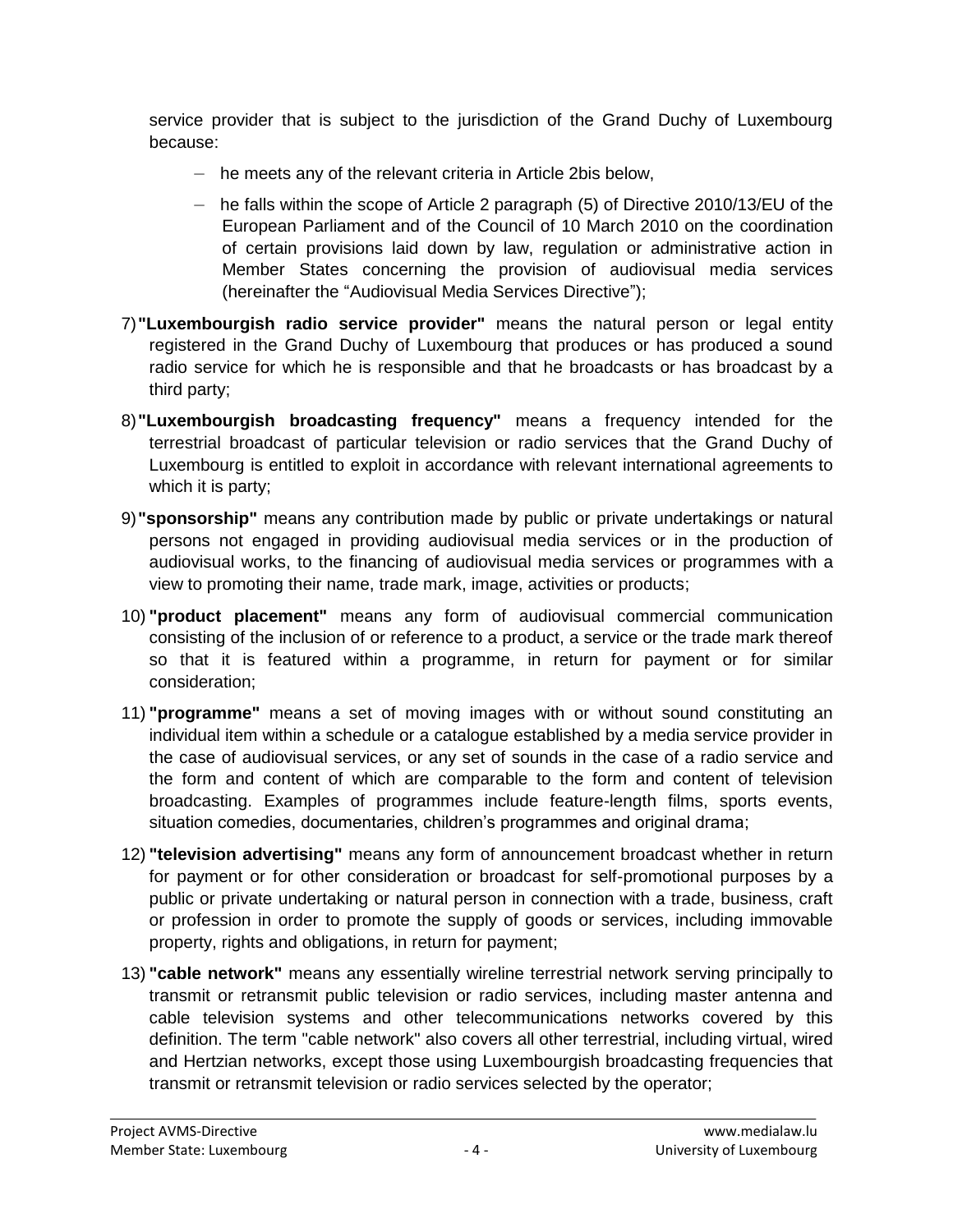- 14) **"editorial responsibility"** means the exercise of effective control both over the selection of the programmes and over their organisation either in a chronological schedule or in a catalogue, in the case of on-demand audiovisual media services;
- 15) **"audiovisual media service"** means a service that is under the editorial responsibility of a media service provider and whose main aim is to supply audiovisual programmes with the aim of informing, entertaining or educating the general public or of providing commercial communication through an electronic communications network. An audiovisual media service is a television service and/or an on-demand audiovisual media service;
- 16) **"on-demand audiovisual media service"** means an audiovisual media service provided by an audiovisual media service provider for the viewing of audiovisual programmes at the moment chosen by the user and at his individual request on the basis of a catalogue of programmes selected by the audiovisual media service provider;
- 17) **"audiovisual media or sound service"**, or **"media service"** means any audiovisual media or radio service;
- 18) **"Luxembourgish audiovisual media or sound service"** means any audiovisual media or sound service of a Luxembourgish audiovisual media or radio service provider;
- 19) **"non-Luxembourgish audiovisual media or sound service"** means any audiovisual media or sound service of any audiovisual media or sound service provider who is not a Luxembourgish audiovisual media or radio service provider;
- 20) **"radio service"** means any service that falls under the editorial responsibility of a media service provider and whose main aim is the supply, through electronic communications networks and with the purpose of informing, entertaining or educating the public, of sound services that can be listened to simultaneously using a programme schedule;
- 21) **"television service"** means any audiovisual media service provided by an audiovisual media service provider for the simultaneous viewing of audiovisual programmes on the basis of a programme schedule;
- 22) **"Luxembourgish cable service"** means any non-broadcast Luxembourgish television or radio service that is transmitted to the public via a cable network but not satellite and in particular any television or radio service directly produced at the head-end of the network, inserted using recordings or introduced via a telecommunications line;
- 23) **"Luxembourgish satellite service"** means any non-broadcast Luxembourgish radio or television service that is transmitted by satellite;
- 24) **"Luxembourgish broadcast service"** means
	- a) any Luxembourgish radio or television service that is transmitted via a Luxembourgish broadcasting frequency, or
	- b) any Luxembourgish radio or television service that has been granted a Luxembourgish broadcast service concession, even if the service is not transmitted via a Luxembourgish broadcasting frequency;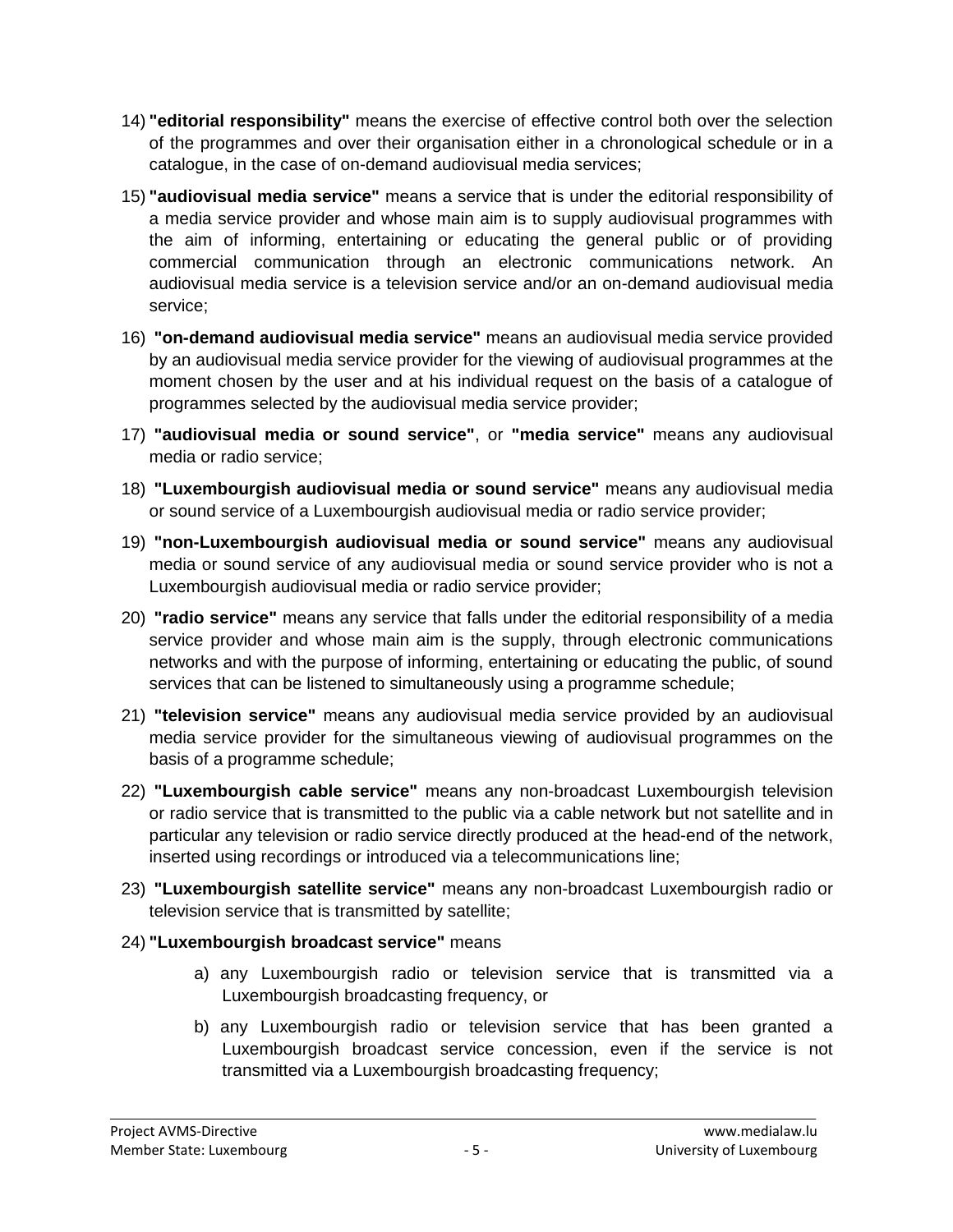- 25) **"Luxembourgish international broadcast service"** means any radio or television service that falls within the definition of a "Luxembourgish broadcast service" and that reaches not only the resident public but also an international public and national publics that are not resident in the Grand Duchy of Luxembourg;
- 26) **"Luxembourgish broadcast service to the resident public"** means any radio or television service that falls within the definition of a "Luxembourgish broadcast service" and that is designed, as confirmed in the concession it has received, primarily for all or any part of the public resident in the Grand Duchy of Luxembourg;
- 27) **"non-Luxembourgish broadcast service"** means any non-Luxembourgish radio or television service transmitted via a Luxembourgish broadcasting frequency;
- 28) **"Luxembourgish satellite system"** means any system of one or more satellites using the satellite frequencies the Grand Duchy of Luxembourg is entitled to exploit in accordance with relevant international agreements to which it is party, whether those frequencies belong to the broadcasting or any other service;
- 29) **"teleshopping"** means direct offers broadcast to the public with a view to the supply of goods or services, including immovable property, rights and obligations, in return for payment.

# **Article 2bis. – Audiovisual media service providers deemed to be established in the Grand Duchy of Luxembourg**

- For the purposes of this law, an audiovisual media service provider is deemed to be established in the Grand Duchy of Luxembourg in the following cases:
	- a) where the audiovisual media service provider has its head office in the Grand Duchy of Luxembourg and the editorial decisions relating to audiovisual media services are also taken there;
	- b) where the audiovisual media service provider has its head office in the Grand Duchy of Luxembourg and a significant proportion of the personnel employed for the activities of audiovisual media services work there;
	- c) the audiovisual media service provider has its head office in another Member State of the European Economic Area, but the editorial decisions relating to the audiovisual media services are taken in the Grand Duchy of Luxembourg and a significant proportion of the personnel employed for the activities of audiovisual media services work there, if a significant proportion of the personnel employed for the activities of audiovisual media services do not work in the country where the audiovisual media service provider has its head office;
	- d) the audiovisual media service provider has its head office in the Grand Duchy of Luxembourg and the editorial decisions relating to the audiovisual media services are taken in a different Member State of the European Economic Area, or vice versa and a significant proportion of the personnel employed for audiovisual media service activities is neither employed in the Grand Duchy of Luxembourg, nor in the other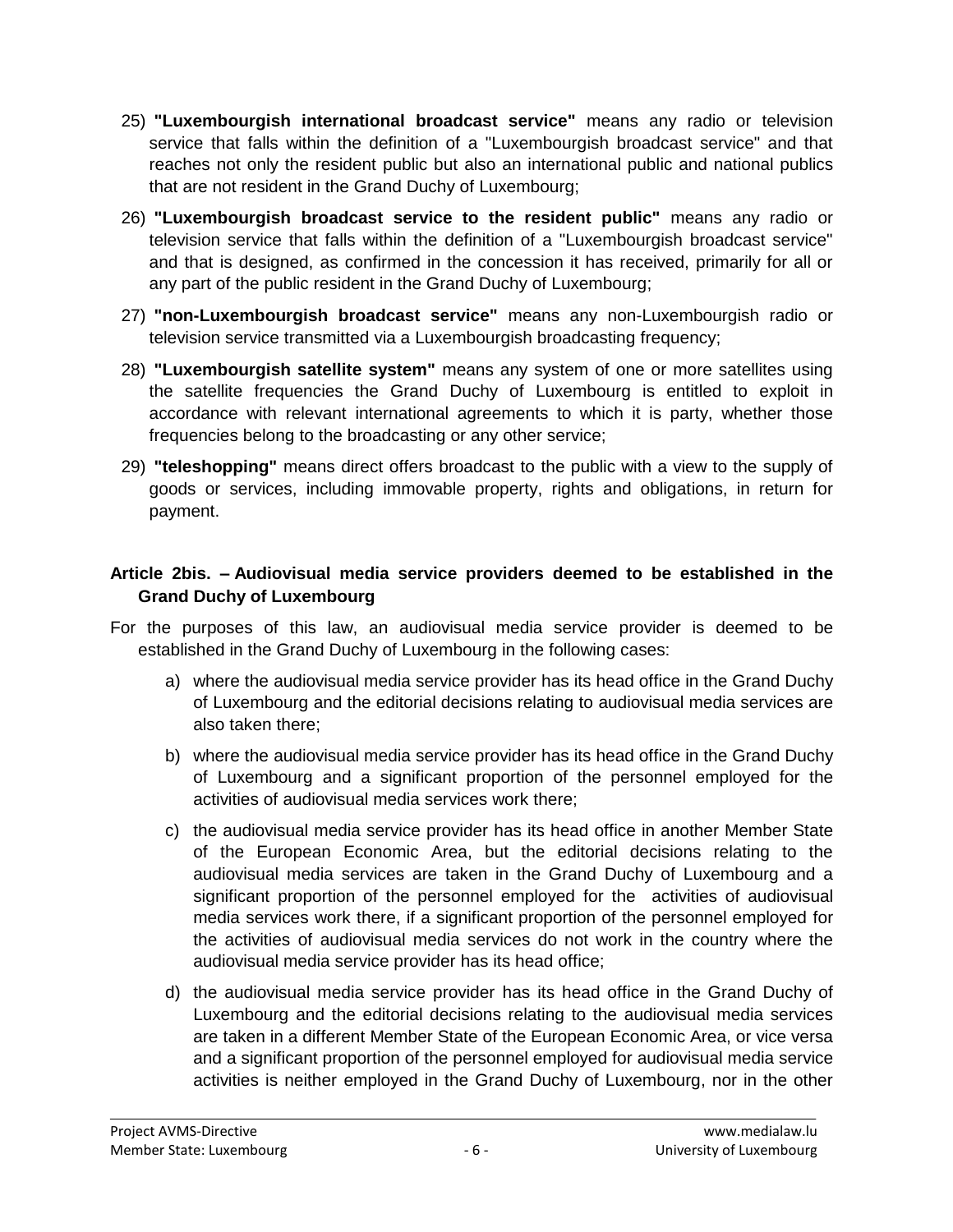Member States of the European Economic Area concerned, but the audiovisual media service provider has started its activities in Luxembourg in accordance with Luxembourgish law and maintains a stable and genuine economic link with Luxembourg;

e) the audiovisual media service provider has its registered office in the Grand Duchy of Luxembourg and the editorial decisions are taken in a country that is not a member of the European Economic Area, or vice versa, if a significant proportion of the personnel employed for audiovisual media service activities works in Luxembourg."

**Chapter "ll."<sup>2</sup> –**

# **About broadcasting**

### **A) Common provisions**

### **Article 3. – Broadcasting concessions and permits**

*(Law of 2 April 2001)*

- 1) Nobody may transmit a Luxembourgish or non-Luxembourgish broadcast service without having obtained a concession or a permit beforehand, in accordance with the provisions of this chapter.
- 2) Concessions or permits are granted after publication of an open call for candidatures, subject to the exceptions provided for by this law.
- 3) Any concession or permit is accompanied by a *cahier des charges* (hereinafter book of obligations), whose provisions must be respected at any time by the holder.
- 4) The concession or permit is personal and non-transferable. It is granted for a limited period, but is renewable and may be withdrawn at any time
	- a. if the conditions required to obtain it are not longer met, or
	- b. if the obligations written into the book of obligations are not met, or
	- c. if it is not used in a regular manner, in accordance with the arrangements laid down.

The arrangements for withdrawal are governed by the provisions of "Article 35*sexies*". 3

5) Any concession or permit which reaches its expiry date may be renewed in favour of the same holder, without a new open call for candidatures being organised. The provisions of the new concession or permit may be different from those applicable previously.

 $\overline{\phantom{a}}$  $2$  New chapter number introduced by the law of 2 April 2001.

 $3$  As amended by the law of 27 August 2013.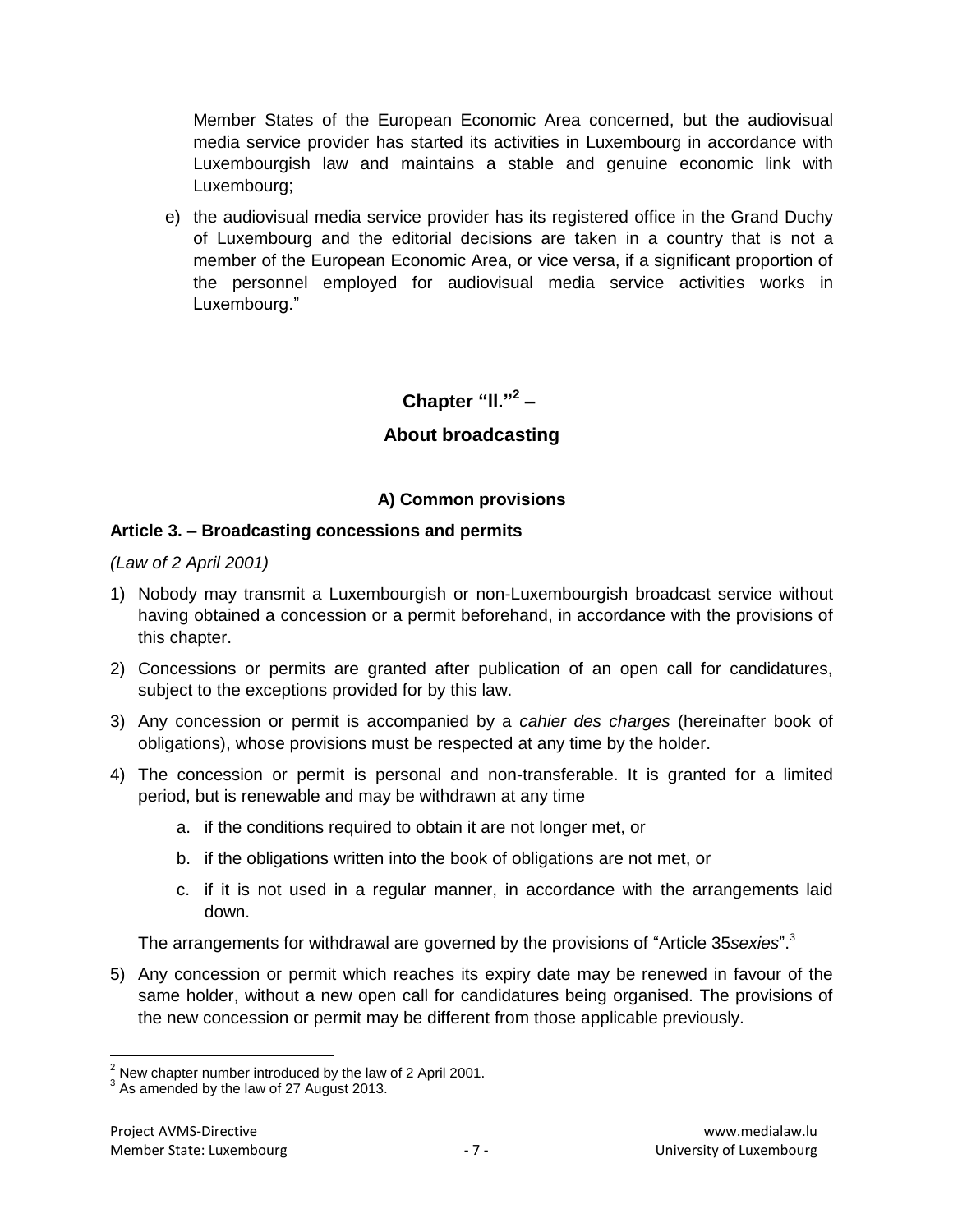6) A copy of any concession or permit and any decision to withdraw it is communicated to the minister responsible for telecommunications, so that he can initiate the procedure provided for in Article "5"<sup>4</sup>.

*(Law of 2 April 2001)*

### **"Article 4. – Luxembourgish broadcasting frequencies**

A grand-ducal regulation lays down and updates the list of Luxembourgish broadcasting frequencies. It may allocate the frequencies to various categories, corresponding in particular to the various uses laid down by this law. It may also define these frequency categories more precisely."

(*Law of 17 December 2010*)

### **"Article 5. –** *Licences*

Once informed that a concession or licence has been granted under Article 3, the minister responsible for radio wave management shall take over the procedure for granting the beneficiary or any third party designated by the beneficiary the licence described in Article 3, paragraph (2) of the law of 30 May 2005 concerning the organisation and management of the radio waves. "Should a concession or permit not be operated for one year, the licence may be withdrawn".<sup>5</sup>

**Articles 6 and 7** (*repealed by the Law of 17 December 2010*)

### **B) Broadcast services with international impact**

**Article 8.** *(repealed by the Law of 2 April 2001)*

### **Article 9.** – Luxembourgish international broadcast services

1) A grand-ducal regulation, to be enacted after the opinion of the Council of State  $(...)^6$ , based on a proposal by the minister responsible for the media and after consultation of "the Authority"<sup>7</sup>, determines the arrangements under which the government shall grant concessions for Luxembourg broadcast services that reaches an international public, as well as the general rules governing concessions and their associated book of obligations.

 $\overline{a}$ 

<sup>4</sup> Amended by the law of 2 April 2001.

 $<sup>5</sup>$  As amended by the law of 27 August 2013.</sup>

<sup>&</sup>lt;sup>6</sup> Deleted / amended by the law of 2 April 2001.

 $7$  As amended by the law of 27 August 2013.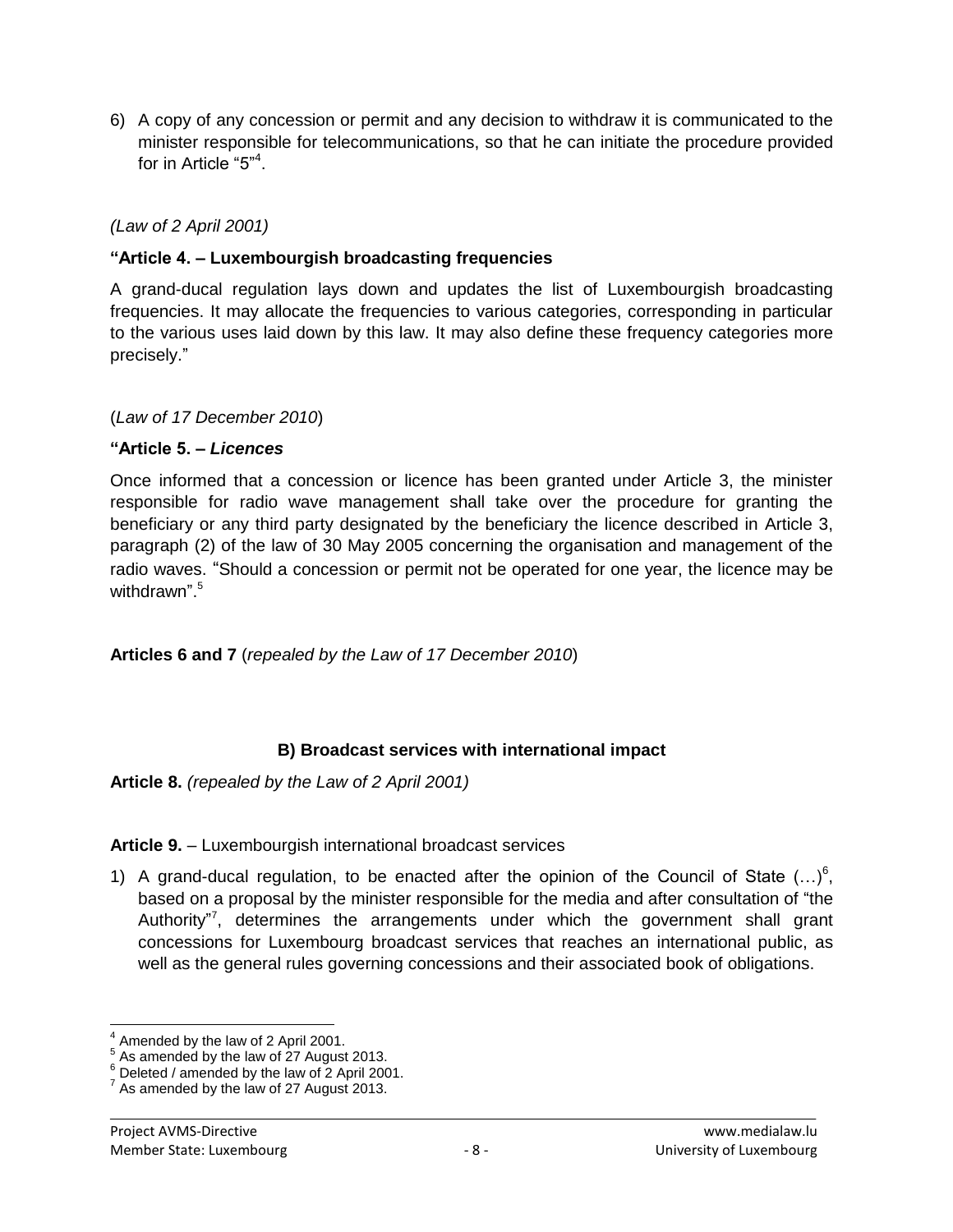- 2) The various concessions for services covered by "Article 2, "point 24)"<sup>8</sup>, letter a)", may be granted to one or more holders and incorporate, if commercial and financial imperatives so require, elements of exclusivity. If an additional concession is granted to an existing concessionaire, there is no requirement to carry out a new open call for candidatures.
- 3) Concessions for services covered by "Article 2, "point 24)"<sup>9</sup>, letter b)", can only be granted if the final control room or the uplink is situated in the territory of the Grand Duchy and if the concessionaire is a company incorporated under Luxembourgish law. There is no requirement to proceed with an open call for candidatures.

### **Article 10. – Book of obligations**

- 1) Each book of obligations covered by Article 9, paragraph (1) may contain, depending on the circumstances, provisions on:
	- a) the licence to be paid to the treasury and the cultural services to be provided in the interest of the country;
	- b) the activities that must be carried out in the territory of the Grand Duchy;
	- c) the presentation of information in a spirit of impartiality and objectivity and with respect for the pluralism of ideas and freedom of information;
	- d) the promotion of culture and artistic creativity in the conception and production of the service;
	- e) the conditions under which the government may have Luxembourgish socio-cultural programmes broadcast at its own expense, at the request of the public institution mentioned in Article 14, paragraph (2);
	- f) the conditions under which the concessionaire may put its facilities at the disposal of television or radio services aimed at a resident audience other than those mentioned in letter e);
	- g) the limits within which services may contain advertising messages;
	- h) the monitoring of the service content by "the Authority";<sup>10</sup>
	- i) the right for the government to inspect the articles of association, shareholder information and the organs of the concessionaire company and any companies participating in the operation of the concession;
	- j) the monitoring of the activities of the concessionaire by one or more government commissioners;
	- k) the obligation to identify the service as a Luxembourgish service and contribute through its programming to the reputation and international impact of the Grand Duchy;

 $\overline{a}$  $<sup>8</sup>$  Amended by the law of 27 August 2013.</sup>

 $<sup>9</sup>$  As amended by the law of 27 August 2013.</sup>

 $10^{10}$  As amended by the law of 27 August 2013.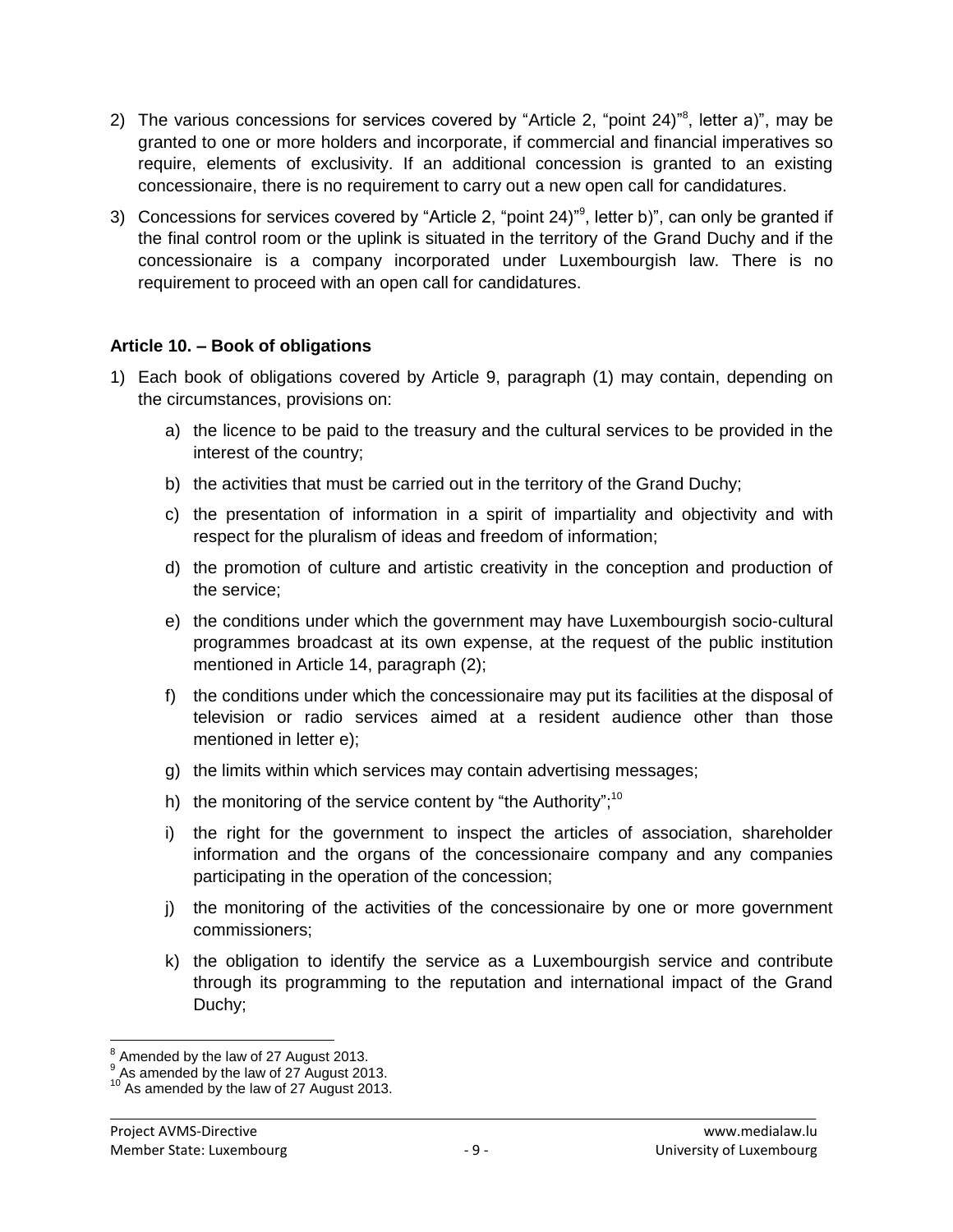- l) the conditions under which the concessionaire may associate other companies in the operation of the concession;
- m) the obligation to place the facilities free of charge at the disposal of the state for the broadcasting of official communiqués or information relating to the security of human life and the needs of the police. This broadcasting will be carried out at the request of the government and take priority over other programmes.
- 2) The book of obligations relating to services using Luxembourgish broadcasting frequencies may contain the obligation either to transmit short daily broadcasts in the Luxembourgish language for Luxembourgers living abroad, or to make the transmitter available for the transmission of such programmes.

### *(Law of 2 April 2001)*

### **"Article 10bis. – Non-Luxembourgish services**

- 1) The government may, based on a proposal from the minister responsible for the media, and after consulting the "the Authority"<sup>11</sup>, grant concessions for non-Luxembourgish broadcast services. Such a concession allows the holder, using a Luxembourgish broadcasting frequency, to broadcast a particular service transmitted by a service provider subject to the competence of another Member State of the European Economic Area, in accordance with the rules applicable in that Member State. Such a concession may be granted either to a company incorporated under Luxembourgish law, or to a non-Luxembourgish television or radio service provider.
- 2) Concessions for non-Luxembourgish broadcast services are granted after publication of an open call for candidatures, except in the following special circumstances:
	- a) the concession is granted to the concessionaire for Luxembourgish broadcast services which reach an international public, to enable it to continue using a Luxembourgish broadcasting frequency to broadcast a service which has lost the status of Luxembourgish service, since it comes under the competence of another Member State of the European Economic Area; or
	- b) the concession is granted to the concessionaire for Luxembourgish broadcast services which reach an international public to enable it to use a Luxembourgish broadcasting frequency granted to it under its existing concession to broadcast a non-Luxembourgish service part-time or on a temporary basis.

# **Article 10ter. – Book of obligations**

1) Any concession covered by Article 10bis is accompanied by a book of obligations whose provisions must be complied with at all times by the concessionaire.

 $\overline{a}$  $11$  As amended by the law of 27 August 2013.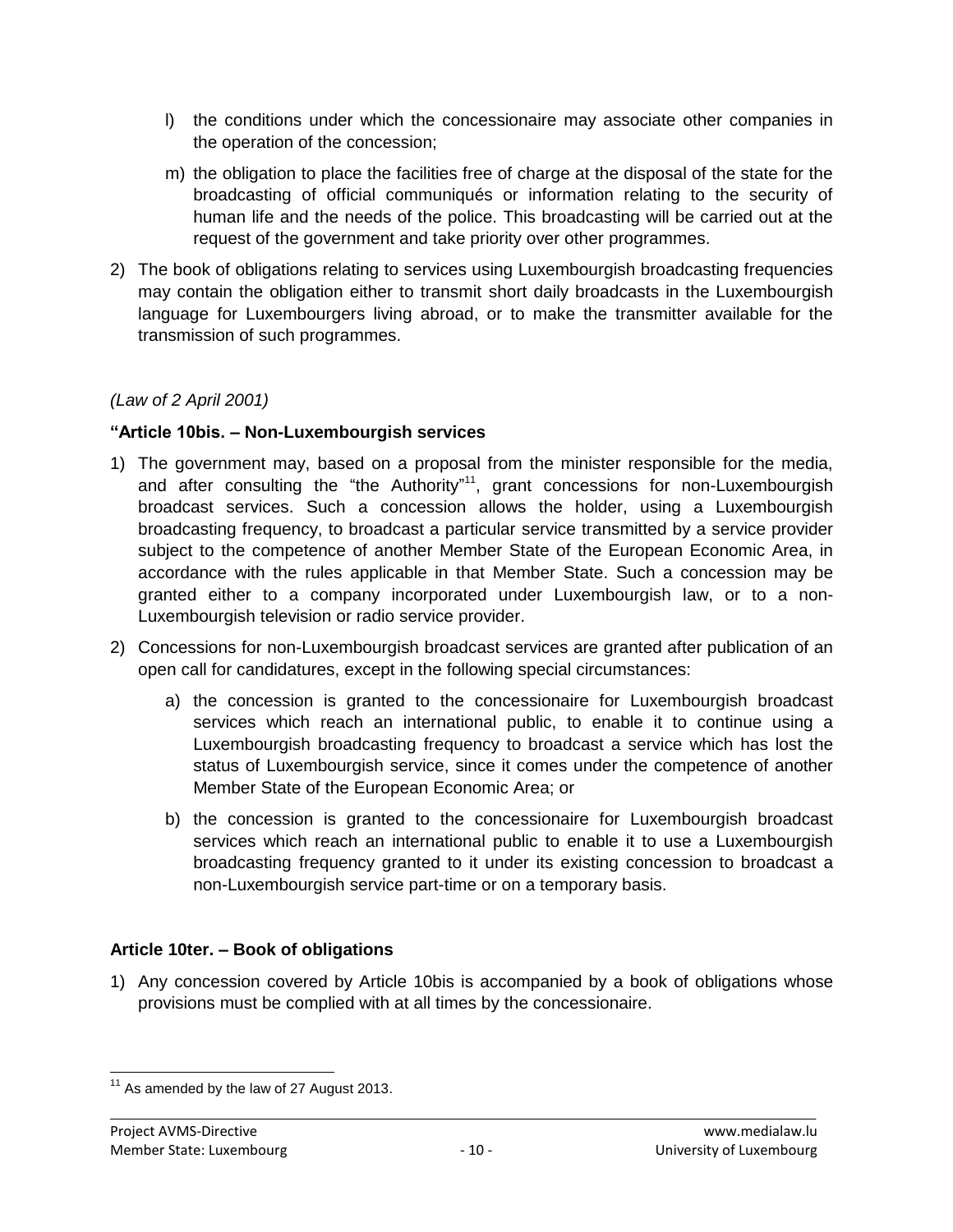- 2) The book of obligations states that the concession is only valid for the full-time or part-time of the specified non-Luxembourgish service, duly authorised by its country of origin.
- 3) The book of obligations may contain, depending on the circumstances, provisions on:
	- a) the counterpart to be fulfilled by the concessionaire;
	- b) the rights for the government to inspect the articles of association, shareholder information and the organs of the concessionaire company;
	- c) the obligation to place the facilities free of charge at the disposal of the state for the broadcasting of official communiqués or information relating to the security of human life and the needs of the police. This broadcasting will be carried out at the request of the government and take priority over other programmes."

# **C) Broadcast services aimed at a resident audience**

# **Article 11. – "List of broadcast services covered"<sup>12</sup>**

 $(...)^{13}$ 

"(1)"<sup>14</sup> Luxembourgish broadcast services aimed at a resident audience include:

- a) television services  $(...)^{15}$ ,
- b) sound radio services disseminated by high-power transmitters, i.e.:
	- radio services with commercial aims;
	- radio services for a socio-cultural purpose, as well as
- c) sound radio services disseminated by low-power transmitters, i.e.
	- local radio services and
	- radio services disseminated by transmission networks.

*(Law of 2 April 2001)*

- d) sound radio services broadcast in a digital multiplex and possibly
- e) television services broadcast in a digital multiplex."
- " $(2)$ "<sup>16</sup> Broadcast services foreseen in this Article are the subject of a permit issued at the risk and expense of their holders.

 $\overline{a}$  $12$  Deleted / amended by the law of 2 April 2001.

<sup>&</sup>lt;sup>13</sup> Deleted / amended by the law of 2 April 2001.

<sup>&</sup>lt;sup>14</sup> New numbering introduced by the law of 2 April 2001, the previous paragraph (1) was deleted.

<sup>&</sup>lt;sup>15</sup> Deleted / amended by the law of 2 April 2001.

<sup>&</sup>lt;sup>16</sup> As amended by the law of 2 April 2001.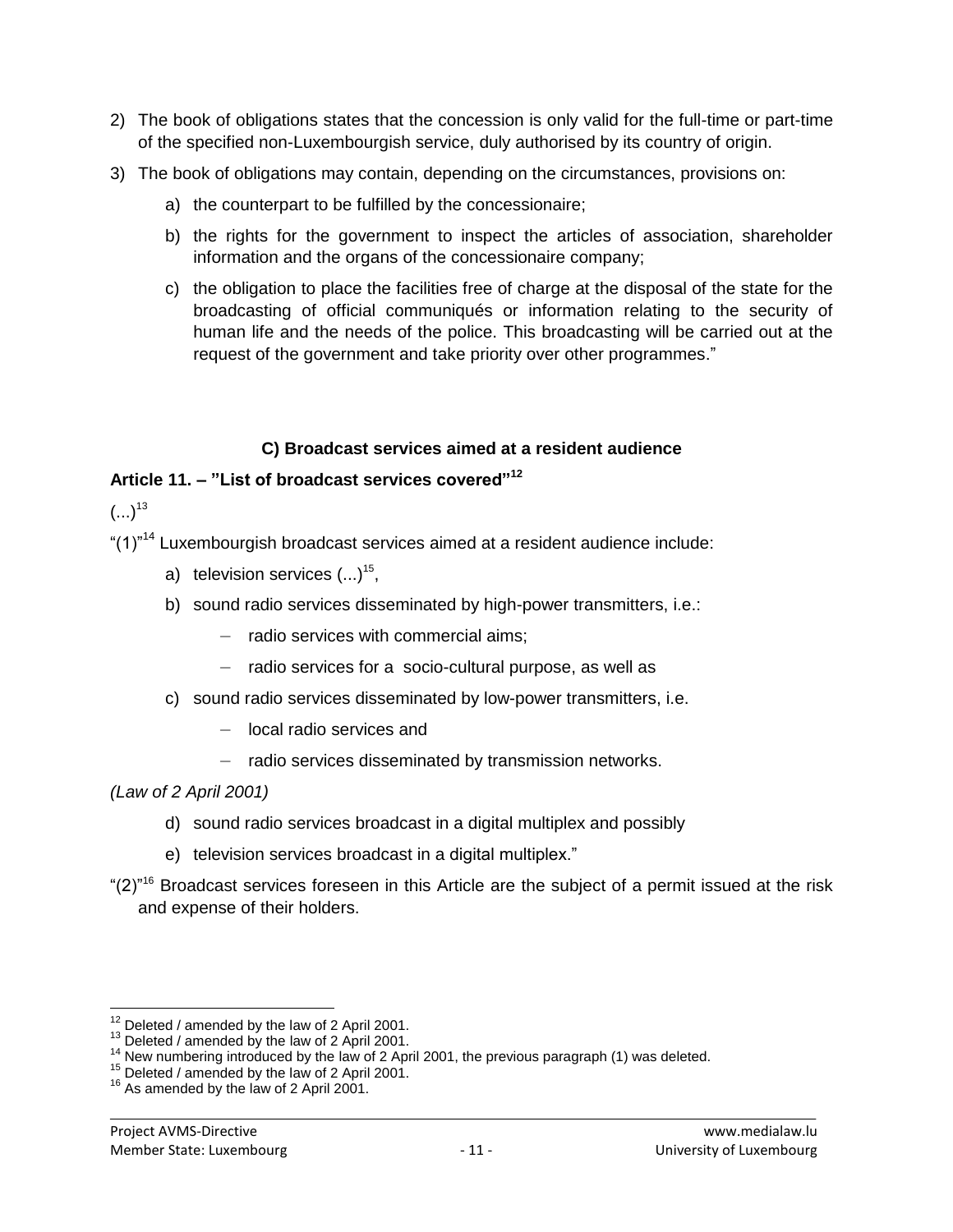# **Article 12. – Television services (...)<sup>17</sup>**

#### *(Law of 2 April 2001)*

- "(1) A grand-ducal regulation to be enacted after the opinion of the Council of State will determine the arrangements under which the government shall grant, based on a proposal by the minister responsible for the media and after consultation of "the Authority"<sup>18</sup>, permits for television services and the general rules governing these permits and the associated book of obligations."
- (2) Each set of book of obligations covered by "paragraph"<sup>19</sup> (1) may contain, depending on the circumstances, provisions on:
	- a) the fee to be paid to the treasury and the cultural services to be provided in the interest of the country;
	- b) respect of pluralism in the presentation of news and ideas;
	- c) the promotion of culture and artistic creativity in the conception and production of the television service;
	- d) monitoring of the television service content by "the Authority"; $20$
	- e) the conditions under which the government may at its own expense have Luxembourgish socio-cultural programmes broadcast, at the request of the public institution mentioned in Article 14, "paragraph (2);
	- f) the conditions under which the holder may put its facilities at the disposal of services aimed at a resident audience other than those mentioned in letter e);
	- g) the limits within which services may contain advertising messages;
	- h) the right for the government to inspect the articles of association, shareholder information and the organs of the holder company and any companies participating in the exploitation of the permit;
	- i) the monitoring of the activities of the holder by a government commissioner;
	- j) the obligation to place the facilities free of charge at the disposal of the state for the broadcasting of official communiqués or information relating to the security of human life and the needs of the police. This broadcasting will be carried out at the request of the government and take priority over other programmes;
	- k) the proportion of programmes that must be acquired from producers that are independent from the holder;
	- l) the conditions under which the holder may associate other companies in the exploitation of the permit.

 $\overline{a}$  $17^7$  Deleted / amended by the law of 2 April 2001.

<sup>&</sup>lt;sup>18</sup> As amended by the law of 27 August 2013.

<sup>&</sup>lt;sup>19</sup> As amended / deleted by the law of 2 April 2001.

<sup>&</sup>lt;sup>20</sup> As amended by the law of 27 August 2013.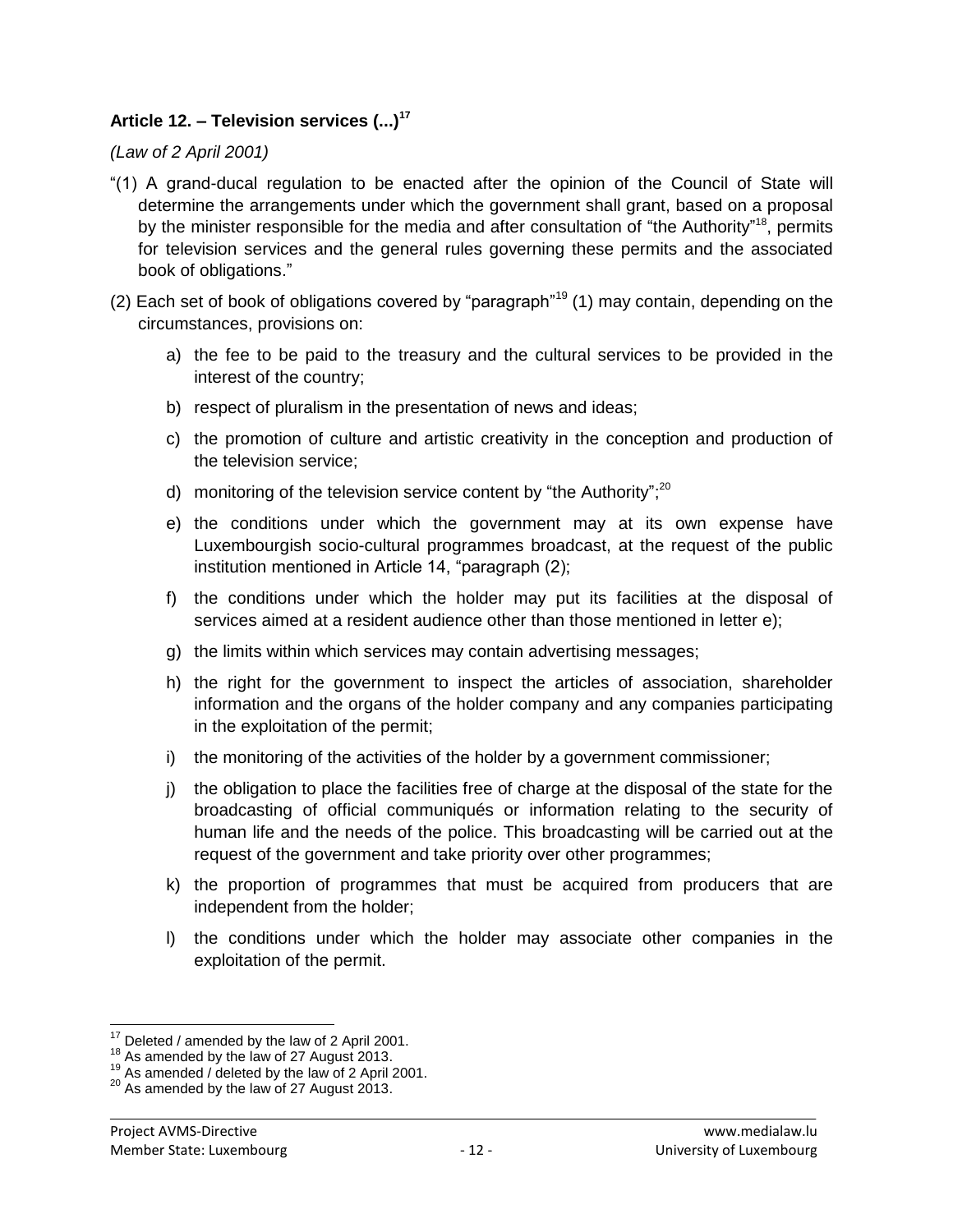((3) *repealed by the Law of 17 December 2010*)

### **Article 13. – Sound radio services using high-power transmitters**

- (1) A grand-ducal regulation to be to be enacted after the opinion of the Council of State will determine the arrangements under which the government shall grant, based on a proposal by the minister responsible for the media and after consultation of "the Authority"<sup>21</sup>, permits for radio services disseminated by high-power transmitters and the general rules governing these permits and the associated book of obligations. These arrangements and rules vary depending on the ultimate purpose of the services.
- (2) Sound radio services using high-power transmitters are divided into commercial radio services and socio-cultural radio services.
- (3) Socio-cultural radio services will be devoid of advertising messages and subject to the provisions of Article 14. Commercial radio services may contain advertising messages within the limits foreseen or set pursuant to Article 28*sexies*.
- (4) Each book of obligations covered by paragraph (1) may contain, depending on the circumstances, provisions on:
	- a) the fee to be paid to the treasury and the cultural service to be provided in the interest of the country, unless the service in question is for commercial ends;
	- b) respect of pluralism in the presentation of news and ideas;
	- c) the promotion of culture and artistic creativity in the conception and production of the radio service;
	- d) monitoring of the radio service content by "the Authority"; $22$
	- e) the right for the government to inspect the articles of association, shareholder information and the organs of the holder company and any companies participating in the exploitation of the permit;
	- f) the monitoring of the activities of the holder by a government commissioner;
	- g) the obligation to place the facilities free of charge at the disposal of the state for the broadcasting of official communiqués or information relating to the security of human life and the needs of the police. This broadcasting will be carried out at the request of the government and take priority over other programmes;
	- h) the conditions under which the holder may associate other companies in the exploitation of the permit.

 $\overline{\phantom{a}}$ 

 $^{21}$  As amended by the law of 27 August 2013.

 $^{22}$  As amended by the law of 27 August 2013.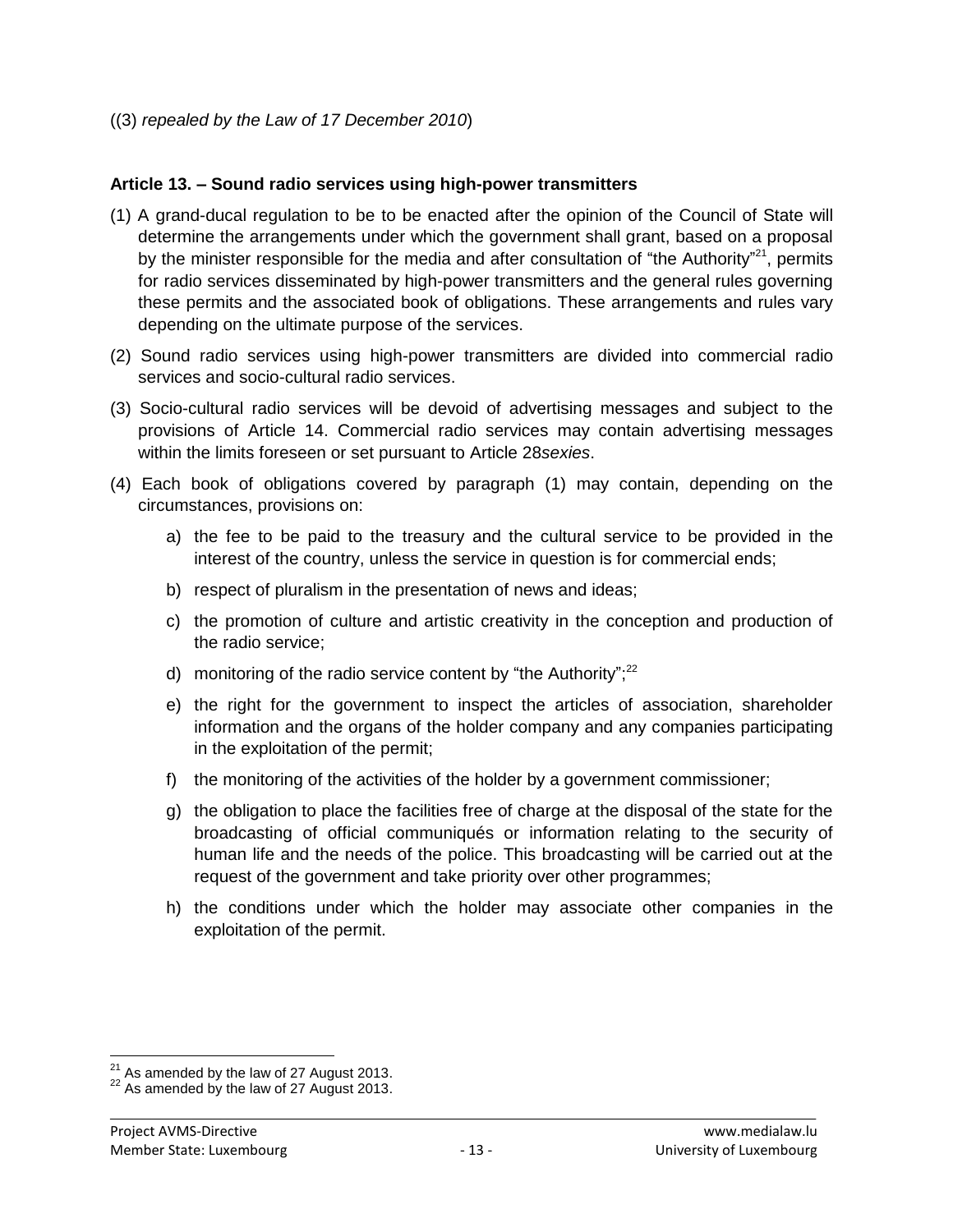### **Article 14. – Socio-cultural radio services**

#### (*Law of 17 December 2010*)

- "(1) One or more Luxembourgish broadcasting frequencies intended for sound radio services disseminated by high-power transmitters shall be reserved entirely or in part for the broadcast of socio- cultural radio services."
- (2) A public institution is set up with the aim of exploiting this frequency or these frequencies and organising radio services for socio-cultural ends, for which it assumes responsibility. A grand-ducal regulation, to be enacted after an opinion of the Council of State  $(...)^{23}$ , shall lay down the arrangements for its structure and operation.

### *(Law of 2 April 2001)*

- "(3) The public institution shall hold a permit for radio services using a high-power transmitter, which is awarded to it without a call for candidatures.
- (3bis) The state shall conclude a multi-annual agreement with the institution, defining its public service missions and the corresponding obligations of the state with regards to financial or other terms."
- (4) Socio-cultural radio services will provide wide access to the airwaves for "social and cultural organisations from Luxembourg"<sup>24</sup>.
- (5) "The Authority"<sup>25</sup> is authorized to submit proposals to the responsible organs of the public institution relating to balanced content corresponding to the socio-cultural objectives. It is also charged with the monitoring of socio-cultural radio services.<sup>26</sup>

 $(...)^{27}$ 

# **Article 15. – Sound radio services disseminated by low-power transmitters**

- (1) Sound radio services disseminated by low-power transmitters are either local radio services or network radio services.
- (2) Permits are granted for sound radio services disseminated by low-power transmitters, in accordance with the provisions of Articles 15 to 18 by "the Authority"<sup>28</sup>. The arrangements and the rules to be applied may be laid down by a grand-ducal regulation.

*(Law of 2 April 2001)*

"(3) The permit provided for under paragraph (2) will be refused to any natural or legal person who has operated a broadcasting transmitter without authorisation, if the absence of authorisation has been reported by the Luxembourg Institute for Regulation and if this observation dates back less than six years."

 $\overline{a}$  $^{23}$  As amended / deleted by the law of 2 April 2001.

 $^{24}$  As amended / deleted by the law of 2 April 2001.

 $^{25}$  As amended by the law of 27 August 2013.

<sup>&</sup>lt;sup>26</sup> The final sentence of Art. 21 (5) was deleted by the law of 27 August 2013.

<sup>&</sup>lt;sup>27</sup> As amended / deleted by the law of 2 April 2001.

<sup>&</sup>lt;sup>28</sup> As amended by the law of 27 August 2013.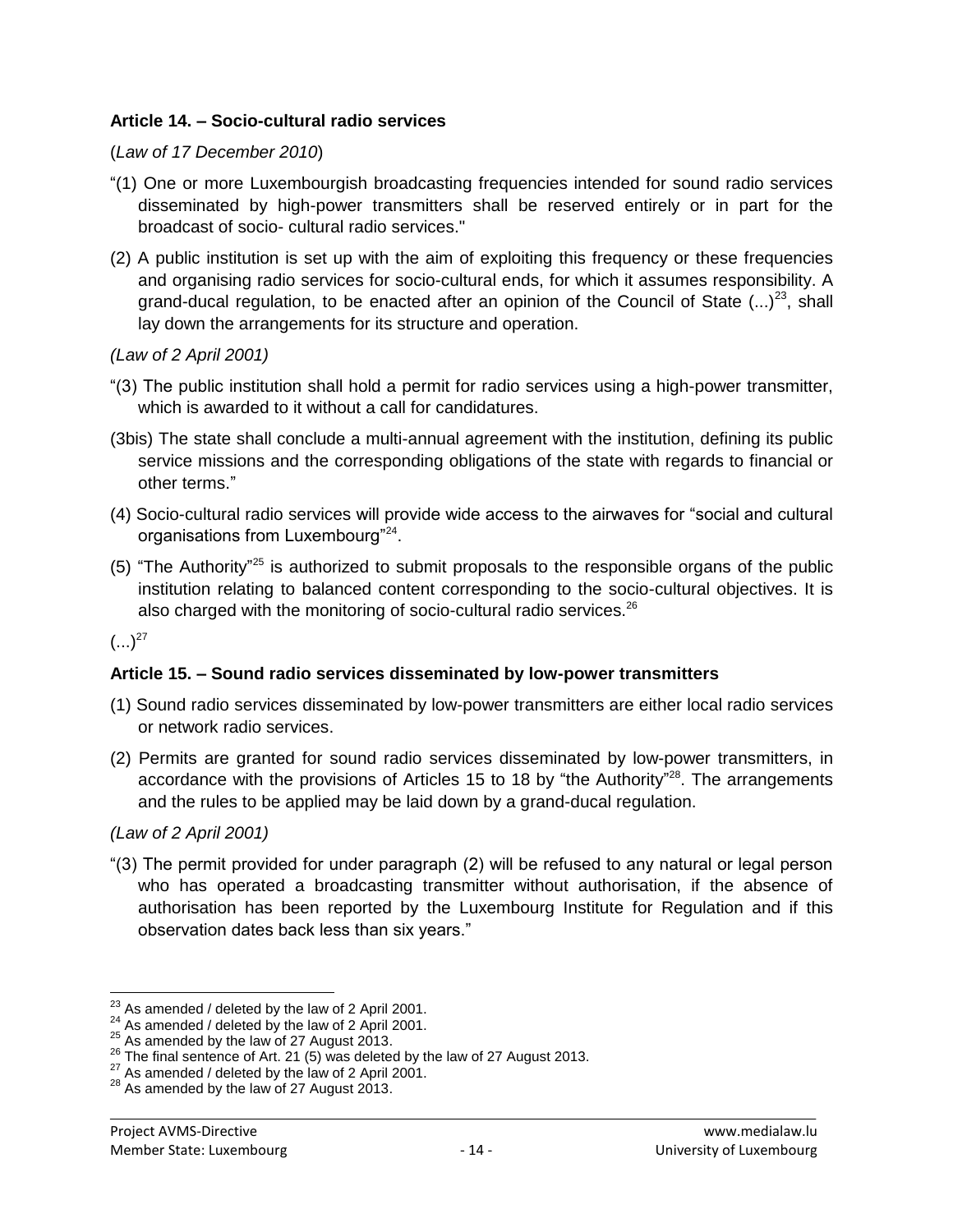- (4) Any permit granted for a radio service that is not broadcast full-time shall specify the times allocated to the radio service in question.
- (5) "The Authority" <sup>29</sup> may reduce the number of hours allocated if, apart from cases of *force majeure*, broadcasting is not regular or does not cover all the hours allocated.
- (6) The holder association or company must send "the Authority" <sup>30</sup>, before the tenth day of each month, a report on the content of the programme during the past month. This report must show any relevant information about the duration of broadcasting, the times, the time on-air devoted to advertising messages, as well as the advertising revenue. Each year, it shall supply an annual report and a copy of the annual accounts.

### **Article 16. – Arrangements for allocating frequencies for low-power transmitters<sup>31</sup>**

- (1) "The Authority"<sup>32</sup> carries out calls for candidatures by publishing the list of frequencies and slots available for sound radio services with low-power transmitters, with their respective characteristics and setting a deadline for the submission of candidatures and dossiers.
- (2) Any application for a permit is to be sent to "the Authority"<sup>33</sup>, under pain of nullity, in writing and on a special form provided for this purpose.
- (3) The dossier enclosed with the request must specify, in particular:
	- a) the name adopted by the radio service;
	- b) the technical data relating to the transmitter(s), which must comply with the parameters set in the publication mentioned "in paragraph" $34$  (1), under pain of nullity;
	- c) the general characteristics of the radio service, in particular the air-time proposed;
	- d) the forecast expenditure and revenue and the origin and volume of financing planned; and
	- e) the articles of association and the list of members and directors of the association or company submitting the application, as well as the composition of the management organ(s) of the functional structures.
- (4) The dossier may also present the candidate's arguments in relation to the criteria for granting permits mentioned "in paragraph"<sup>35</sup> (7) below.
- (5) "The Authority"<sup>36</sup> shall draw up in each case the list of admissible candidatures and may, before making its choice in accordance with the award criteria mentioned "in paragraph"<sup>37</sup>

 $\overline{a}$ 

 $^{29}$  As amended by the law of 27 August 2013.

 $30<sup>30</sup>$  As amended by the law of 27 August 2013.

<sup>&</sup>lt;sup>31</sup> As amended by the law of 27 August 2013.

 $32$  As amended by the law of 27 August 2013.

 $33$  As amended by the law of 27 August 2013.

<sup>&</sup>lt;sup>34</sup> As amended by the law of 2 April 2001.

 $35$  As amended by the law of 2 April 2001.

<sup>&</sup>lt;sup>36</sup> As amended by the law of 27 August 2013.

<sup>&</sup>lt;sup>37</sup> As amended by the law of 2 April 2001.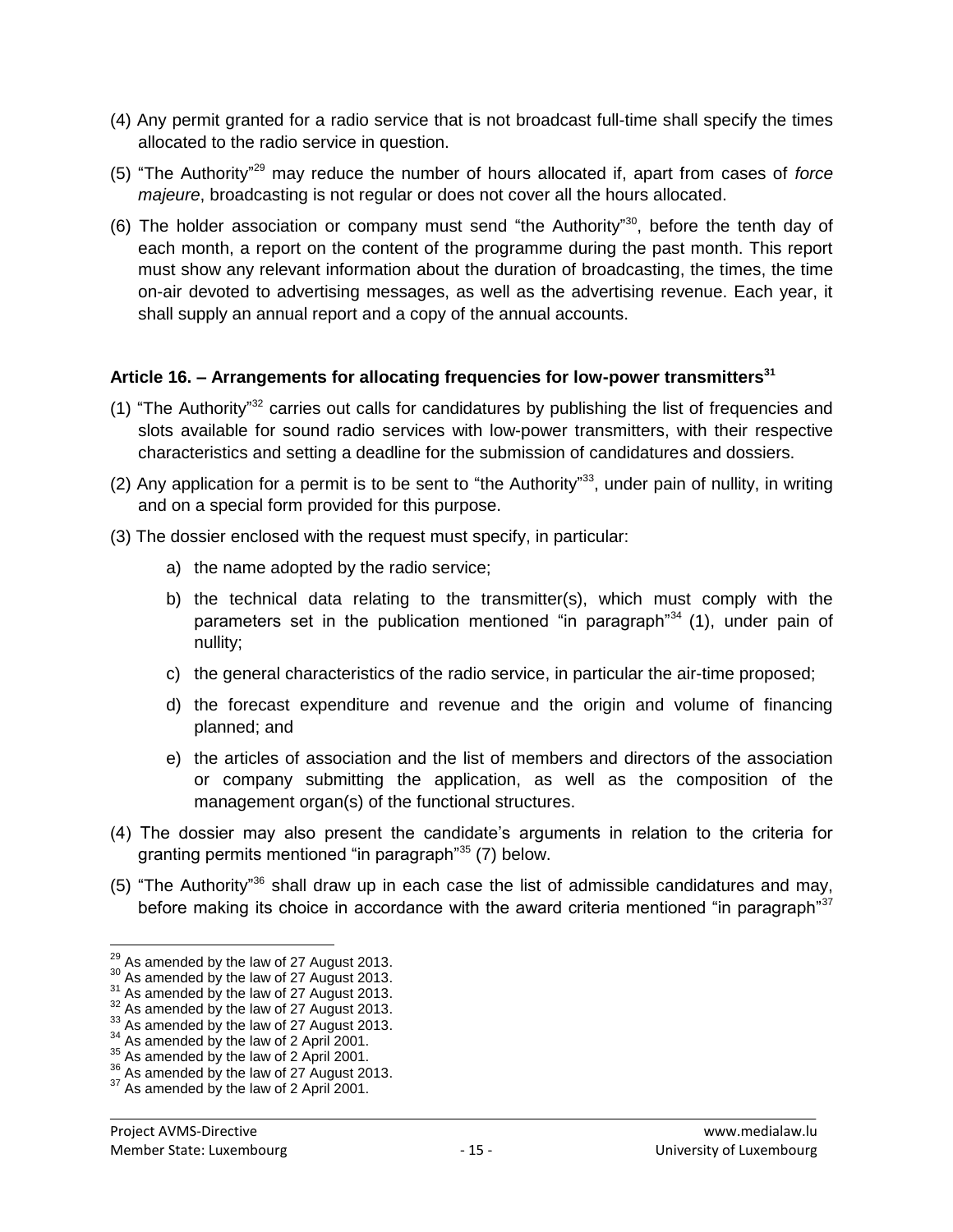(7) below, encourage grouping of applications that it considers to be in the public interest, taking account of the objectives defined and the award criteria.

- (6) "The Authority" <sup>38</sup> shall assess in each case the public interest in the reception area and may, if appropriate, when making its decision in accordance with the award criteria set out "in paragraph<sup>39</sup> (7) below, divide the time for use of frequencies and slots between several candidates.
- (7) To choose between candidates, if necessary, "the Authority" <sup>40</sup> will take account, in the light of the objectives set out in Article 1, "paragraph"<sup>41</sup> (2), of the following, in particular:
	- a) the merits of the association or company, its members or directors and its management have acquired in the social and cultural field, as well as their moral integrity and their general representativeness;
	- b) the experience of the association or the company, its members or directors and its management have acquired in the field of communication, without taking account of unauthorised radio broadcasts;
	- c) the informative, cultural and recreational value of the radio service proposed and the originality of the concept presented and its complementary character in relation to other media and other radio services that can be received in the region in question; and
	- d) the credibility of the dossier, in particular with regard to the availability of sufficient human and material resources to produce the radio service proposed.

### (*Law of 17 December 2010*)

- "(8) Local radio programme permissions shall state the frequency and location the holder may use to broadcast his programme. Should the frequency fail to provide satisfactory coverage of the locality in which the local radio is established, "the Authority"<sup>42</sup> may, if requested by the permission holder and without further public call for tender, replace the radio frequency stated on the permission with another. The new frequency must be placed close to the locality concerned as envisaged by the list of frequencies set aside for local radios in the grand-ducal regulation referred to in Article 4.
- (9) Permissions for network broadcast radio programmes shall state the frequency or frequencies the holder may use to broadcast his programme. Should the frequency fail to provide satisfactory coverage of certain parts of the country, "the Authority"<sup>43</sup> may, if requested by the permission holder and without further public call for tender, add an additional frequency or replace a frequency stated on the permission with another. Such frequencies must appear on the list of frequencies set aside for network broadcast radios in the grand-ducal regulation referred to in Article 4."

 $\overline{a}$  $38<sup>38</sup>$  As amended by the law of 27 August 2013.

As amended / deleted by the law of 2. April 2001.

<sup>40</sup> As amended by the law of 27 August 2013.

 $41$  As amended by the law of 2 April 2001.

 $42<sup>42</sup>$  As amended by the law of 27 August 2013.

<sup>43</sup> As amended by the law of 27 August 2013.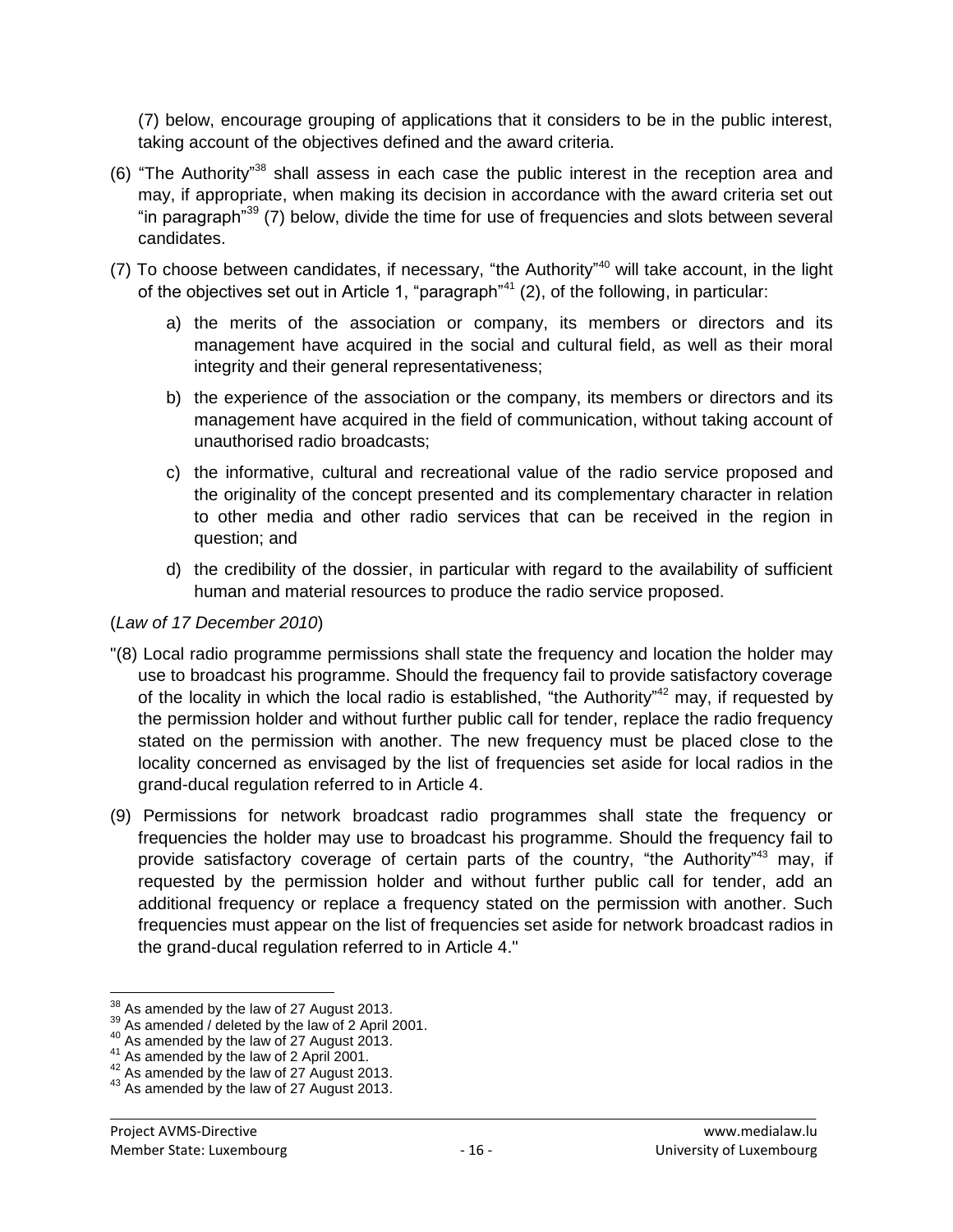#### **Article 17. – Local radio services**

- (1) The permit for a local radio service can only be granted to a not-for-profit corporation. It is granted for a renewable five-year period.
- (2) No association can obtain more than one permit for a local radio service.
- (3) The exploitation of the permit for a local radio service must be carried out by the holder association itself and cannot be entrusted to third parties.
- (4) The technical interconnection and grouping between two or more local radio services transmitters is prohibited.
- (5) Local radio services may be authorised to contain advertising messages within limits to be set by a grand-ducal regulation, to be enacted after an opinion by the Council of State  $(...)^{44}$ .
- (6) Each book of obligations granted in accordance with Article 3, "paragraph (3)"<sup>45</sup> and relating to a local radio service may contain, depending on the circumstances, provisions concerning:
	- a) promotion of local life, local culture and artistic creativity, in the conception and production of the radio service;
	- b) the absence of a profit goal and the prohibition of or imposition of a ceiling on advertising messages in accordance "with paragraph (5)"<sup>46</sup> :
	- c) the monitoring of the content of the radio service by "the Authority"<sup>47</sup>;
	- d) the right for the government to inspect the articles of association and the operation of the holder association;
	- e) the obligation to place the facilities free of charge at the disposal of the state for the broadcasting of official communiqués or information relating to the security of human life and the needs of the police. This broadcasting will be carried out at the request of the government and take priority over other programmes;
	- f) the deadline for the start of transmissions;
	- g) the respect of pluralism in the presentation of local news and ideas.

# **Article 18. – Radio services disseminated by a transmission network**

- (1) The permit for a radio service disseminated by a transmission network can only be granted to a commercial company. It is granted for a renewable ten-year period.
- ((2) *Repealed by Law of 17 December 2010*)

 $\overline{a}$ 

 $44$  As amended/ deleted by the law of 2 April 2001.

 $^{45}$  As amended by the law of 2 April 2001.

<sup>46</sup> As amended by the law of 2 April 2001.

<sup>&</sup>lt;sup>47</sup> As amended by the law of 27 August 2013.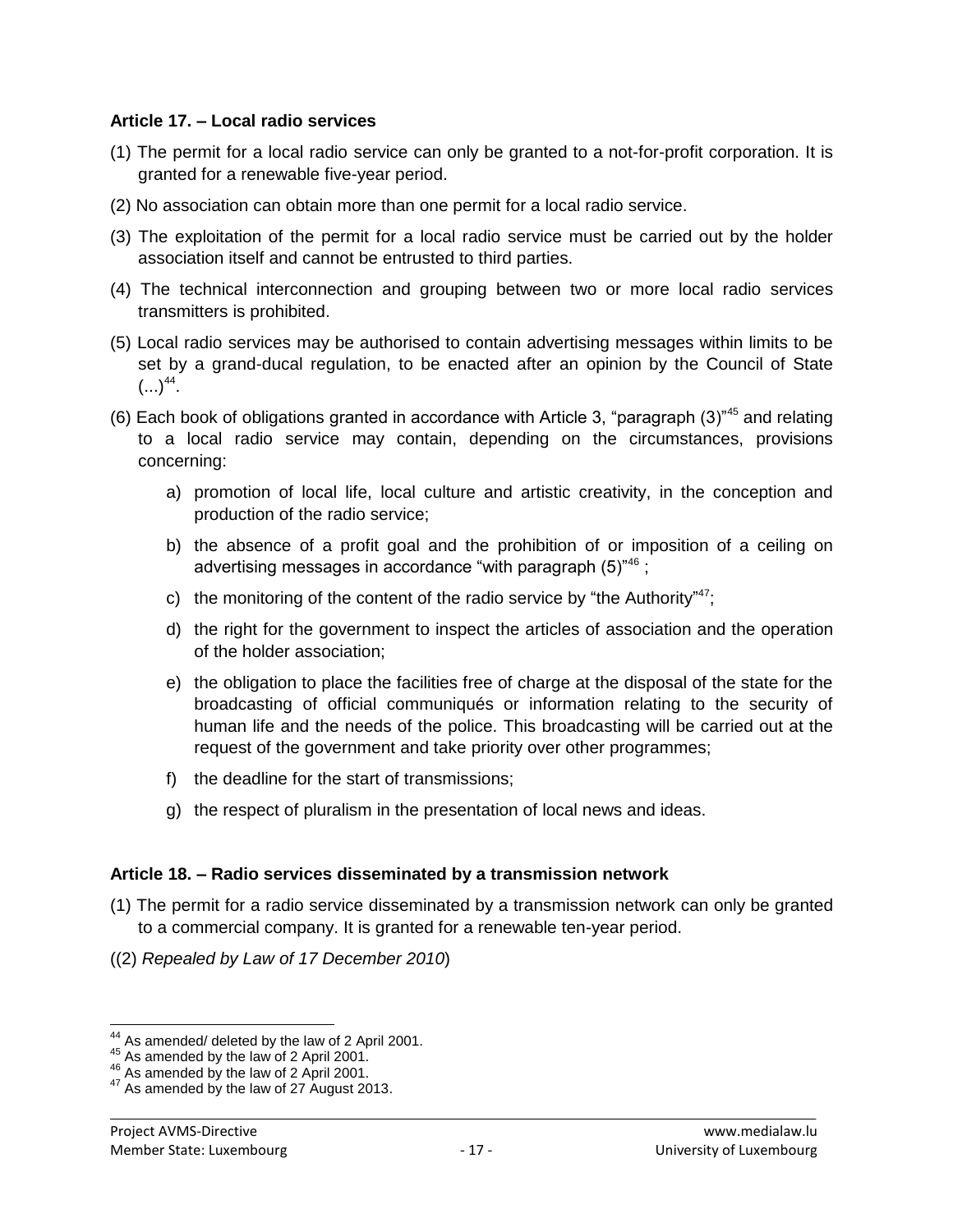- (3) Radio services with a transmission network may contain advertising messages, provided that these do not exceed six minutes per hour as a daily average and eight minutes for any individual hour on average every day except Sunday.
- (4) A grand-ducal regulation, to be enacted after an opinion of the Council of State  $(...)^{48}$ , may amend the restrictions covered "in paragraph (3)"<sup>49</sup>.
- (5) Each book of obligations granted in accordance with Article 3, "paragraph (3)"<sup>50</sup> and relating to a transmission network radio service may contain, depending on the circumstances, provisions concerning:<sup>51</sup>
	- a) the fee to be paid to the treasury, unless the radio service concerned does not contain advertising messages;
	- b) the specific radio service constraints adopted by "the Authority"<sup>52</sup>, on the basis of the concept proposed, which led to the choice of that candidate as a holder;
	- c) limitations relating to advertising messages in accordance with "paragraphs"<sup>53</sup> (3) and (4);
	- d) monitoring of the radio service content by "the Authority"<sup>54</sup>;
	- e) the rights for "the Authority"<sup>55</sup> to inspect the allocation of shares or units in the holder company;
	- f) the obligation to place the facilities free of charge at the disposal of the state for the broadcasting of official communiqués or information relating to the security of human life and the needs of the police. This broadcasting will be carried out at the request of the government and take priority over other programmes;
	- g) the deadline for the start of transmissions.

# *(Law of 2 April 2001)*

# **"Article 19. – Sound radio services broadcast in digital multiplex**

(1) A grand-ducal regulation will determine the arrangements under which the government, based on a proposal from the minister responsible for the media and after consultation of "the Authority" <sup>56</sup>, grants permits for sound radio services broadcast in digital multiplex on frequencies reserved for terrestrial digital radio, as well as the general rules governing these permits and the book of obligations associated with them, given that priority will be given to radio stations using high-power transmitters and existing radio services disseminated by a transmission network.

 $\overline{a}$  $^{48}$  As amended/deleted by the law of 2 April 2001.

 $49$  As amended by the law of 2 April 2001.

<sup>&</sup>lt;sup>50</sup> As amended by the law of 2 April 2001.

 $51$  As amended by the law of 27 August 2013.

 $52$  As amended by the law of 27 August 2013.

 $53$  As amended by the law of 2 April 2001.

 $54$  As amended by the law of 27 August 2013.

<sup>55</sup> As amended by the law of 27 August 2013.

<sup>&</sup>lt;sup>56</sup> As amended by the law of 27 August 2013.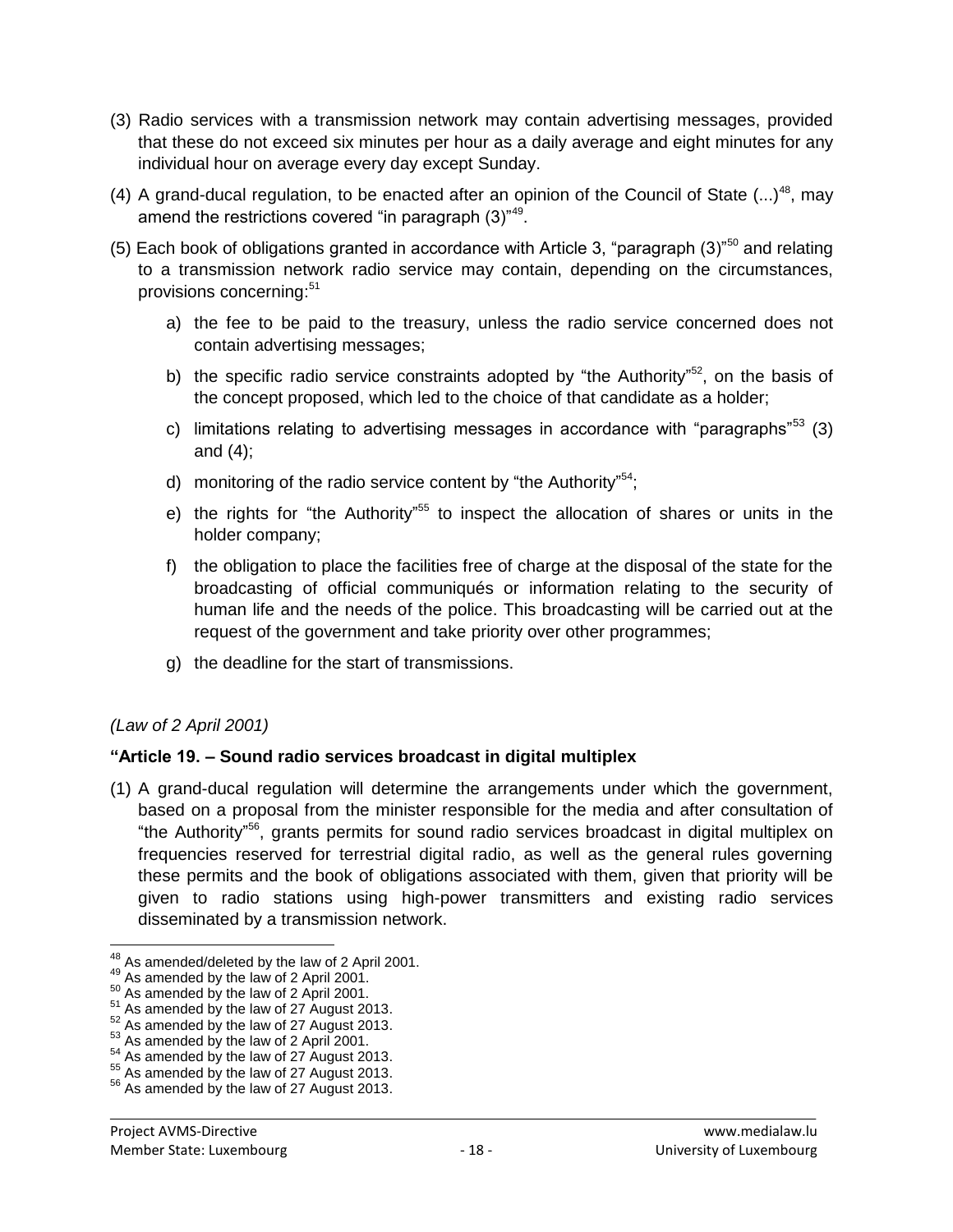- (2) The services covered by paragraph (1) may be existing Luxembourgish broadcast services, new sound radio services, existing non-broadcast Luxembourgish services transmitted by radio service providers which fall under the competence of another Member State of the European Economic Area in accordance with the rules applicable in that Member State.
- (3) If it is a new Luxembourgish service or an existing Luxembourg non-broadcast service, the radio service provider will be granted a permit for sound radio services broadcast in digital multiplex.
- (4) If it is an existing Luxembourgish broadcast service, the radio service provider will be awarded an additional permit for the simultaneous and unaltered broadcasting of the service as a Luxembourgish radio service broadcast in digital multiplex.
- (5) If it is a non-Luxembourgish service, the holder will be awarded a permit for the broadcasting of the service concerned as a non-Luxembourgish sound radio service broadcast in digital multiplex.
- (6) The grand-ducal regulation mentioned in paragraph (1) may make provisions concerning the implementation of digital radio, particularly concerning the broadcasting of the signal, the determination of the network operator and the authorisation to broadcast, the various types of services that can be offered by means of frequencies reserved for digital radio, the arrangements for the choice of service providers not linked to a radio service and the allocation of the bandwidth available.

### **Article 19bis. – Television services broadcast in digital multiplex**

A grand-ducal regulation to be enacted after an opinion of the Council of State will determine the arrangements for the implementation of terrestrial digital television by analogy with the provisions of Article 19 above."

# **Chapter "lII."<sup>57</sup> –**

# **Other means of broadcasting and on-demand audiovisual media services**

# **A) Satellite broadcasting**

# *(Law of 2 April 2001)*

### **"Article 20. – Luxembourgish satellite systems**

(1) Nobody can establish and operate a Luxembourgish satellite system without previously having obtained a concession, granted by the government, based on a joint proposal from the minister responsible for telecommunications and the minister responsible for the media."

 $\overline{a}$  $57$  New numbering of chapters introduced by the law of 2 April 2001.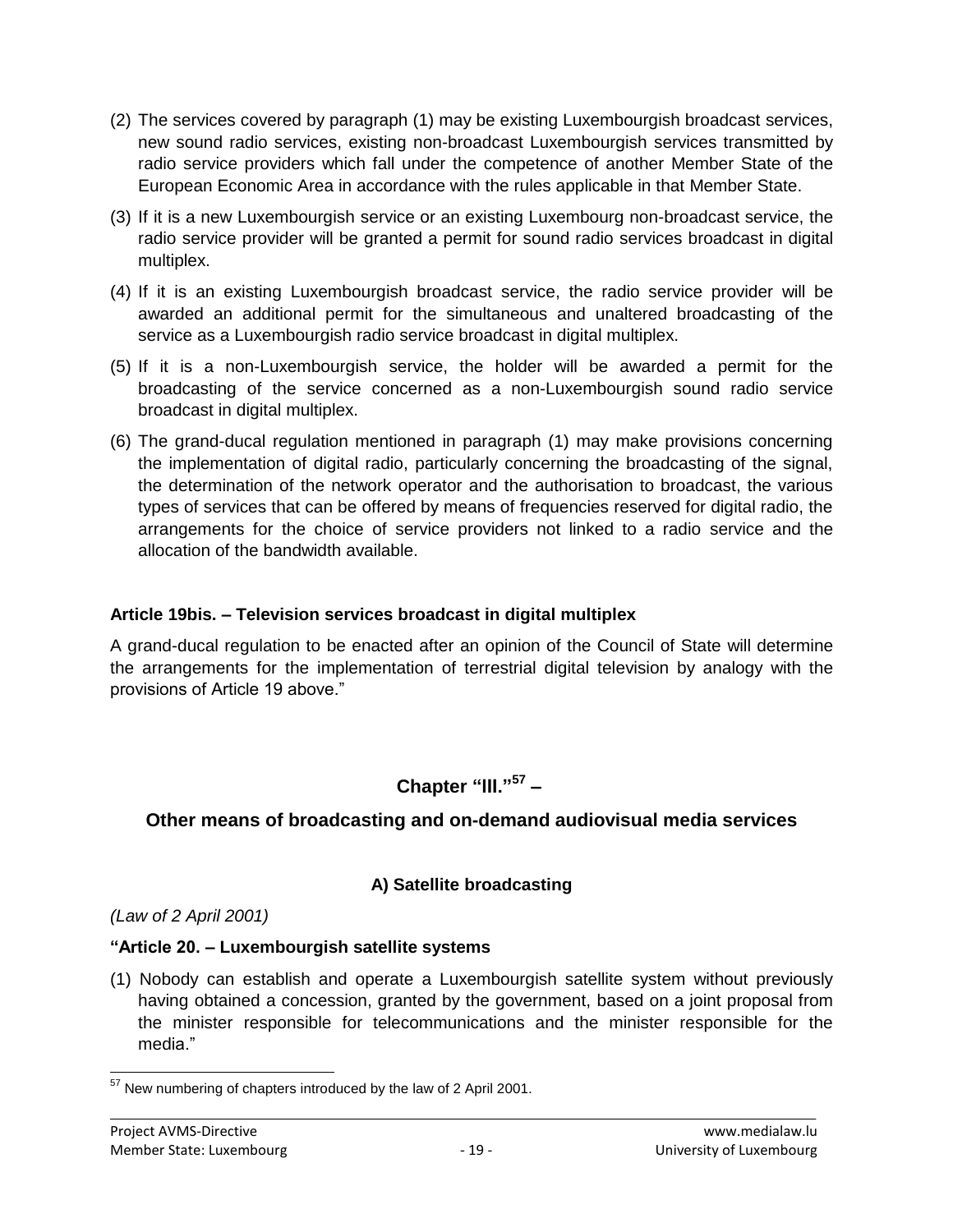- (2) Such a concession may consist, if commercial and financial imperatives so require, or make it desirable in the interest of the country, of elements of exclusivity, particularly for the use of certain frequency bands or certain orbital positions or for certain types of applications in the field of communication by satellite.
- (3) Any concession is accompanied by a book of obligations, whose provisions must be respected at all times by the concessionaire.
- (4) The concession is personal and non-transferable. It is limited in time, but renewable and may be withdrawn at any time, under conditions and according to arrangements laid down by the concession contract and the book of obligations:
	- a) if the conditions required to obtain it are no longer fulfilled; or
	- b) if the obligations set out in the book of obligations are not respected; or
	- c) if it is not the subject of regular exploitation, pursuant to the arrangements laid down.

# *(Law of 2 April 2001)*

"(5) The concession grants the right for the concessionaire to make its transmission capacity available to users, whether Luxembourgish or foreign, for the broadcasting of audiovisual media or sound services. The identity of the users and the provisions of the contracts of use are liable to opposition from the government.

The concessionaire is bound to file and keep up-to-date at the *Service des Médias et des Communication* (Media and Communications Service) a list of audiovisual media or sound services or bouquets of audiovisual media or sound services transmitted and other services offered. It is bound to inform the government of any relevant information that will enable it, for each audiovisual media or sound service transmitted by means of a Luxembourgish satellite, to determine the audiovisual media or sound service provider and the country under whose competence it falls."

- (6) The concessionaire must impose on all its users complete compliance with the constraints laid down in the book of obligations.
- (7) Each book of obligations covered "in paragraph  $(3)$ "<sup>58</sup> may contain, depending on the circumstances, provisions including the following:
	- a) the fee to be paid to the treasury;
	- b) the activities that must be carried out in the territory of the Grand Duchy;
	- c) the rights for the government to inspect the articles of association, the breakdown of shareholding and the organs of the concessionaire company;
	- d) monitoring of the activity of the concessionaire by one or more government commissioners;
	- e) the constraints relating to the content of audiovisual media or sound services broadcast;

 $\overline{a}$  $58$  As amended / deleted by the law of 2 April 2001.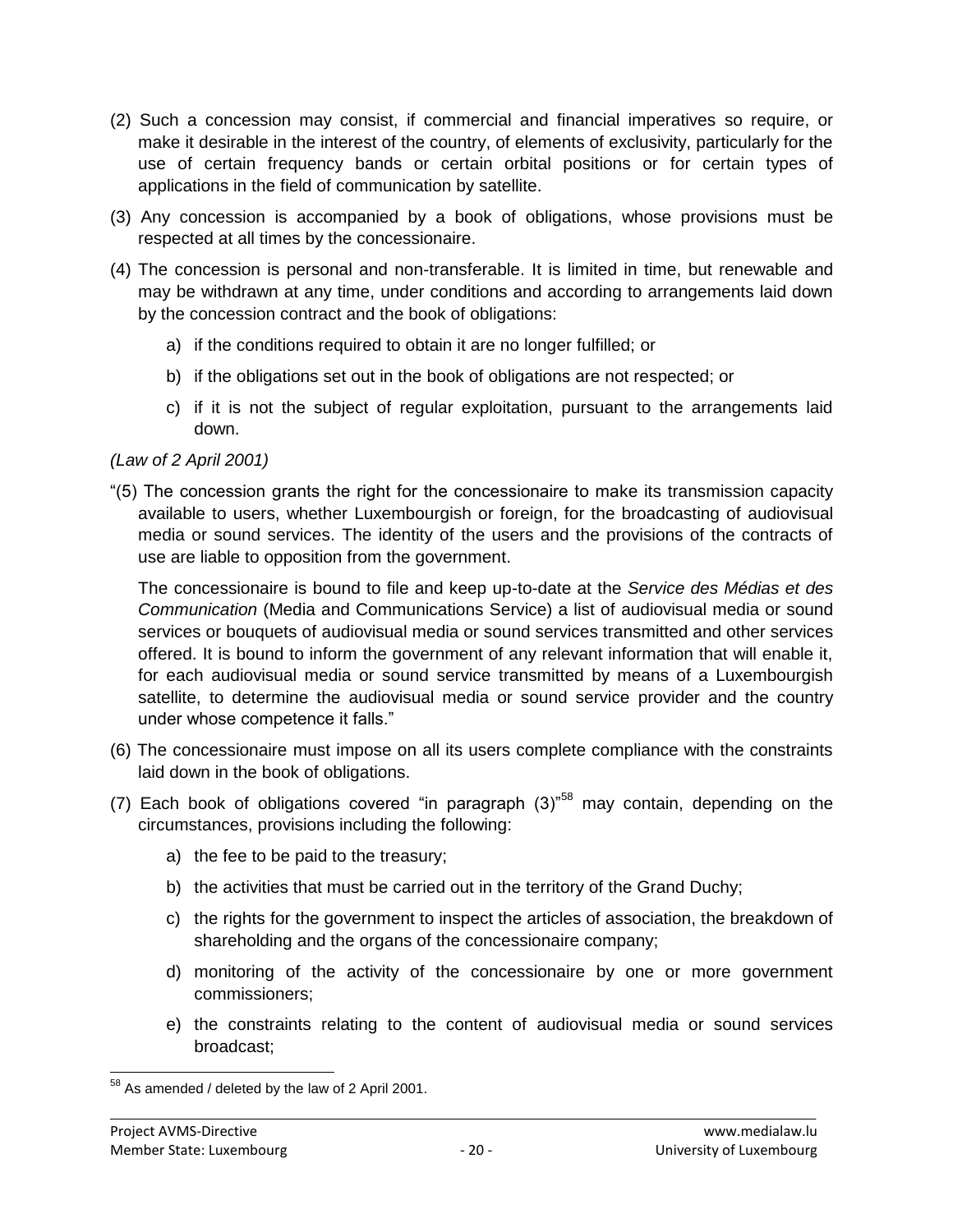- f) the technical constraints to be met for the configuration of the satellite system and for its operation;
- g) the conditions under which the concessionaire may make its transmission capacity available to users and may associate other firms in the exploitation of the concession;
- h) the obligation to place the transmission capacity at the disposal of the government  $(...)^{59}.$

 $(...)^{60}$ 

# **Article 21. – Luxembourgish satellite services**

 $(...)^{61}$ 

- "(1)<sup>"62</sup> "Nobody may transmit a Luxembourgish service by satellite without previously having obtained a concession" from the government, based on a proposal from the minister responsible for the media and after consultation of "the Authority".<sup>63</sup>
- " $(2)$ "<sup>64</sup> Any concession covered "by paragraph  $(1)$ "<sup>65</sup> is accompanied by a book of obligations, whose provisions must be brought into line with those of the concessions governing Luxembourgish radio services and must be respected at all times by the concessionaire.
- "(3)"<sup>66</sup> A grand-ducal regulation, to be enacted after an opinion of the Council of State  $(...)^{67}$ , shall lay down:
	- a) the arrangements under which the government grants the concessions covered "in paragraph  $(1)^{68}$ ; and
	- b) the general rules governing these concessions and the associated books of obligations.

*(Law of 2 April 2001)*

- "(4) The concessionaire for a Luxembourgish service transmitted by satellite must take the form of a legal person incorporated under Luxembourgish law."
- "(5)<sup>"69</sup> The concession is personal and non-transferable. It is granted for a limited period of time, but is renewable and may be withdrawn at any time:
	- a) if the conditions required to obtain it are no longer fulfilled, or

 $\overline{a}$  $59<sup>59</sup>$  As amended / deleted by the law of 2 April 2001.

 $60$  As amended / deleted by the law of 2 April 2001.

<sup>&</sup>lt;sup>61</sup> New numbering introduced by the law of 2 April 2001, the previous paragraph (1) was deleted.

 $62$  New numbering introduced by the law of 2 April 2001, the previous paragraph (1) was deleted.

 $63$  As amended by the law of 27 August 2013.

 $64$  New numbering introduced by the law of 2 April 2001, the previous paragraph (1) was deleted.

<sup>&</sup>lt;sup>65</sup> As amended by the law of 2 April 2001.

<sup>&</sup>lt;sup>66</sup> New numbering introduced by the law of 2 April 2001, the previous paragraph (1) was deleted.

As amended / deleted by the law of 2 April 2001.

<sup>&</sup>lt;sup>68</sup> As amended by the law of 2 April 2001.

 $69$  New numbering introduced by the law of 2 April 2001, the previous paragraph (1) was deleted.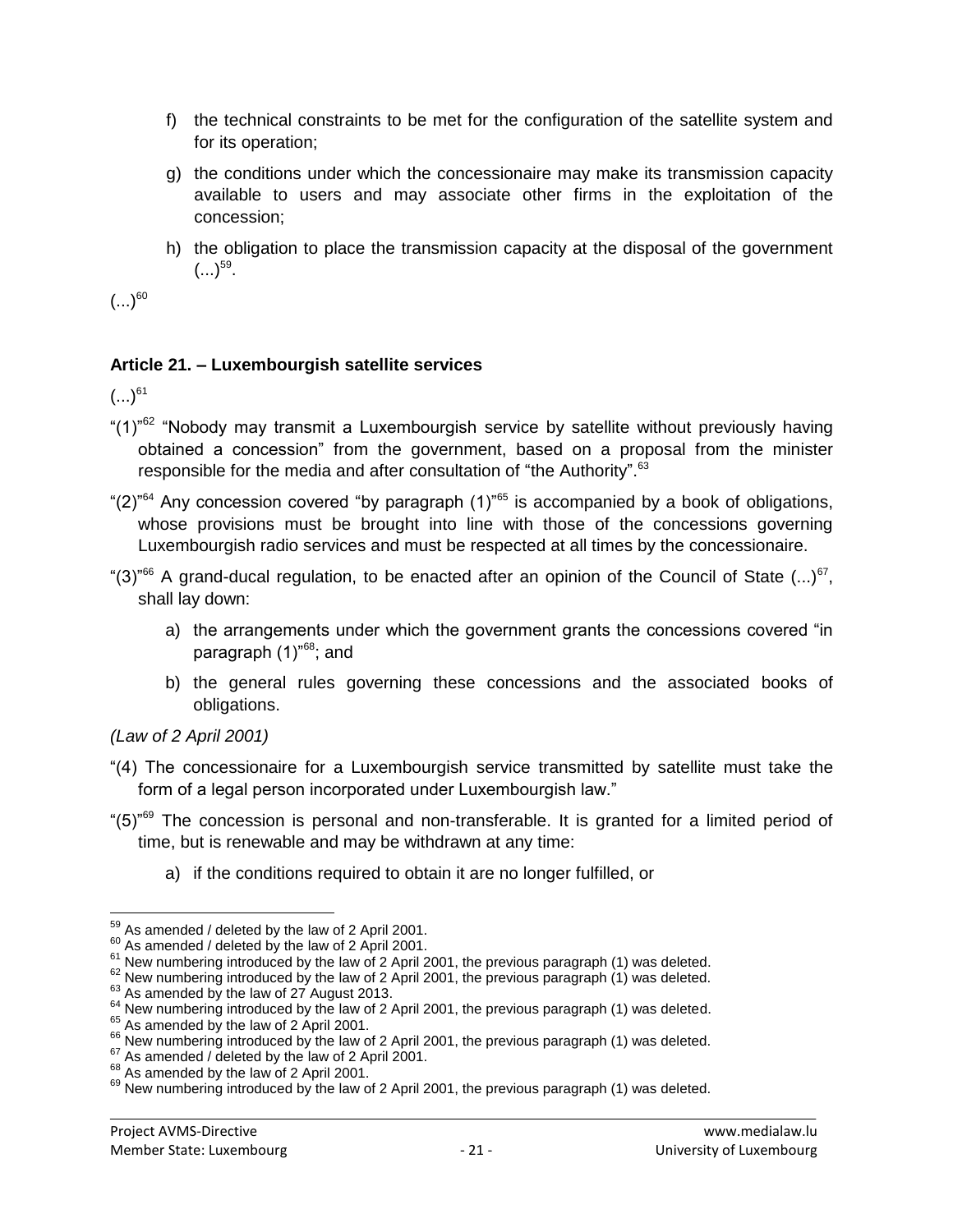b) if the constraints set out in the book of obligations are not respected.

The arrangements for withdrawal are governed by the provisions of "Article 35*sexies*". 70

- "(6) $n<sup>77</sup>$  Each book of obligations covered "by paragraph (1) $n<sup>77</sup>$  may contain, depending on the circumstances, provisions including those on:
	- a) the fee to be paid to the treasury;
	- b) the activities that must be carried out on the territory of the Grand Duchy;
	- c) the presentation of information in a spirit of impartiality and objectivity and respecting freedom of information;
	- d) promotion of culture and artistic creativity in the conception and production of the service;
	- e) monitoring of the service content;
	- f) the rights for the government to inspect the articles of association, the breakdown of shareholding and the organs of the concessionaire company and any companies participating in the exploitation of the concession;
	- g) monitoring of the activity of the concessionaire by one or more government commissioners;
	- h) the obligation to identify the service as a Luxembourgish service and to contribute through its service to the reputation and international impact of the Grand Duchy;
	- i) the conditions under which the concessionaire can associate other companies in the exploitation of the concession.
- ("(7)"<sup>73</sup> , <sup>74</sup> *repealed by Law of 17 December 2010*)

# **B) "Transmission and re-transmission by cable"**

# *(Law of 2 April 2001)*

# **"Article 22. – Cable networks**

- (1) Nobody may establish and operate in the territory of the Grand Duchy a cable network for the transmission or re-transmission of television or radio services without complying with the provisions of the prevailing legislation on telecommunications.
- (2) Operators of cable networks covered by paragraph (1) have the right to free reception and simultaneous and unaltered re-transmission of any Luxembourgish broadcast service, any

 $\overline{a}$  $70$  As amended by the law of 27 August 2013.

 $\frac{71}{2}$  New numbering introduced by the law of 2 April 2001, the previous paragraph (1) was deleted.

 $72$  As amended by the law of 2 April 2001.

 $^{73}$  New numbering introduced by the law of 2 April 2001, the previous paragraph (1) was deleted.

 $74$  As amended / deleted by the law of 2 April 2001.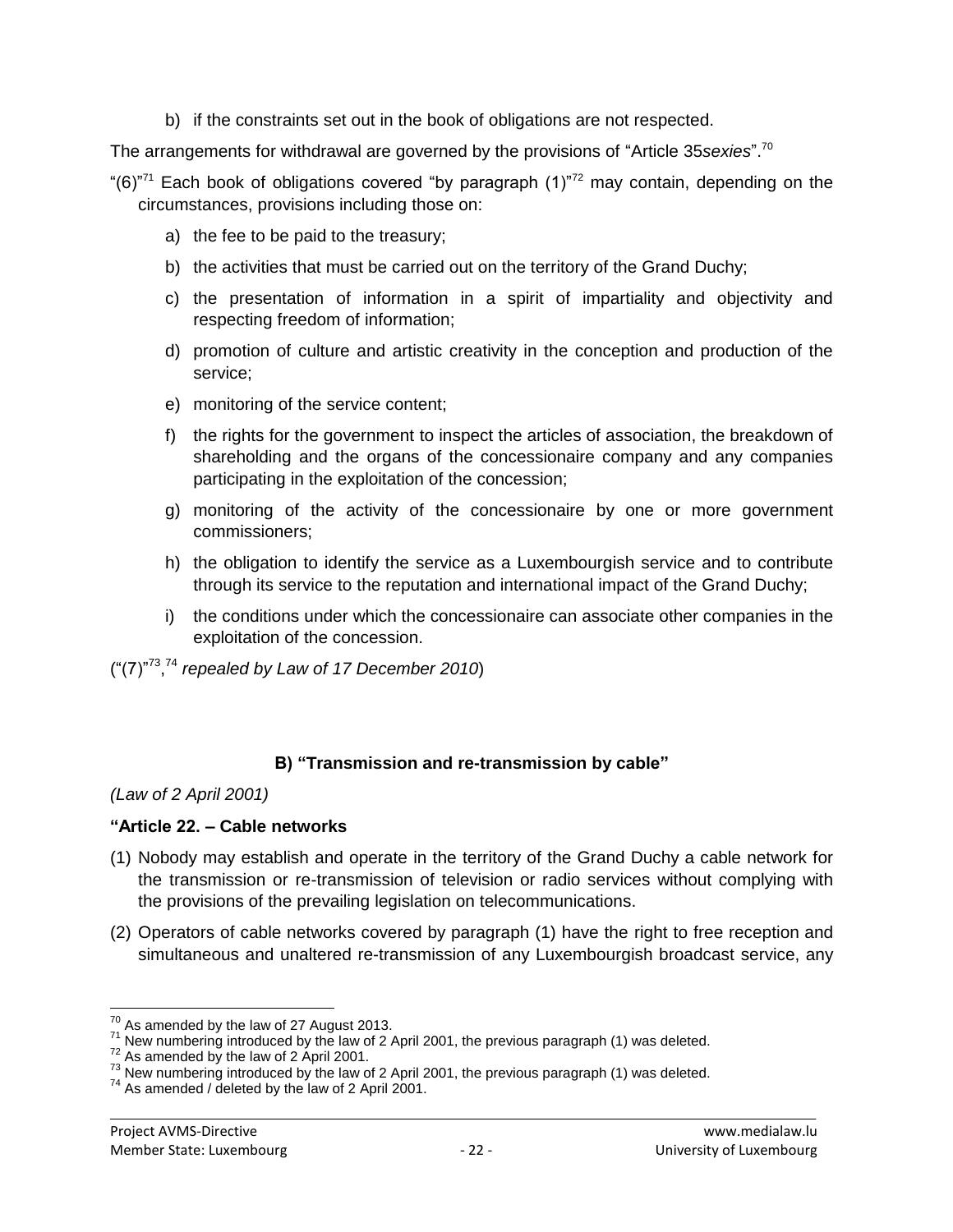Luxembourgish satellite service and any Luxembourgish cable service that holds a concession or a permit in accordance with this law.

- (3) They also have the right to free reception and simultaneous and unaltered re-transmission of any foreign radio or television service intended for the public, subject to the provisions of paragraph (4) below.
- (4) Operators of cable networks are not authorised to transmit or re-transmit
	- Luxembourgish television or radio services for which no concession or permit has been granted;
	- non-Luxembourgish television or radio services, which are the subject either of a prohibition in their country of origin, or a prohibition on re-transmission in accordance with Article 25 paragraphs (2) to (5) of this law.

They are bound to file and keep up-to-date at the Media and Communications Service a list of television or radio services or bouquets of television or radio services transmitted or retransmitted and other services offered.

(5) A grand-ducal regulation may establish a list of Luxembourgish broadcast services which should be transmitted as a priority."

# **Article 23. – "Luxembourgish"<sup>75</sup> cable services**

 $(...)^{76}$ 

- " $(1)^{n77}$  Nobody may transmit a Luxembourgish cable service, without previously having obtained a concession from the government, based on a proposal from the minister responsible for the media and after consultation of "the Authority".<sup>78</sup>
- "(2) $^{79}$  Any concession covered "by paragraph (1) $^{780}$  is accompanied by a book of obligations, whose provisions must be brought into line with those of the concessions and permits governing Luxembourgish broadcast services and must be respected at all times by the concessionaire.
- "(3)"<sup>81</sup> A grand-ducal regulation, to be enacted after an opinion of the Council of State  $(...)$ <sup>82</sup>, shall lay down:
	- a) "the criteria and"<sup>83</sup> the arrangements under which the government grants the concessions covered "by paragraph (1)" <sup>84</sup>; and

 $\overline{a}$  $75$  As amended by the law of 2 April 2001.

 $76$  New numbering introduced by the law of 2 April 2001, the previous paragraph (1) was deleted.

 $^{77}$  New numbering introduced by the law of 2 April 2001, the previous paragraph (1) was deleted.

<sup>&</sup>lt;sup>78</sup> As amended by the law of 27 August 2013.

 $79$  New numbering introduced by the law of 2 April 2001, the previous paragraph (1) was deleted.

<sup>&</sup>lt;sup>80</sup> As amended by the law of 2 April 2001.

 $81$  New numbering introduced by the law of 2 April 2001, the previous paragraph (1) was deleted.

<sup>82</sup> As amended / deleted by the law of 2 April 2001.

<sup>&</sup>lt;sup>83</sup> As amended / deleted by the law of 2 April 2001.

<sup>&</sup>lt;sup>84</sup> As amended / deleted by the law of 2 April 2001.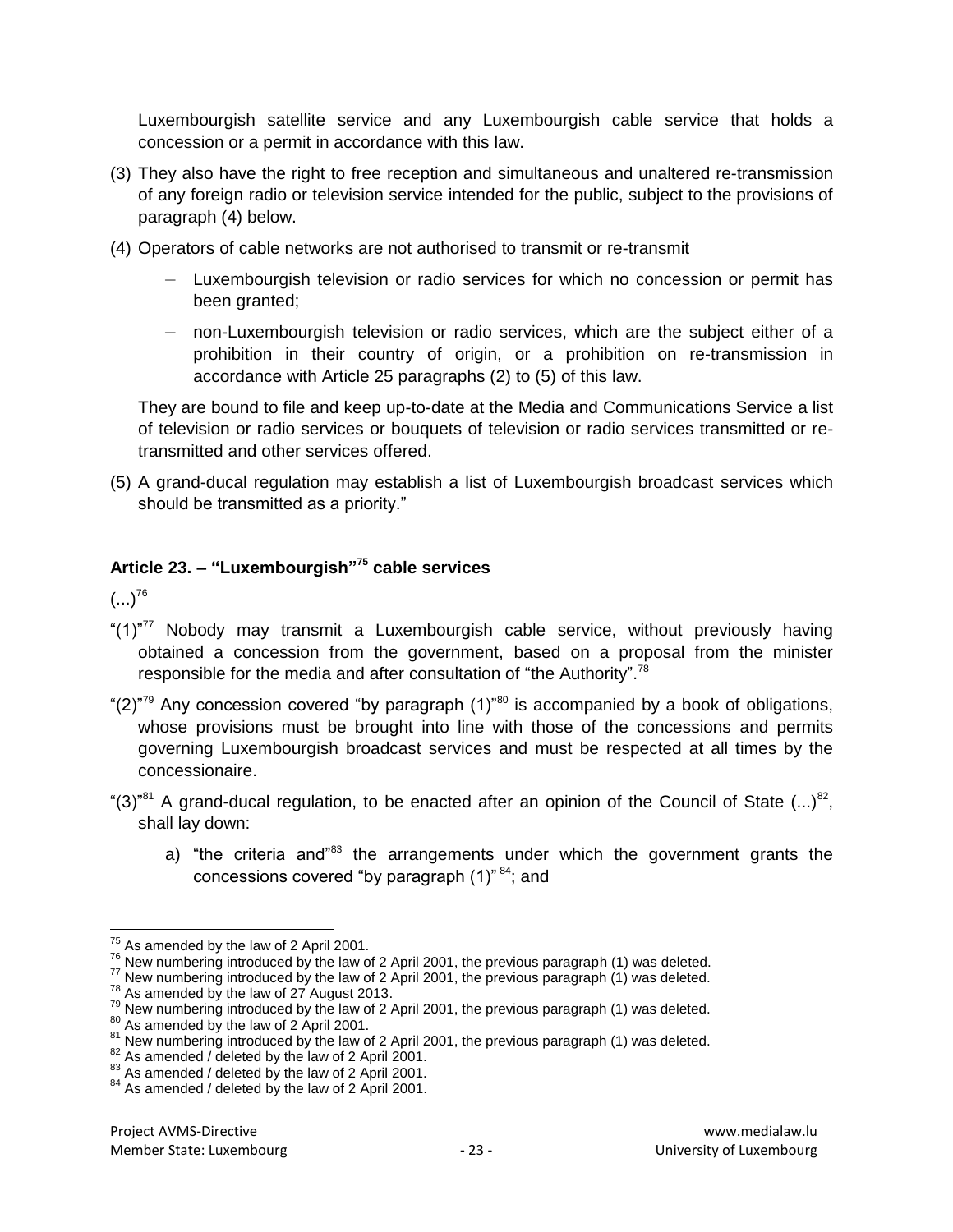- b) the general rules governing these concessions and the associated books of obligations.
- " $(4)$ <sup>"85</sup> The concession is personal and non-transferable. It is granted for a limited period of time, but is renewable and may be withdrawn at any time:
	- a) if the conditions required to obtain it are no longer fulfilled, or
	- b) if the constraints set out in the book of obligations are not respected.

The arrangements for withdrawal are governed by the provisions of "Article 35*sexies*". 86

("(5)"<sup>87</sup>*, repealed by Law of 17 December 2010*)

### *(Law of 17 December 2010)*

# **C) "Audiovisual media services subject to notification"**

### **Article 23***bis***. –Television services transmitted by electronic communications networks other than broadcasting frequencies, satellite or cable networks**

Any Luxembourgish audiovisual media service providers intending to provide a television service that is not a Luxembourgish broadcast service, a Luxembourgish satellite service or a Luxembourgish cable service must, no later than twenty days before service launch, inform the minister responsible for the media of such intention. The notification shall unambiguously identify the audiovisual media service provider and give the name of the television service, a description of the service that will be provided and the expected date of the launch of the activities. By making the notification the audiovisual media service provider shall undertake to give free, unencrypted access to its service "to" "the Authority"<sup>88</sup> or to supply "it" with all information needed to supervise the service.<sup>89</sup>

# **Article 23***ter***. – On-demand audiovisual media services**

Luxembourgish audiovisual media service providers intending to provide an on-demand service must, no later than twenty days before service launch, inform the minister responsible for the media of such intention. The notification shall unambiguously identify the on-demand audiovisual media service provider and give the name of the audiovisual media service, a description of the service that will be provided and the expected date of the launch of the activities. By making the notification the audiovisual media service provider shall undertake to give free, unencrypted access to its service "to" "the Authority"<sup>90</sup> or to supply "it" with all

 $\overline{a}$  $\frac{85}{10}$  New numbering introduced by the law of 2 April 2001, the previous paragraph (1) was deleted.

<sup>&</sup>lt;sup>86</sup> As amended by the law of 27 August 2013.

 $87$  New numbering introduced by the law of 2 April 2001, the previous paragraph (1) was deleted.

<sup>88</sup> As amended by the law of 27 August 2013.

<sup>89</sup> As amended by the law of 27 August 2013.

<sup>90</sup> As amended by the law of 27 August 2013.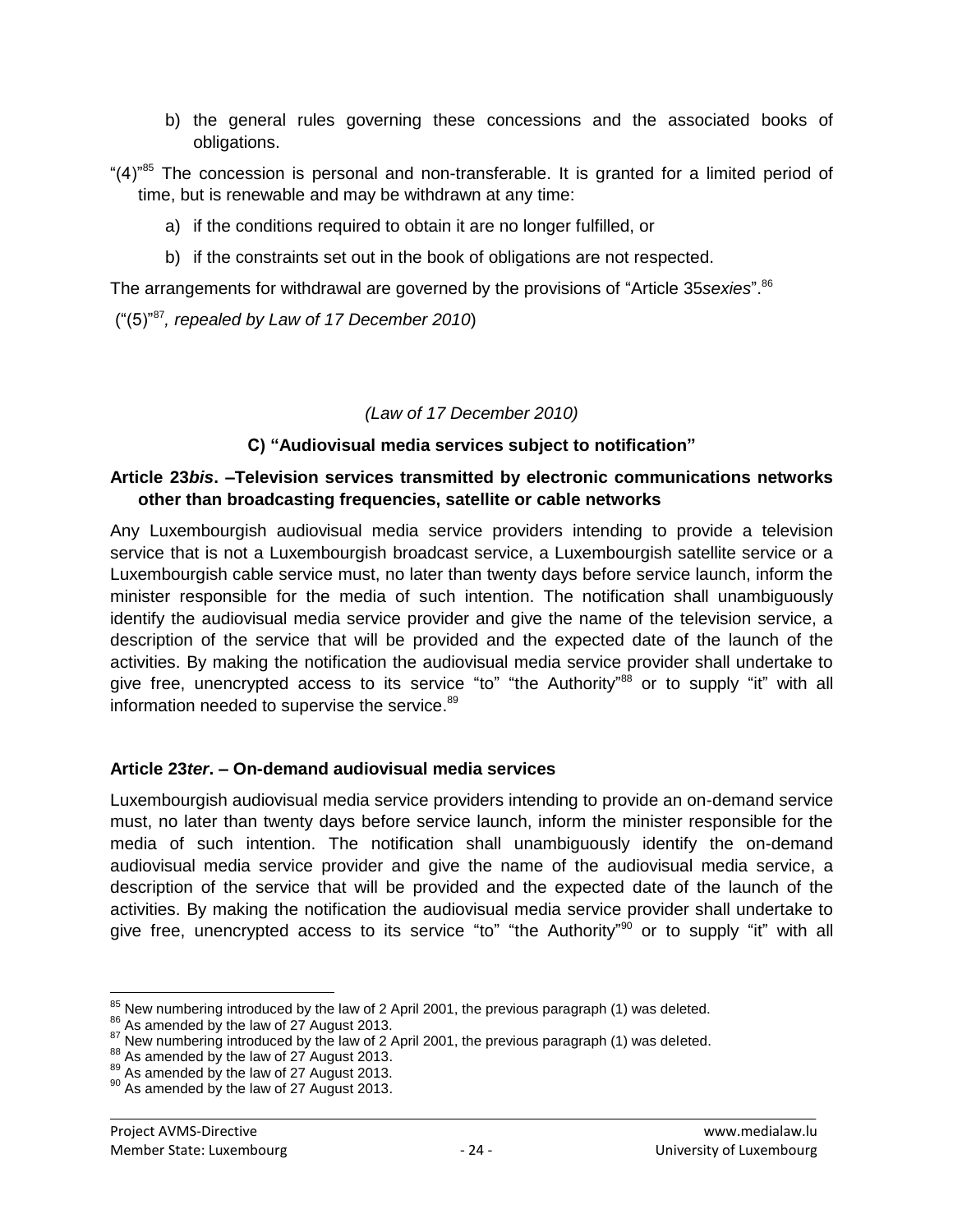information needed to supervise the service.<sup>91</sup>

### **Article 23***quater***. – Third country audiovisual media services using a Luxembourgish uplink or a Luxembourgish satellite**

- (1) Audiovisual media services transmitted by an audiovisual media service provider that is not established in a Member State of the European Economic Area shall be deemed to fall under the jurisdiction of the Grand Duchy of Luxembourg if they:
	- use a satellite up-link situated in the territory of the Grand Duchy of Luxembourg, or

– do not use a satellite up-link situated in the territory of a Member State of the European Economic Area but do use a satellite capacity appertaining to the Grand Duchy of Luxembourg,

unless the audiovisual media service concerned is to be received only in one or more countries outside the European Economic Area and is not received directly or indirectly using standard equipment by the public in any Member State of the European Economic Area.

- (2) Any Audiovisual media service provider intending to supply a service deemed to fall within Luxembourgish jurisdiction by virtue of paragraph (1) must, no later than two months before the commencement of such service, inform the minister responsible for the media of such intention. The notification shall unambiguously identify the audiovisual media service provider, contain all information needed by the minister to establish whether the service falls within Luxembourgish jurisdiction and shall give the name and a description of the service that will be provided and the expected date of the launch of the activities. By making the notification the audiovisual media service provider shall undertake to give free, unencrypted access to its service "to" "the Authority"<sup>92</sup> or to supply "it" with all information needed to supervise the service.<sup>93</sup>
- (3) Persons providing audiovisual media service providers with a service requiring use of an uplink located in Luxembourg or of a Luxembourgish satellite capacity must, no later than ten days before the commencement of such service, inform the minister responsible for the media of the name of the audiovisual media service, the name and details of the audiovisual media service provider and everything needed to determine which Member State has jurisdiction. "The notification required under this sub-section may also be made by the person performing the duty referred to in (2) hereabove".<sup>94</sup>
- (4) The services referred to paragraph (1) must comply with chapter V "and article 34*bis"* <sup>95</sup> of this law. Television services must also allow a right of reply as required under the law of 8 June 2004 on the freedom of expression in the media."

 $\overline{a}$ 

 $<sup>91</sup>$  As amended by the law of 27 August 2013.</sup>

 $92$  As amended by the law of 27 August 2013.

 $93$  As amended by the law of 27 August 2013.

<sup>&</sup>lt;sup>94</sup> As amended by the law of 27 August 2013.

<sup>&</sup>lt;sup>95</sup> As amended by the law of 27 August 2013.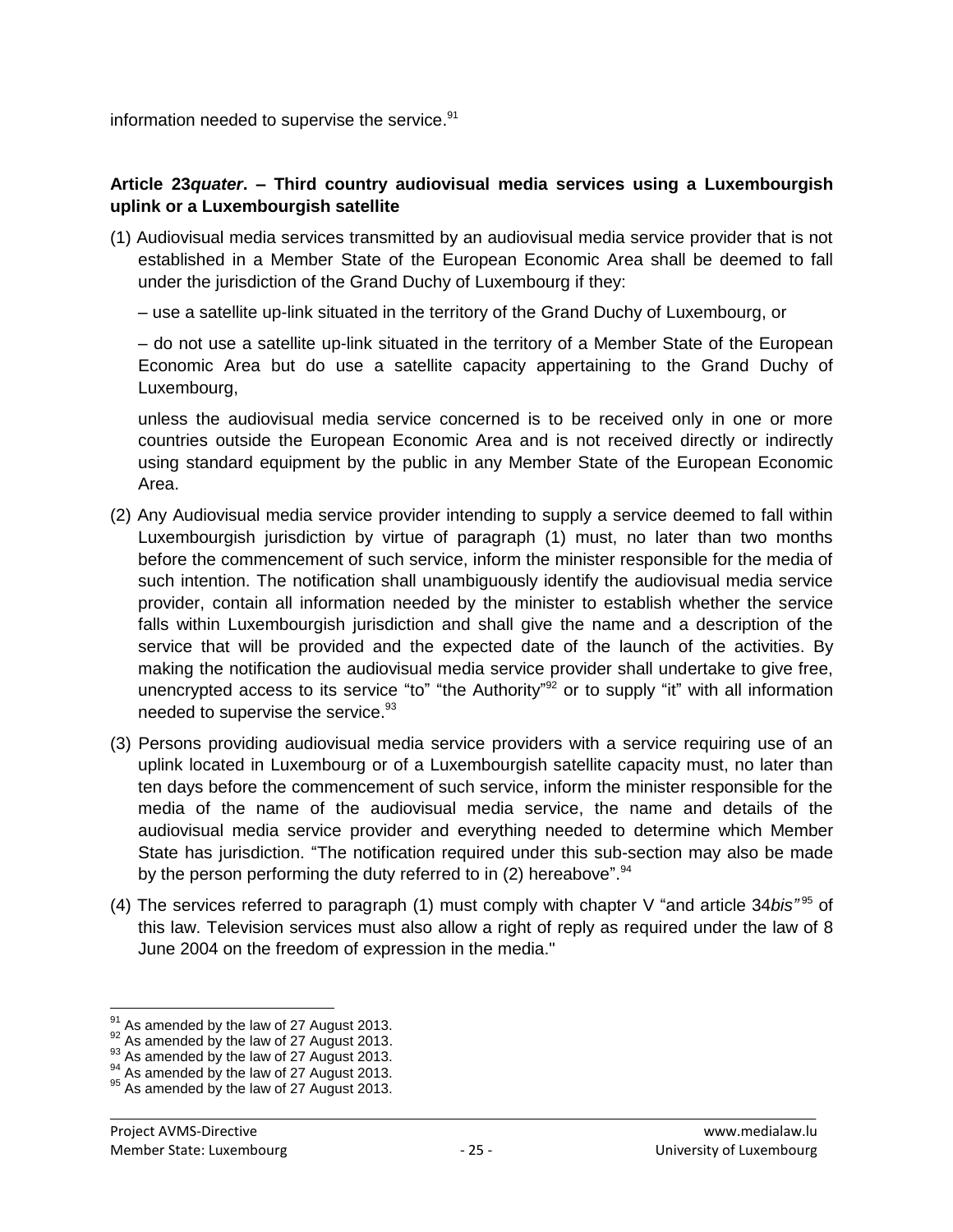# *(Law of 2 April 2001)*

# **"Chapter "IV."<sup>96</sup> – About reception and re-transmission of audiovisual media or sound services**

### **Article 24. – Freedom of reception and re-transmission**

- (1) Freedom of reception is guaranteed in the territory of the Grand Duchy for any Luxembourgish audiovisual media or sound service transmitted in conformity with this law and for any non-Luxembourgish audiovisual media or sound service that is not subject to a prohibition in its country of origin.
- (2) Simultaneous and unaltered re-transmission of any audiovisual media or sound service covered by paragraph (1) and not subject to the measures foreseen in Article 25 paragraphs (2) to (5), is allowed to any cable network covered by Article 22.

### **Article 25. – Restrictions on the freedom to re-transmit and market**

- "(1)<sup>97</sup> Withdrawal under "Article 35*sexies"*<sup>88</sup> of a concession or permission to transmit a radio or television service and any prohibition under "Article 35*sexies"* <sup>99</sup> of an audiovisual media service that is subject to prior notice under Article 23*bis*, Article 23*ter* or Article 23*quater*  shall also prohibit cable networks from retransmitting the service concerned."
- (2) The re-transmission and marketing of a non-Luxembourgish audiovisual media or sound service which is not subject to a prohibition in its country of origin may be prohibited temporarily, if:
	- a) the audiovisual media or sound service manifestly and seriously infringes the provisions of Articles 26*bis*, 27*ter*, 28*quater or* 28*quinquies*; and
	- b) during the previous 12 months, it has infringed the same provisions on at least two prior occasions.
- (3) If it is a television service and if the television service provider falls under the jurisdiction of a Member State of the European Economic Area in accordance with the Audiovisual Media Services Directive, the re-transmission and marketing can only be prohibited temporarily if
	- a) the Luxembourgish authorities have notified both the television service provider and the European Commission by registered letter of the alleged violation and their intention to ban the re-transmission or marketing temporarily if such a violation were to recur; and

 $\overline{a}$ 

 $^{96}_{12}$  Factual error in the text of the law of 2 April 2001; in fact, this concerns Chapters IV and V.

As amended by Law of 17 December 2010.

<sup>98</sup> As amended by the law of 27 August 2013.

<sup>99</sup> As amended by the law of 27 August 2013.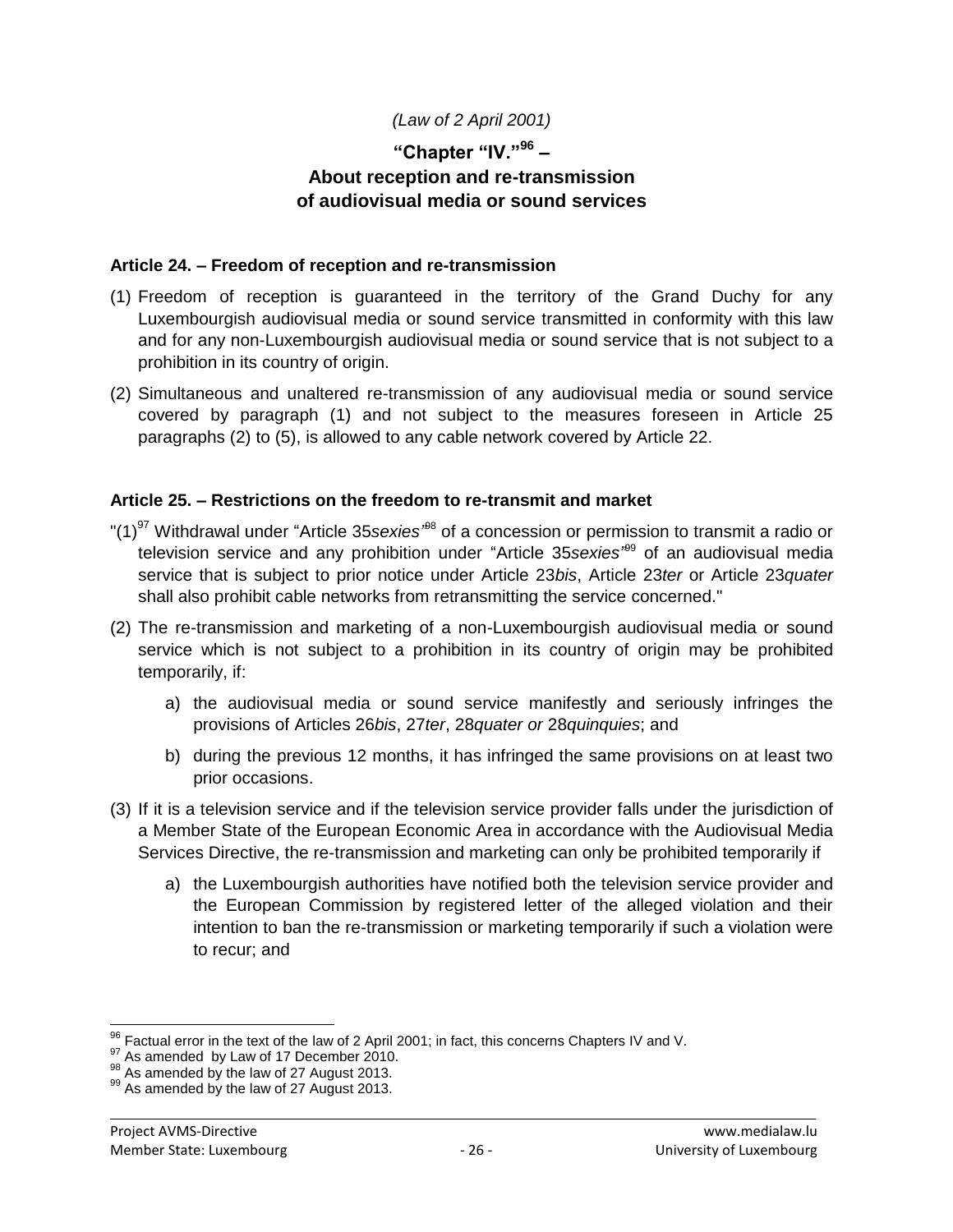b) the consultations with the government of the country of transmission and the European Commission have not led to an amicable settlement within 15 days of the notification under a) and the alleged violation persists.

If the European Commission decides that the measures taken are incompatible with Community law, the measures in question shall be terminated immediately.

### (*Law of 17 December 2010*)

- "(3*bis*) The retransmission and marketing of any non-Luxembourgish on-demand audiovisual media service that has not been prohibited in the service provider's country of jurisdiction may be temporarily prohibited if the service concerned endangers or presents a serious risk of endangering:
	- public order and in particular the prevention, investigation and pursuit of criminal offences, especially the protection of minors and the fight against incitement to hatred on grounds of race, sex, religion or nationality and the fight against prejudice to human dignity,
	- the protection of public health,
	- public security, including the safeguarding of national security and defence,
	- the protection of consumers, including investors.

The prohibition may not be ordered until the minister with responsibility for the media has:

- requested the service provider's country of jurisdiction to take measures and this has not been done or the measures taken have been inadequate,
- if the service provider's country of jurisdiction is a Member State of the European Economic Area, notified the European Commission and that Member State of the government's intention to take such measures while substantiating the grounds on which it bases its assessment.

The minister may, in urgent cases, derogate from the conditions laid down above. Where this is the case, the measures shall be notified in the shortest possible time to the country under whose jurisdiction the media service provider falls and if it is a Member State of the European Economic Area, also to the European Commission, indicating the reasons for the urgency.

If the European Commission decides that the measures taken are incompatible with Community law, the measures in question shall be terminated immediately."

- (4) A temporary prohibition under paragraphs (2) and (3*bis*) shall be imposed by the government, on the basis of a proposal from the minister responsible for the media, having heard the opinion of "the Authority".<sup>100</sup>
- (5) It shall be published in the *Mémorial* (hereinafter Luxembourgish Official Gazette) and entails a prohibition for re-transmission of the audiovisual media or sound service by the

 $\overline{a}$  $100$  As amended by the law of 27 August 2013.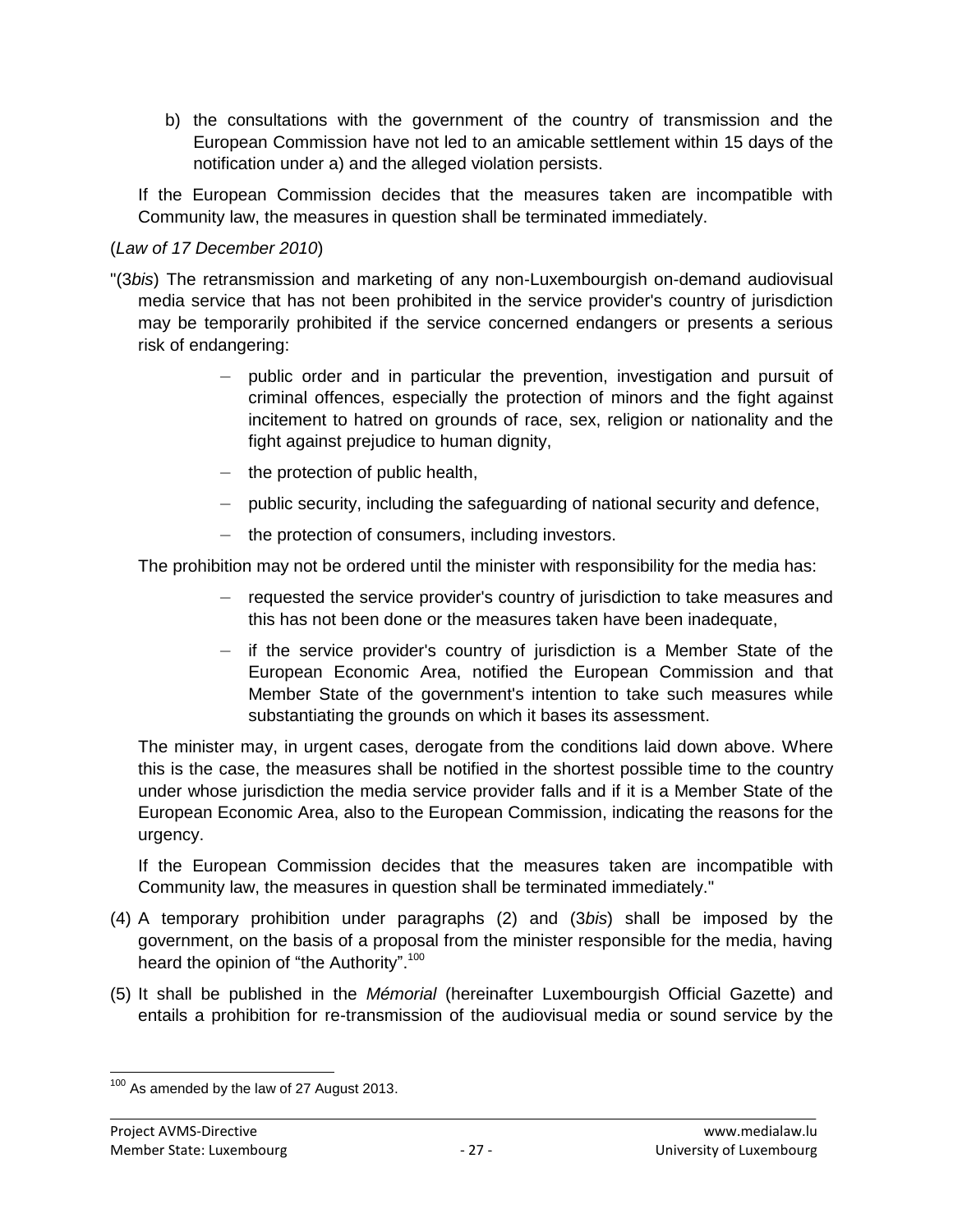cable networks and on any person marketing the audiovisual media or sound service concerned in the Grand Duchy of Luxembourg.

# **Chapter "V."<sup>101</sup> –**

# **Rules applying to audiovisual media or sound services**

# "**Article 26**<sup>102</sup> **. – Services concerned**

(1) Provisions provided by or taken under the present chapter shall be respected

- a) by all Luxembourgish audiovisual media or sound services, subject to paragraph (2) and
- b) by all audiovisual media services falling under the jurisdiction of the Grand Duchy of Luxembourg in accordance with Article 23*quater*.
- (2) Luxembourgish audiovisual media or sound services intended exclusively for reception in third countries outside of the European Economic Area and which are not received with standard consumer equipment directly or indirectly by the public in one or more Member States of the European Economic Area shall comply with Article 26*bis* and, as appropriate, with Articles 27*ter,* 28*quater and* 28*quinquies* and also, as appropriate, with the book of obligations of the concession."

# *(Law of 17 December 2010)*

# **A) "Rules applying to all audiovisual media and sound services"**

# **Article 26***bis***. – Prohibition of incitement to hatred**

Audiovisual media or sound services shall not contain any incitement to hatred based on race, sex, opinion, religion or nationality."

# **B) "Rules applying to audiovisual media services"**

# **Article 27. – Promotion of distribution and production of European works**

(1) A grand-ducal regulation shall lay down the rules applicable to the content concerning European works and for works from independent producers and concerning the promotion of these works in accordance with the Audiovisual Media Services Directive.

 $\overline{a}$  $101$  New numbering introduced by the law of 2 April 2001.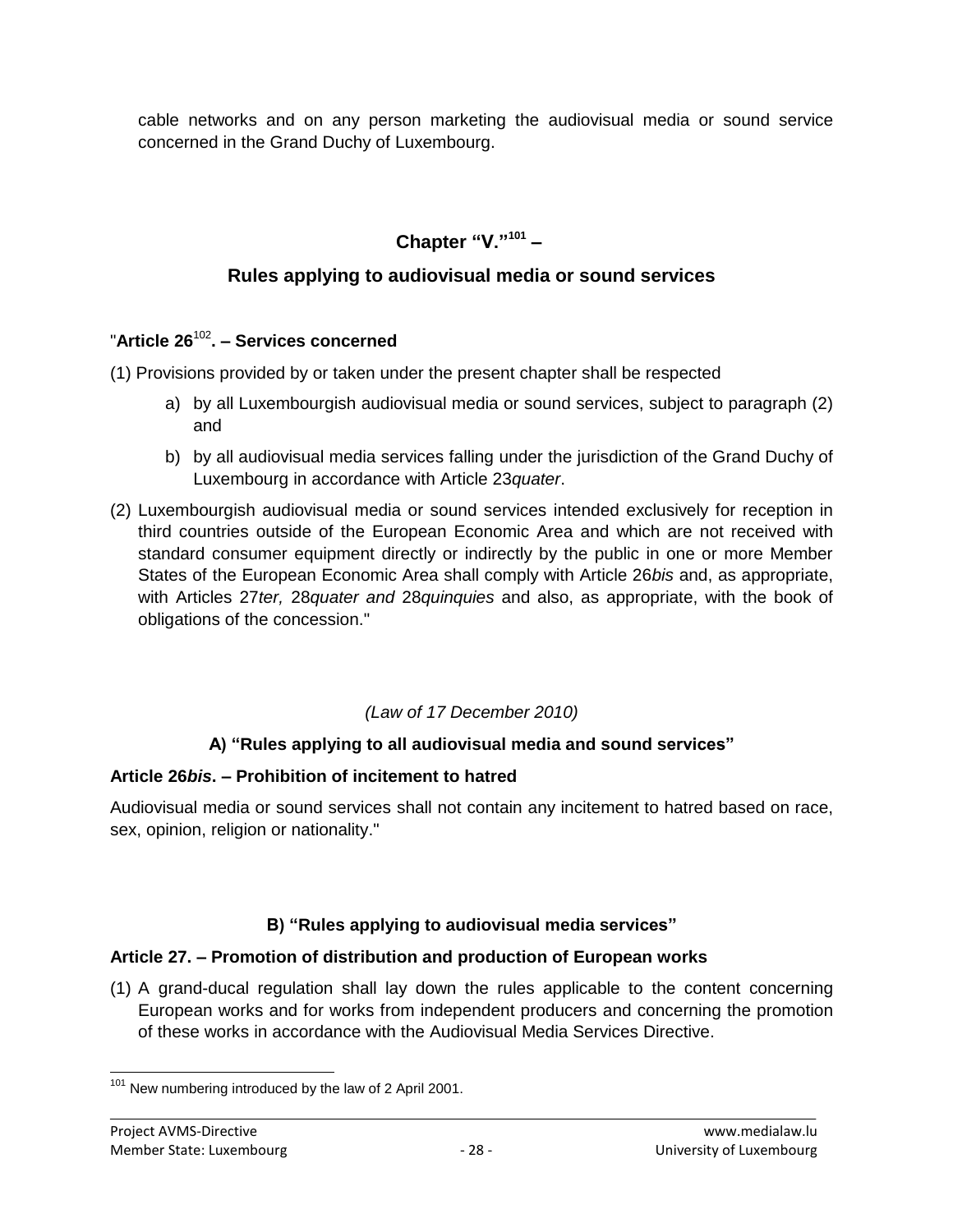(2) Audiovisual media service providers shall not transmit cinematographic works outside periods agreed with the rights holders.*(Law of 17 December 2010)*

### "**Article 27***bis***. – Audiovisual commercial communications**

(1) Audiovisual commercial communications shall:

- a) be readily recognisable as such. Surreptitious audiovisual commercial communication shall be prohibited;
- b) not use subliminal techniques;
- c) not prejudice respect for human dignity;
- d) not include or promote any discrimination based on sex, racial or ethnic origin, nationality, religion or belief, disability, age or sexual orientation;
- e) not encourage behaviour prejudicial to health or safety;
- f) not encourage behaviour grossly prejudicial to the protection of the environment.
- (2) All forms of audiovisual commercial communications for cigarettes and other tobacco products shall be prohibited.
- (3) Audiovisual commercial communications for alcoholic beverages shall not be aimed specifically at minors and shall not encourage immoderate consumption of such beverages.
- (4) Audiovisual commercial communication for medicinal products and medical treatment available only on prescription shall be prohibited.
- (5) Audiovisual commercial communications shall not cause physical or moral detriment to minors. Therefore they shall not directly exhort minors to buy or hire a product or service by exploiting their inexperience or credulity, directly encourage them to persuade their parents or others to purchase the goods or services being advertised, exploit the special trust minors place in parents, teachers or other persons, or unreasonably show minors in dangerous situations.
- (6) A grand-ducal regulation shall lay down the rules restricting sponsorship.
- (7) Product placement is prohibited in programmes made after 19 December 2009 unless exempted as determined by a grand-ducal regulation."

# *(Law of 17 December 2010)*

### **"C) Rules applicable only to television services**

### **Article 27***ter***. – Protection of minors**

(1) Programmes of television services which might seriously impair the physical, mental or

<sup>1</sup>  $102$  As amended by Law of 17 December 2010.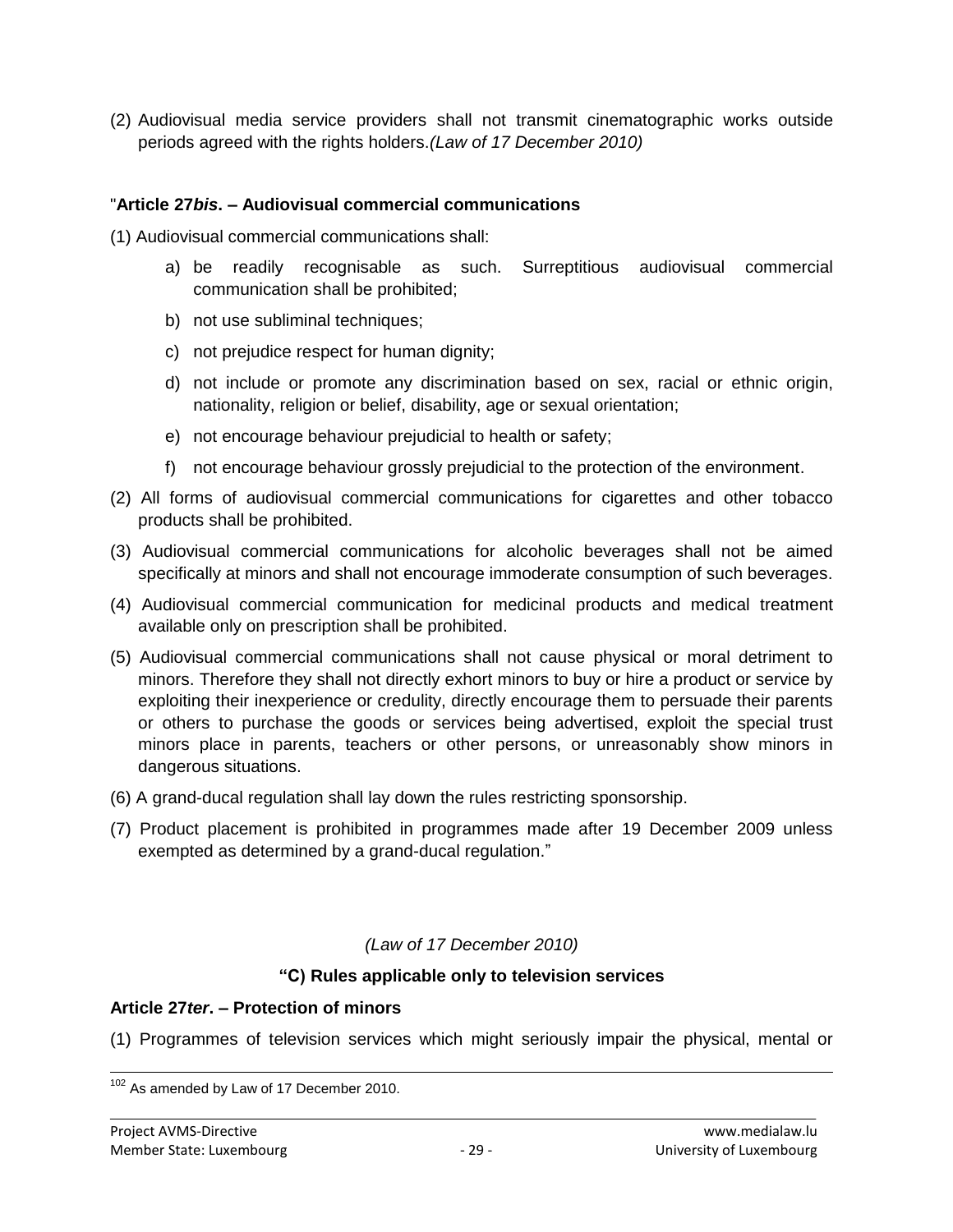moral development of minors, in particular programmes that involve pornography or gratuitous violence are prohibited.

- (2) Other programmes which are likely to impair the physical, mental or moral development of minors are also prohibited, except where it is ensured, by selecting the time of the broadcast or by any technical measure, that minors in the area of transmission will not normally hear or see such services.
- (3) When the programmes referred to in (2) are broadcast in unencoded form, they must be preceded by an acoustic warning or be identified by the presence of a visual symbol throughout their duration.

A grand-ducal regulation shall lay down the acoustic warnings or visual symbols to be used for this purpose.

The grand-ducal regulation may:

- a) distinguish between different age groups and set corresponding acoustic warnings or visual symbols,
- b) prohibit broadcasting before a given time of day for programmes which might impair the physical, mental or moral development of minors in any of these age groups,
- c) specify the arrangements by which providers of television services must identify such programmes using acoustic warnings or visual symbols,
- d) specify the conditions under which providers of television services may in the public interest choose to apply the acoustic warnings or visual symbols used in another country."

### **Article 28. – Television advertising and teleshopping**

- $"(1)^{103}$  Television advertising and teleshopping shall be readily recognisable and distinguishable from editorial content. Without prejudice to the use of new advertising techniques, television advertising and teleshopping shall be kept quite distinct from other parts of the programme by optical, acoustic or spatial means. Isolated advertising and teleshopping spots, other than in transmissions of sports events, shall remain the exception."
- ((2) *repealed by the Law of 17 December 2010*)
- ((3) *repealed by the Law of 17 December 2010*)
- (4) A grand-ducal regulation shall lay down the restrictive conditions imposed on advertising and teleshopping for medicinal products and medical treatments and for alcoholic beverages pursuant to the Audiovisual Media Service Directive.

The grand-ducal regulation shall also determine the rules relating to the insertion of advertising and teleshopping during programmes and the transmission time devoted to advertising and teleshopping.

 $\overline{a}$ <sup>103</sup> As amended by Law of 17 December 2010 and amended by Law of 8 April 2011.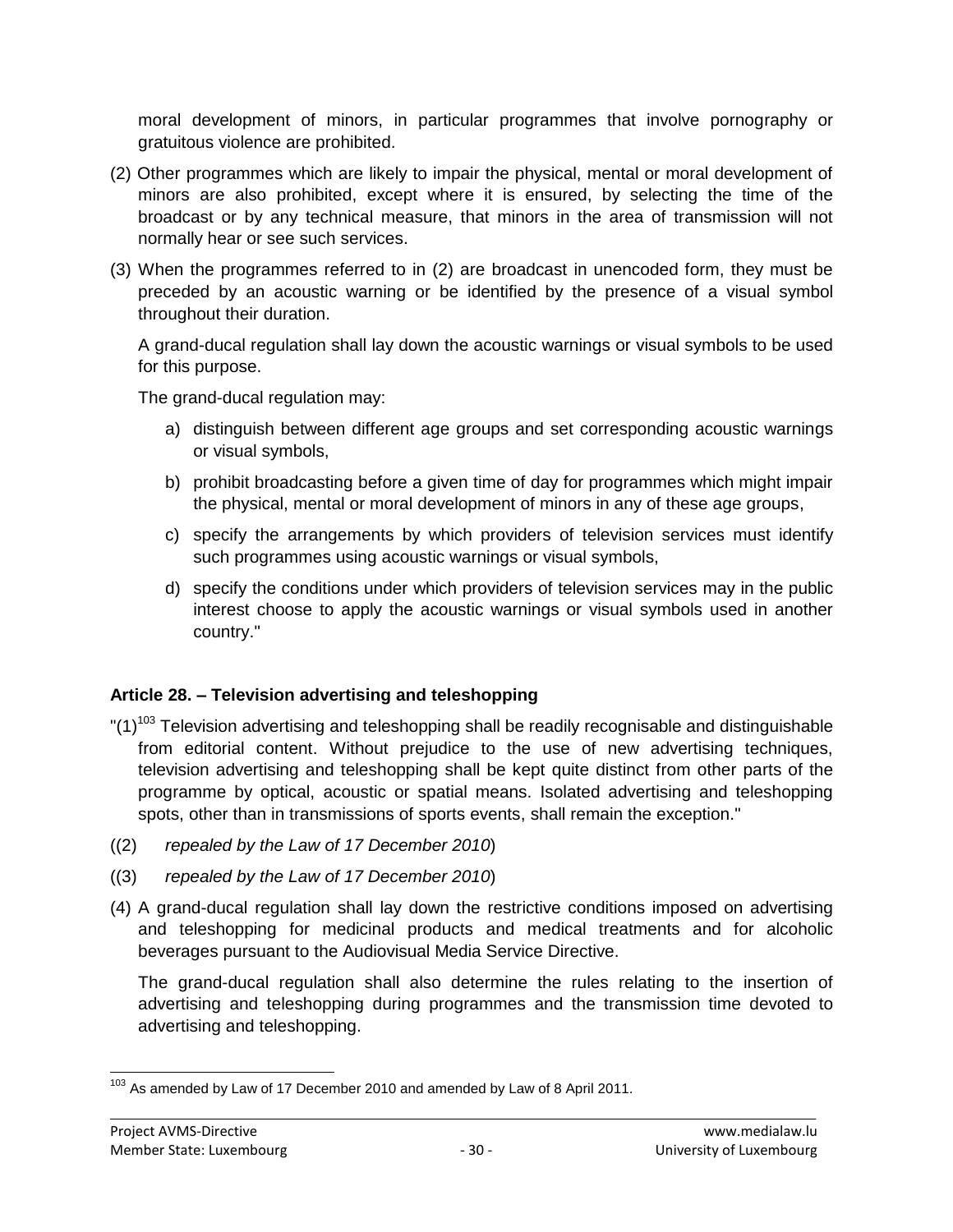"(5)<sup>104</sup> The presiding judge of the Chamber of the *Tribunal D'Arrondissement* (hereinafter district court) ruling in commercial matters at the request of the organisations covered by Article L.313-1 et seq. of the *Code de la consommation* (hereinafter Law on Consumption), of the minister responsible for the protection of the consumers, of the *Commission de surveillance du secteur financier* (hereinafter Commission monitoring the financial sector) or of the *Commissariat aux Assurances* (hereinafter Commission of the Insurance corporations), may order any measure intended to abate any act which contravenes the present Article, or the grand-ducal regulation adopted pursuant to paragraph (4).

The action for an injunction shall be instituted according to the procedure applicable before the *tribunal des référés* (hereinafter court of appeal). The judge presiding the Chamber of the district court ruling in commercial matters rules on points of facts and law. The time limit for an appeal is 15 days.

Articles 2059 to 2066 of the *Code civil* (hereinafter Civil Code) are also applicable.

Notice of the ruling may be ordered on the interior or exterior of the sales facilities of the offender and at the cost thereof. The ruling shall state the duration of the posting of said notice and may also order its publication, in full or in abstract at the cost of the offender, through newspapers or any other means.

This notice and publication order shall only be released pursuant to a judicial ruling which has become final.

Any breach of injunctions or prohibitions resulting from a judicial ruling passed pursuant to the present Article and which has become final is punishable by a fine of 251 to 50,000 Euros."

### **Article 28bis. – Exclusive rights to major events**

- (1) A grand-ducal regulation may lay down a list of major events for society, whether they are national or non-national. This grand-ducal regulation is notified to the European Commission in accordance with Article 14 paragraph (2) of the Audiovisual Media Services Directive.
- (2) Television service providers shall not exercise exclusive rights that they have bought after this grand-ducal regulation has come into effect, in such a way as to deprive a substantial proportion of the Luxembourg society of the possibility of watching the events on this list by whole or partial live coverage or if necessary or appropriate for objective reasons in the public interest, by whole or partial deferred coverage, on free television. The said grandducal regulation may also provide implementing measures for the provisions of this paragraph.
- (3) The television service providers shall not exercise exclusive rights that they have purchased after 30 July 1997 in such a way as to deprive a substantial proportion of the public in another Member State of the European Economic Area of the possibility of following events which are designated by that other Member State in accordance with

 $\overline{a}$  $104$  As inserted by Law of 19 December 2003 and amended by Law of 23 April 2008.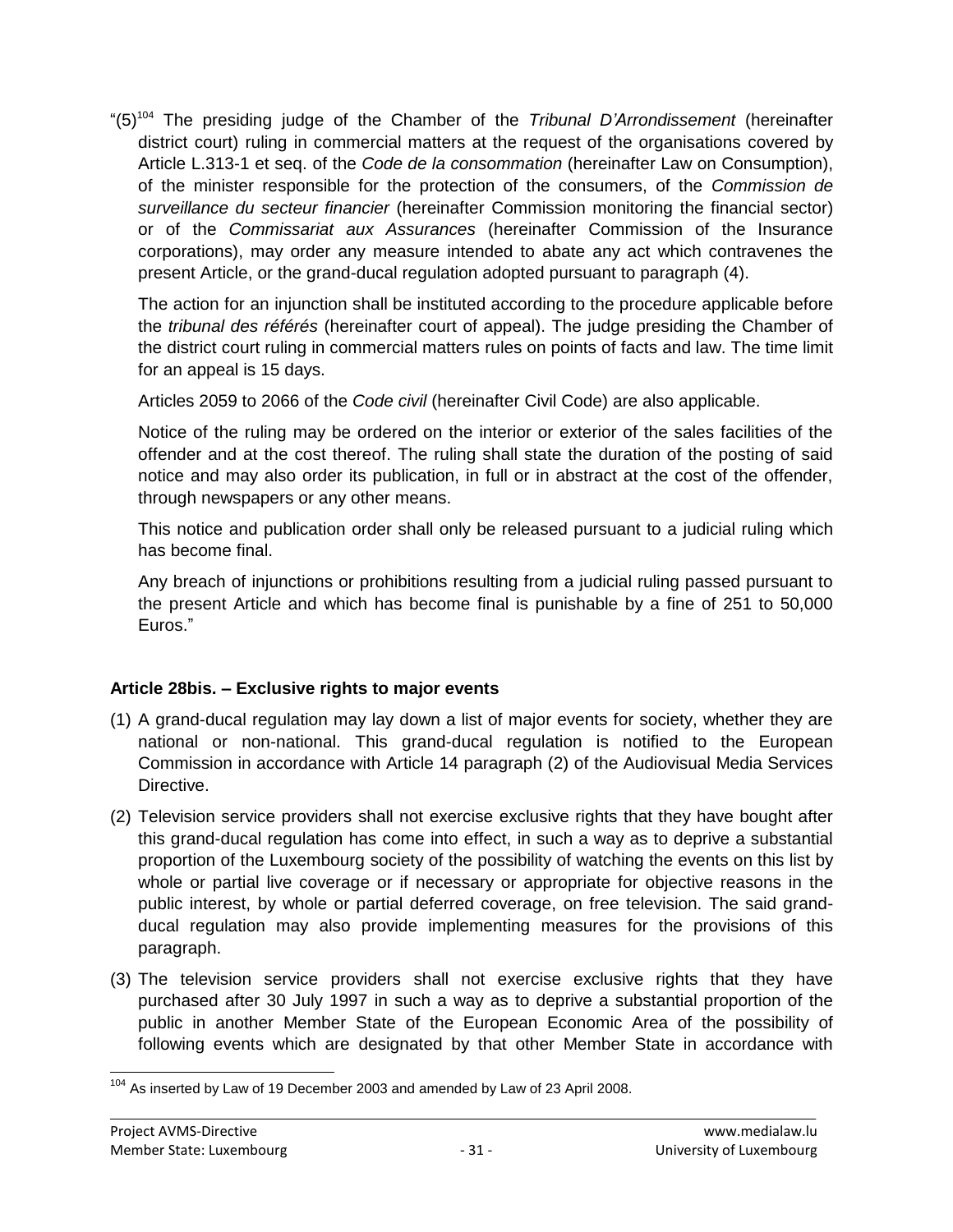Article 14 paragraphs (1) and (2) of the Audiovisual Media Services Directive by whole or partial live or deferred coverage on free television as determined by that other Member State.

### (*Law of 17 December 2010*)

#### **"Article 28***ter***. – Right to access short extracts of major events**

- (1) Television service providers with exclusive rights to transmit events of high interest to the public shall grant all Luxembourgish television service providers access to such events on fair, reasonable and non-discriminatory terms to enable them to produce short news reports.
- (2) The obligation set out in paragraph (1) shall also apply to television service providers established in other Member States of the European Economic Area "seeking access"<sup>105</sup> unless a different television services provider established in the other Member State concerned has acquired exclusive rights to the same event.
- (3) Access shall be given either by free selection of short extracts when invited by the television service provider holding the exclusive rights, where possible, or by an equivalent system giving access on a fair, reasonable and non-discriminatory basis through other means. In both cases, television service providers using the extracts shall indicate their source.
- (4) Short extracts shall be used solely for general news programmes and may be used in ondemand audiovisual media services only if "the same programme is offered"<sup>106</sup> on a deferred basis by the same media service provider.
- (5) The holder of the exclusive rights may request compensation which shall not exceed the additional costs directly incurred in providing access.
- (6) Extracts may not exceed 90 seconds in length. The length may be altered by grand-ducal regulation, which may also set the maximum time limit until which their transmission has to occur."

### (*Law of 17 December 2010*)

### *"D***) Rules applicable only to on-demand audiovisual media services"**

### **Article 28***quater***. – Protection of minors**

Programmes offered by on-demand audiovisual media service providers which might seriously impair the physical, mental or moral development of minors may not be made available to the public unless minors will not normally hear or see such on-demand audiovisual media services.

 $\overline{a}$ 

 $105$  As amended by the law of 27 August 2013.

<sup>&</sup>lt;sup>106</sup> As amended by the law of 27 August 2013.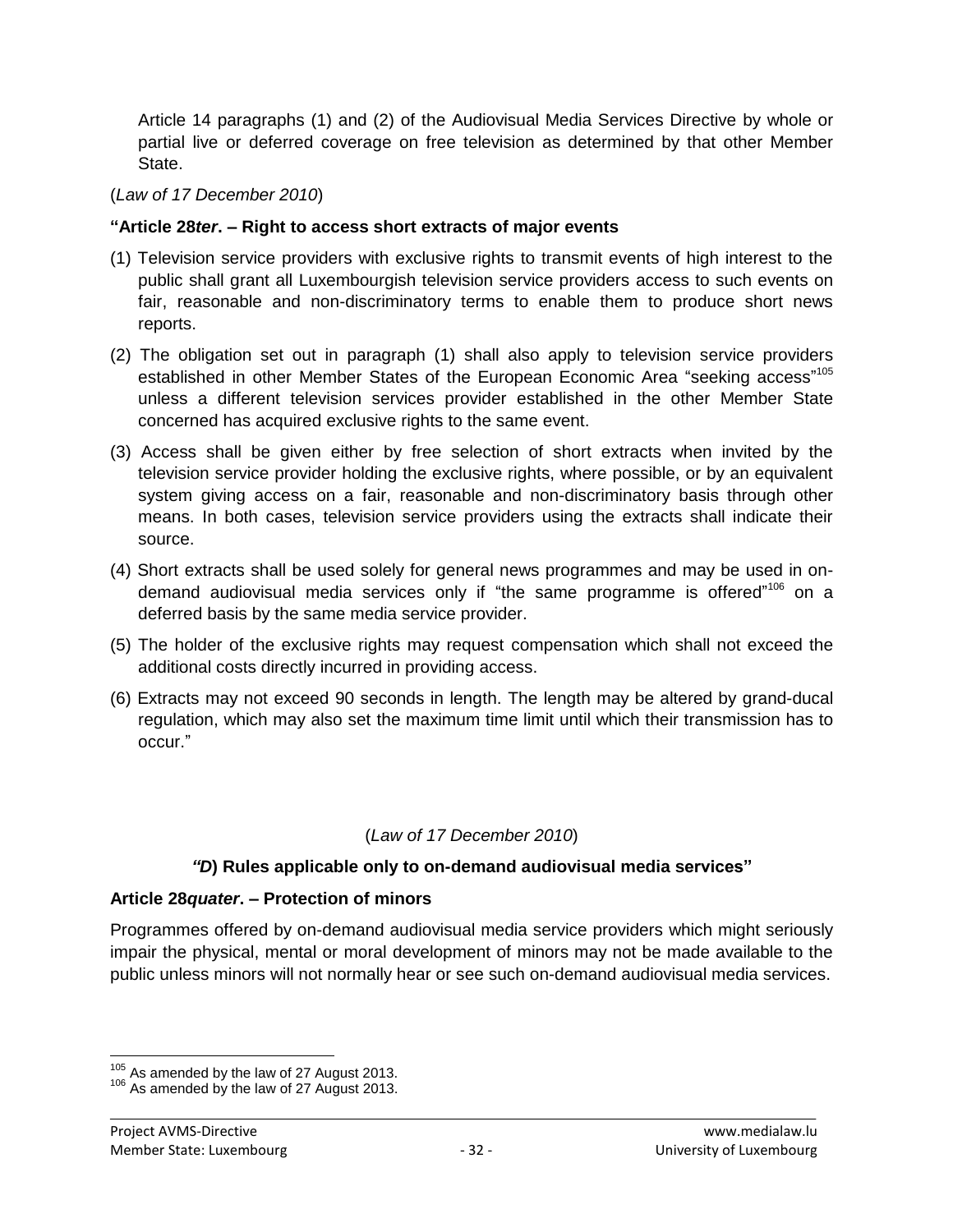# **E) Rules applicable only to radio**

### **Article 28***quinquies***. – Protection of minors**

Paragraphs (1) and (2) of Article 27*ter* also apply to Luxembourgish radio services.

#### **Article 28***sexies***. – Advertising content**

(1) A grand-ducal regulation may:

- a) specify general restrictions on the quantity and nature of advertising on Luxembourgish radio services; and
- b) impose the provisions of Articles 27*bis* or 28 or any grand-ducal regulation passed by virtue of those Articles or any of their provisions on certain categories of, or all, Luxembourgish radio services.

(2) Luxembourgish radio services may not advertise tobacco or tobacco products."

**Chapter "Vl."<sup>107</sup> –**

# **Other provisions**

### **A) Institutional measures**

### **Article 29. – Media and Communications Service**

- (1) Within the government administration, a *Service des médias et des communications* (hereinafter Media and Communications Service) is set up, reporting to the minister responsible for the media.
- (2) The missions of the Media and Communications Service are, in particular:
- a) to assist the minister in the definition and execution of the media and communications policy;
- b) to encourage the development, in terms of the media, of the range of programmes available to the people of the Grand Duchy;
- c) to encourage, in collaboration with the other services concerned, the promotion of the Grand Duchy as a European centre for audiovisual and communications business activities;

 $\overline{a}$  $107$  New numbering of the chapters introduced by the law of 2 April 2001.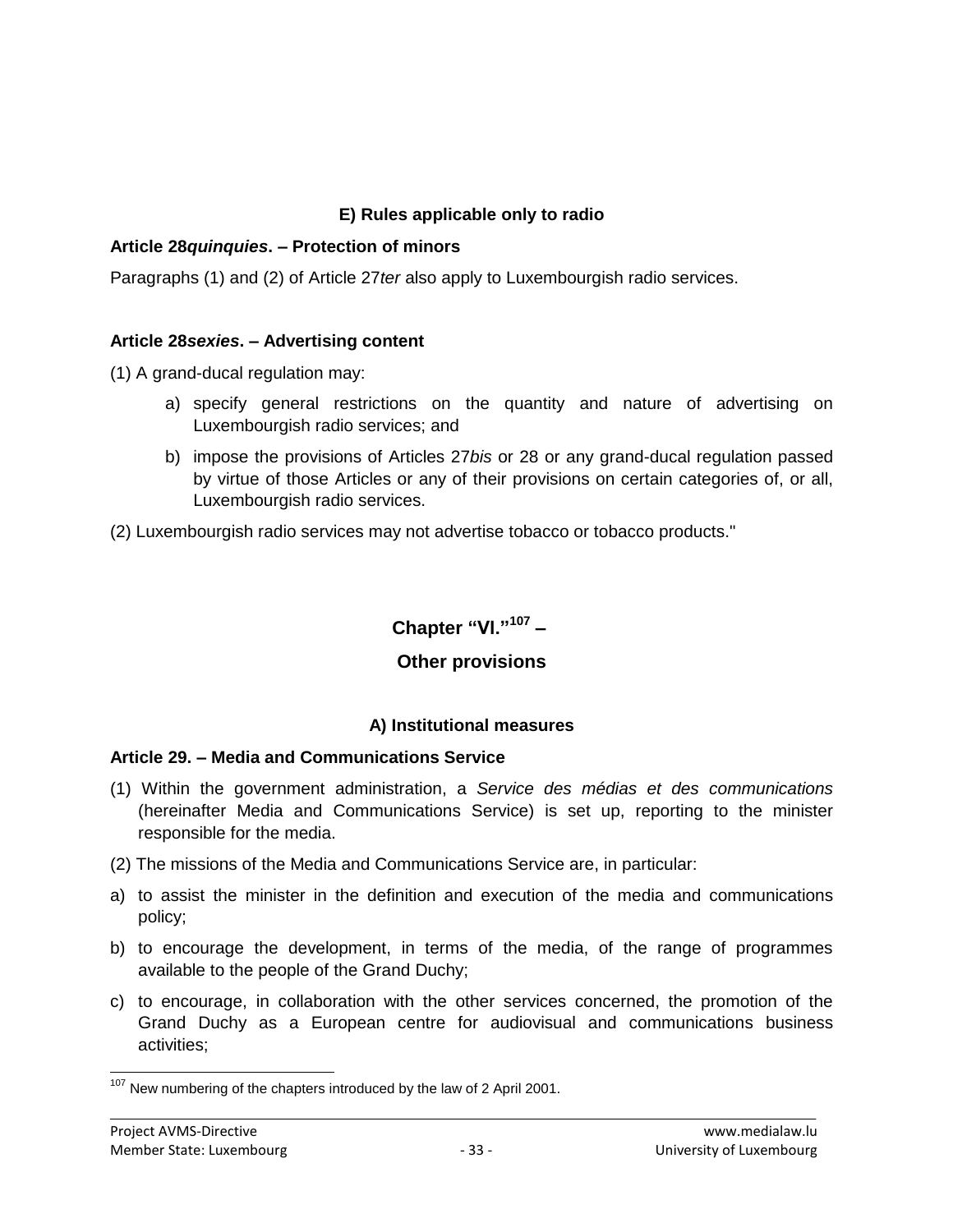### *(Law of 2 April 2001)*

- "d) to assist the government commissioners charged with the monitoring of the holders of concessions or permits, the *Commission consultative des médias* (hereinafter Consultative Committee for the Media) created by Article 33 and the committee foreseen by the law on the promotion of the printed press: $108$
- e) to assure the contact with international and foreign organisations charged with the monitoring of the audiovisual sector and particularly to represent the Grand Duchy in the Contact Committee provided by the Audiovisual Media Services Directive and the Standing Committee set up pursuant to the European Convention on Transfrontier Television;"
- f) to collaborate with the other public television services with responsibilities in related fields, and to enable them to benefit from its expertise.
- (3) The Media and Communications Service is headed by a senior official of the government administration, who is authorised to hold the title of Director.
- (4) A grand-ducal regulation shall lay down the internal organisation of the Media and Communications Service.

**Article 30 and 31** *(repealed by the Law of 27 August 2013)*

### **Article 32. – Information and Press Service**

- (1) A *Service information et presse* (hereinafter Information and Press Service) is set up within the government administration, reporting to the minister responsible for information.
- (2) The missions of the Information and Press Service are, in particular:
- a) providing information to the press, the public and other interested circles about the activities of the state;
- b) assisting the government and the administrations in the work of making the Grand Duchy better known abroad and cultivating its international image;
- c) to these ends, publishing documents of all kinds and disseminating the documents published by ministries and public administrations, organising press conferences and other events and hosting foreign journalists and official visitors;
- d) developing and updating the VideoState programme in the interactive videotex service;
- e) facilitating by every possible means the work of Luxembourg's press organs and journalists.
- (3) The Information and Press Service is headed by a senior official of the government administration, who is authorised to hold the title of Director.

 $\overline{a}$  $108$  As amended by the law of 27 August 2013.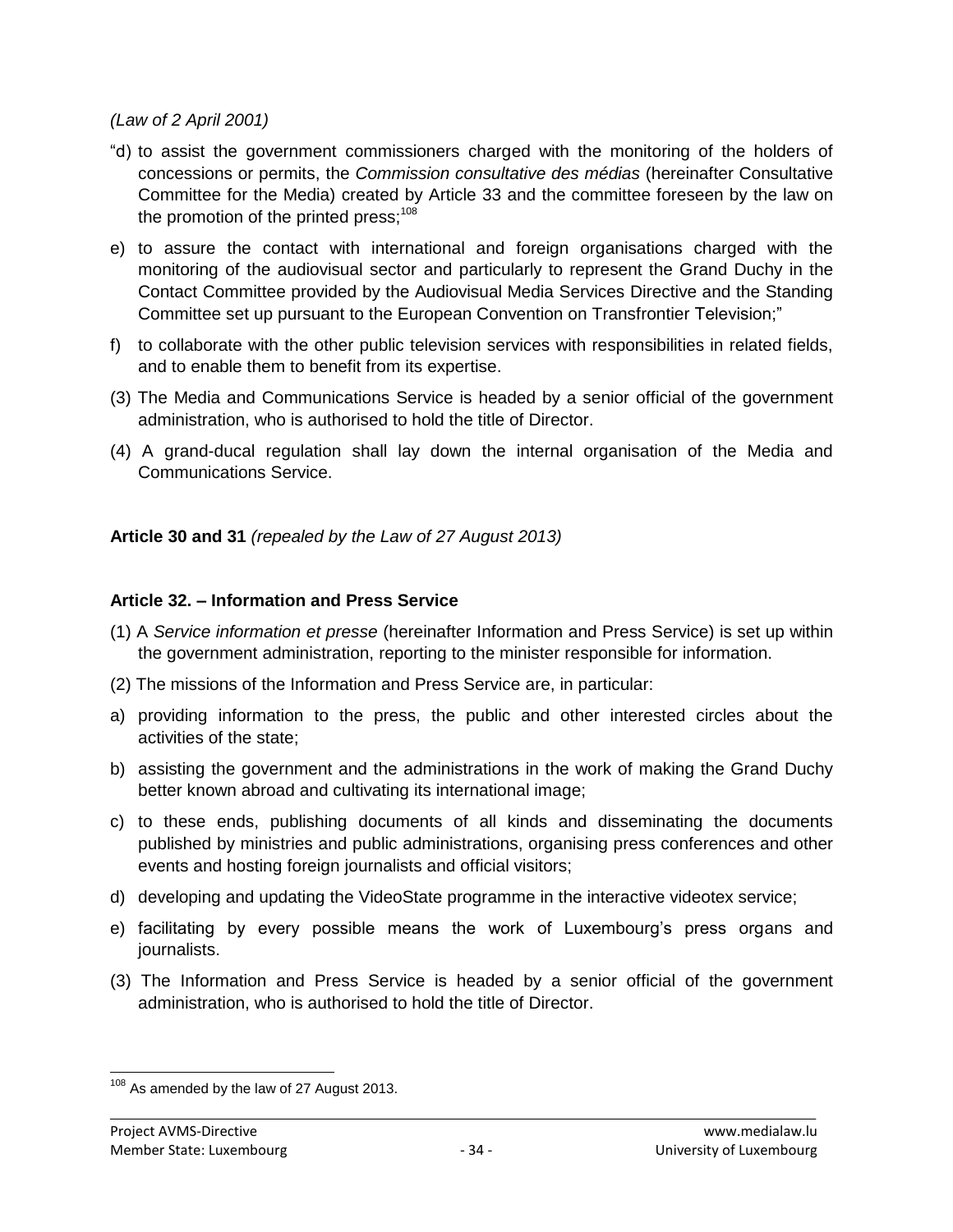(4) A grand-ducal regulation shall lay down the internal operation of the Information and Press Service.

### **Article 33. – Consultative Committee on the Media**

- (1) A *Commission consultative des médias* (hereinafter Consultative Committee on the Media) is set up within the government administration, reporting to the minister responsible for the media, having the mission to represent at the government the companies, associations and trade unions in the media sector, particularly in the field of the printed press, television, sound radio, "multimedia"<sup>1</sup>, satellites and cable.
- (2) Whenever he regards it as appropriate, the minister consults the Consultative Committee on questions relating to media policy. The Committee, on its own initiative, brings to the attention of the minister any matter that it considers appropriate.
- (3) The positions adopted by the Consultative Committee shall take the form of opinions, which may include diverging opinions, or be accompanied by minority opinions.
- (4) The meetings of the Consultative Committee are attended, without voting rights, by officials charged with media issues and related subjects, including at least one delegate of the ministers of telecommunications, finance and culture  $(...)^{109}$ .
- (5) The discussions of the Consultative Committee are confidential. The opinions issued may be published following a joint decision by the minister and the Committee.
- (6) A grand-ducal regulation shall lay down the internal operation of the Consultative Committee.
- (7) The Consultative Committee shall choose a chairman from among its ranks, who will be assisted by the secretariat provided by the Media and Communications Service.

### **B) Miscellaneous**

### **"Article 34. – Advertising resources of the printed press"<sup>110</sup>**

- (1) *(implicitly repealed by the Law of 3 August 1998 on Promotion of the Printed Press)*
- (2) *(implicitly repealed by the Law of 3 August 1998 on Promotion of the Printed Press)*
- (3) *(implicitly repealed by the Law of 3 August 1998 on Promotion of the Printed Press)*
- (4) A committee consisting of delegates of the government, representatives of publishers of "press organs benefiting from the scheme for promotion of the printed press"<sup>111</sup> and experts chosen by mutual agreement is charged with monitoring and evaluating the consequences of the introduction of new sound radio and television services on advertising resources of

 $\overline{a}$  $109$  As amended / deleted by the law of 2 April 2001.

<sup>110</sup> As amended / deleted by the law of 2 April 2001.

<sup>&</sup>lt;sup>111</sup> As amended by the law of 2 April 2001.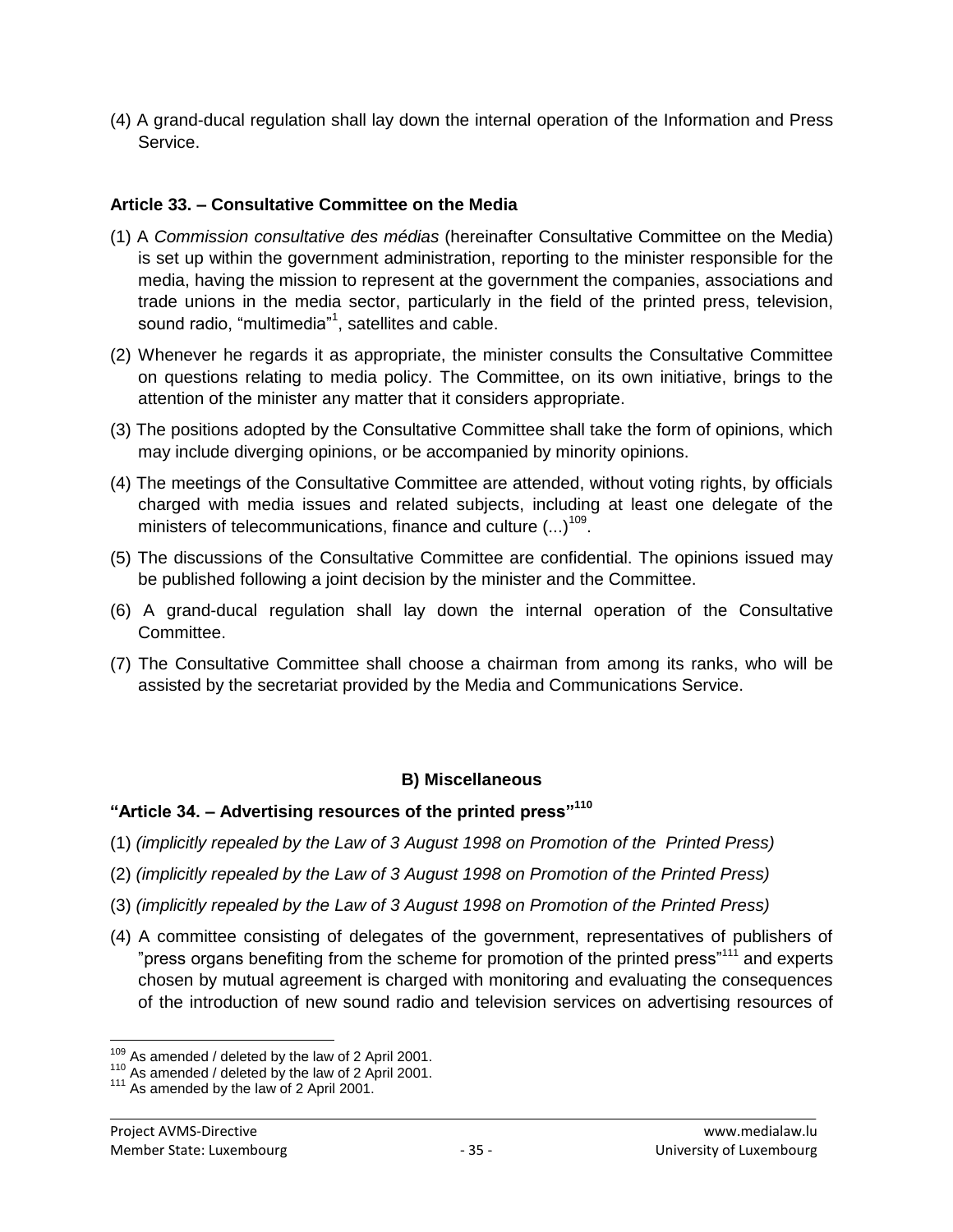"press organs benefiting from the scheme for promotion of the printed press"<sup>112</sup> and to propose, if appropriate, compensation to be funded from the state budget.  $(...)^{113}$ .

 $(...)^{114}$ 

### *(Law of 17 December 2010)*

### "**Article 34***bis***. – Supply of information and storing of recordings**

- (1) Each radio or television service "falling within the authority of the Grand Duchy of Luxembourg"<sup>115</sup> must regularly identify themselves to the public by using their official name and title.
- (2) Any Audiovisual media service provider shall provide to the recipient of the service and responsible authorities with easy, direct and permanent access to at least the following information:
- a) its name;
- b) the address at which the media service provider is established;
- c) the details of the media service provider, including its electronic mail address or website, which allow it to be contacted rapidly in a direct and efficient manner;
- d) the details of the minister responsible for the media and of "the Authority".<sup>116</sup>
- (3) All radio and television services and on-demand programmes must be recorded in full and the recordings must be stored for one month. If a programme is accused of breach of this Law or the book of obligations, the recording must be stored for as long as required to serve as evidence. The same shall apply if a right of reply or subsequent information procedure concerning a programme is begun under Article 61 of the law of 8 June 2004 on freedom of expression in the media.
- (4) A copy of the programme recording shall be provided upon request to the supervisory authorities or the court dealing with an objection concerning the programme in question."

# (*Law of 27 August 2013*)

# **"Chapter VII - Monitoring application of the law" 117**

### **"Article 35. The Autorité luxembourgeoise indépendante de l'audiovisuel**

1) The Authority is an independent administrative public body with a legal personality. The registered office of the Authority is in Luxembourg. It may be transferred at any time to

 $\overline{a}$ <sup>112</sup> As amended by the law of 2 April 2001.

<sup>113</sup> As amended / deleted by the law of 2 April 2001.

<sup>114</sup> As amended / deleted by the law of 2 April 2001.

<sup>&</sup>lt;sup>115</sup> As amended / deleted by the law of 27 August 2013.

<sup>&</sup>lt;sup>116</sup> As amended by the law of 27 August 2013.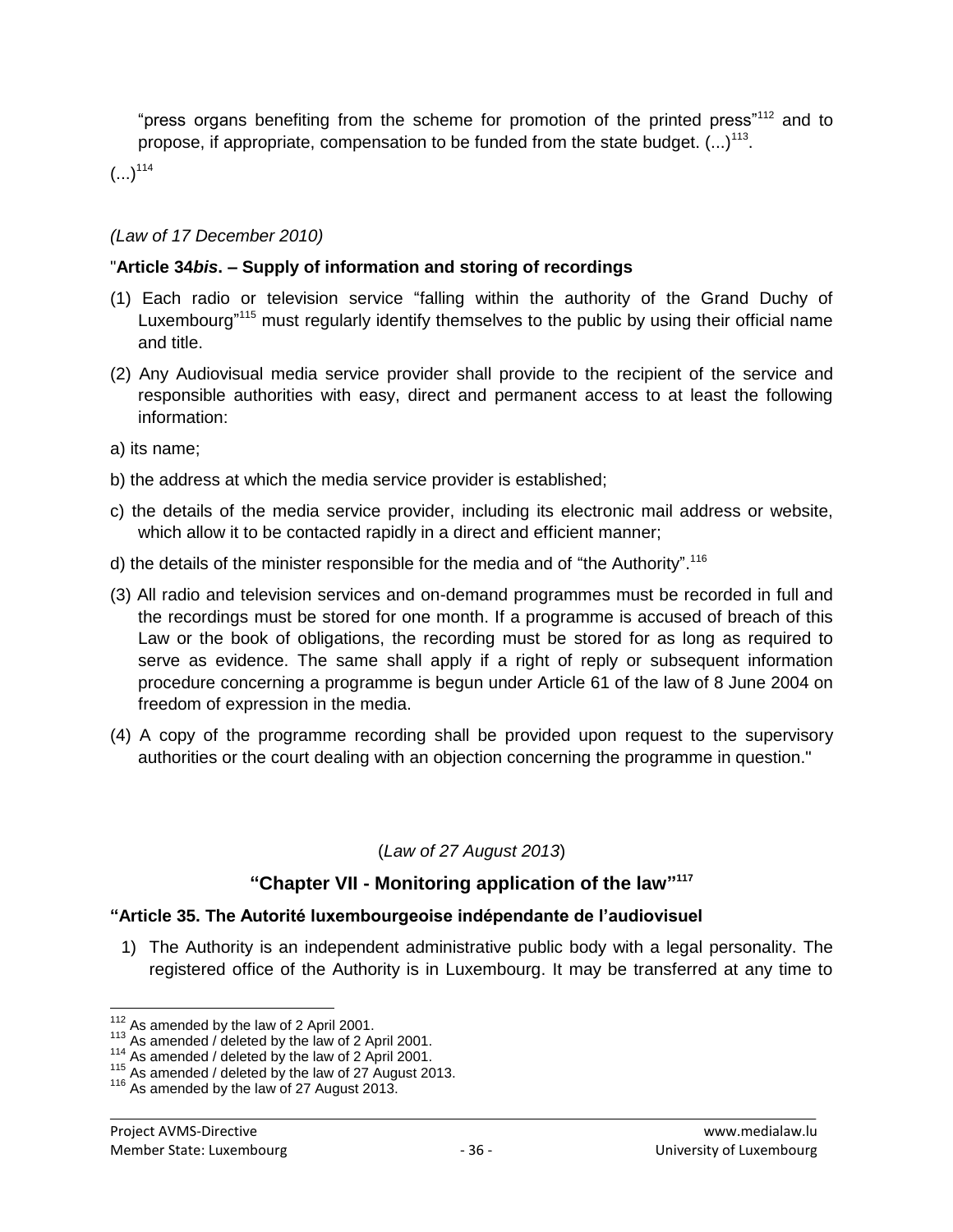any other location in Luxembourg by Grand Ducal order.

The Authority is financially and administratively independent and reports to the Media Minister.

It operates totally independently in pursuance of the objectives set out in article 1 of this law and of its duties under this law.

- 2) The duties of the Authority are to:
	- a) grant and withdraw the permits specified in articles 15 to 18 hereabove;
	- b) develop proposals for that will ensure increased choice and a better balance of programmes for the resident public, particularly with respect to the implementation of articles  $12(2)(e)$  and  $14(5)$  of this law;
	- c) encourage the providers of audiovisual media services that fall within its scope to ensure that the services they offer become increasingly accessible to persons who are sight or hearing impaired;
	- d) encourage the providers of audiovisual media services to develop ethical codes on inappropriate commercial audiovisual communications that are broadcast to accompany, or broadcast during, children's programmes, where such communications concern foods or drinks that contain nutrients or substances with a nutritional or physiological effect, such as fats, trans fatty acids, salt/sodium or sugars, and whose inclusion in the diet in excessive quantities is not recommended;
	- e) encourage the providers of on-demand audiovisual media services that fall within its scope to ensure that, where possible and using appropriate means, the on-demand services they offer promote the production of, and access to, European works;
	- f) exercise its powers under article 6 of the Law of 20 April 2009 on Access to Public Cinematographic Performances;
	- g) supervise, control and ensure compliance with the law, regulations and specifications by audiovisual and sound media services that fall within the scope of the Luxembourg authorities under this law, either because they have received a concession or permit under this law, or because they have reported their services pursuant to article 23*bis*, 23*ter* or 23*quater* (2) of this law.
- 3) The Authority shall be consulted by the Media Minister before any request for a concession or permit is granted under articles 9, 10*bis*, 12, 13, 19, 21 or 23, and before withdrawal of any such permit or concession.""<sup>118</sup>

# **"Article 35***bis***. Authority executive**

The Authority executive comprises the Board of Directors, the Director and the Consultative Committee.

 $\overline{a}$ 

 $117$  This chapter was substantially amended by the law of 27 August 2013.

<sup>&</sup>lt;sup>118</sup> As amended by the law of 27 August 2013.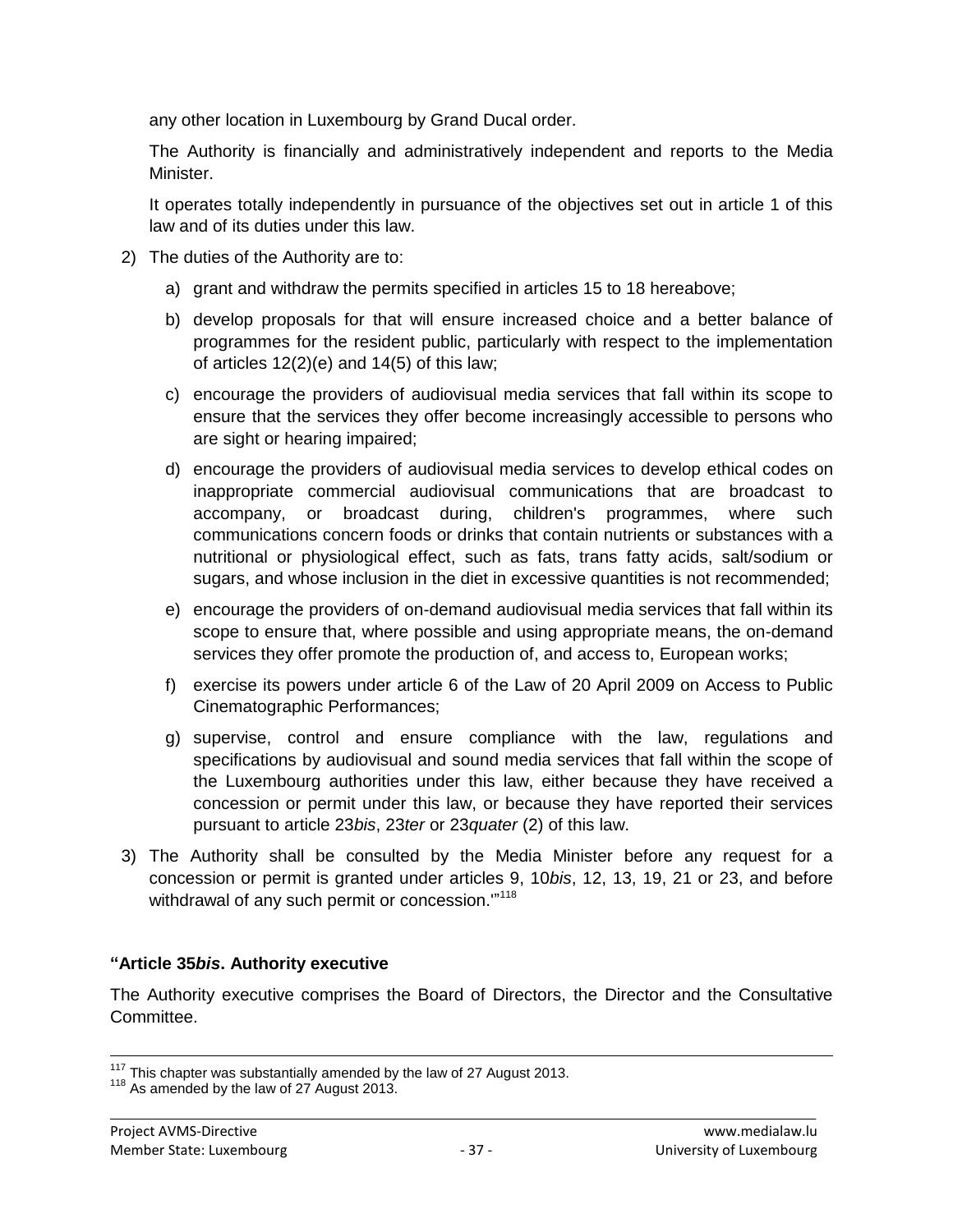### A. The Board of Directors

- (1) 1. Duties of the Board of Directors
	- a) It decides on the admissibility of complaints and the start of investigations, identifies violations of this law and its implementing regulations and failures to perform the duties connected with concessions, permits and their associated obligations, and where appropriate imposes one of the penalties set out in article 35*sexies* of this law after having obtained the opinion of the Director.
	- b) Where the Board of Directors concludes that the facts stated in the investigation file do not constitute failure to comply with this law and that no provision of this law has been violated, it shall dismiss the case.
	- c) The Board of Directors may, if it wishes, request the Director to carry out an additional investigation.
	- d) Similarly, the Committee may, if it wishes, itself question the persons investigated.

2. It gives a preliminary opinion on all requests for concessions and permits put to it by the Media Minister and before any Government decision to withdraw a concession or permit.

3. It grants and withdraws the permits referred to in articles 15 to 18 of this law.

4. It approves the internal regulations and rules of procedure for investigations that have been prepared by the Director.

5. It closes the Authority's budget and annual accounts.

6. It approves the management report prepared by the Director and submits it to the Government pursuant to article 35*quinqies*(6).

7. It decides its own internal regulations.

8. It appoints the registered auditor of the Authority.

9. It approves the actions of the Director and all administration actions that may be charged to the budget.

10. It approves the statement of employees and in the event of vacancies makes recommendations to the relevant authorities, having first obtained the opinion of the Director.

11. It issues opinions on candidates for the position of Director.

12. It performs the duties entrusted to the Authority under article 6 of the Law of 20 April 2009 on Access to Public Cinematographic Performances.

Decisions concerning the budget referred to under 5 hereabove and those under 8 hereabove are submitted for approval to the relevant minister. Decisions concerning the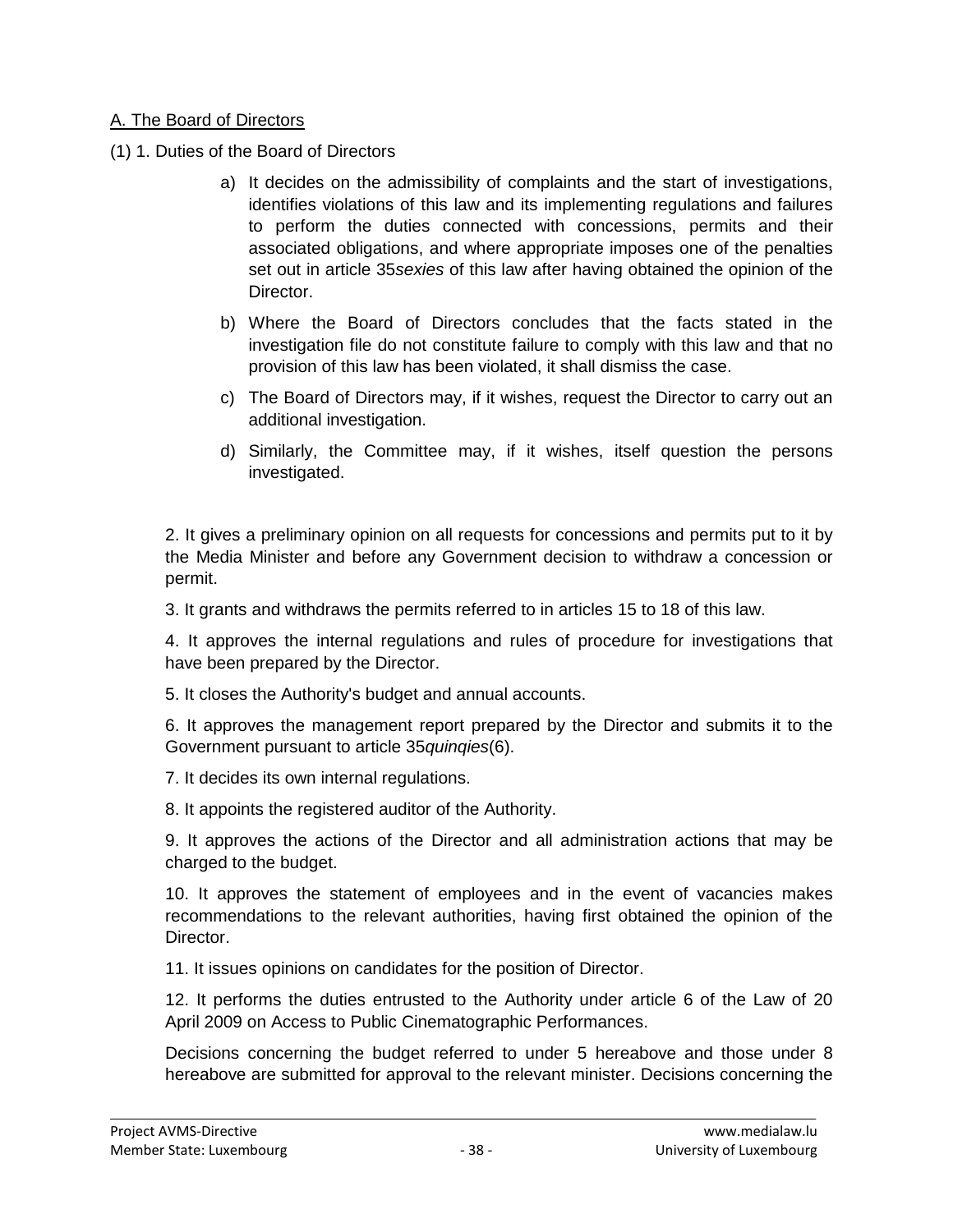annual accounts referred to under 5 hereabove and those under 10 hereabove are submitted for approval to the Governing Committee.

### 2) Composition of the Board of Directors

The Board of Directors has 5 members, one of whom is its Chairman and all of whom are appointed by the Grand Duke at the recommendation of the Government in Council.

The Chairman represents the Authority before the courts and out of court.

Members of the Board of Directors may not be members of the Government, the Chamber of Deputies, the Council of State or the European Parliament. They may not hold any municipal position, or position or mandate in any entity supervised by the Authority, nor may they hold any direct or indirect interest in any company or other body that comes within the scope of the Committee.

Their 5-year terms of office are renewable.

The replacement of Board members who have resigned or died or who are permanently incapable of performing their duties shall be made as quickly as possible in the manner set out hereabove. The term of office of a replacement member is the remainder of the term of office of the member being replaced.

The Board of Directors selects a secretary from among the officers of the Authority.

Members of the Board of Directors and its secretary receive monthly remuneration from the Authority. The amount of their remuneration is set by Grand Ducal order based on the scope and extent of their respective duties.

(3) Operation of the Board of Directors

The Board of Directors meets whenever its duties require. It is convened by the Chairman or if he/she is unable to do so by the member who is oldest in age.

It must be convened if a meeting is requested by at least three members or by the Director.

The Board of Directors is quorate when the majority of its members are present. Each member of the Board of Directors may act as proxy for no more than one other member. Proxies must be given exclusively to other members of the Board of Directors.

Decisions of the Board of Directors are taken by simple majority vote of members present.

All deliberations of the Board of Directors are secret. Decisions by the Board of Directors as to the dismissal of complaints and investigations, decisions ordering additional investigation and decisions applying a penalty are published.

# B. The Director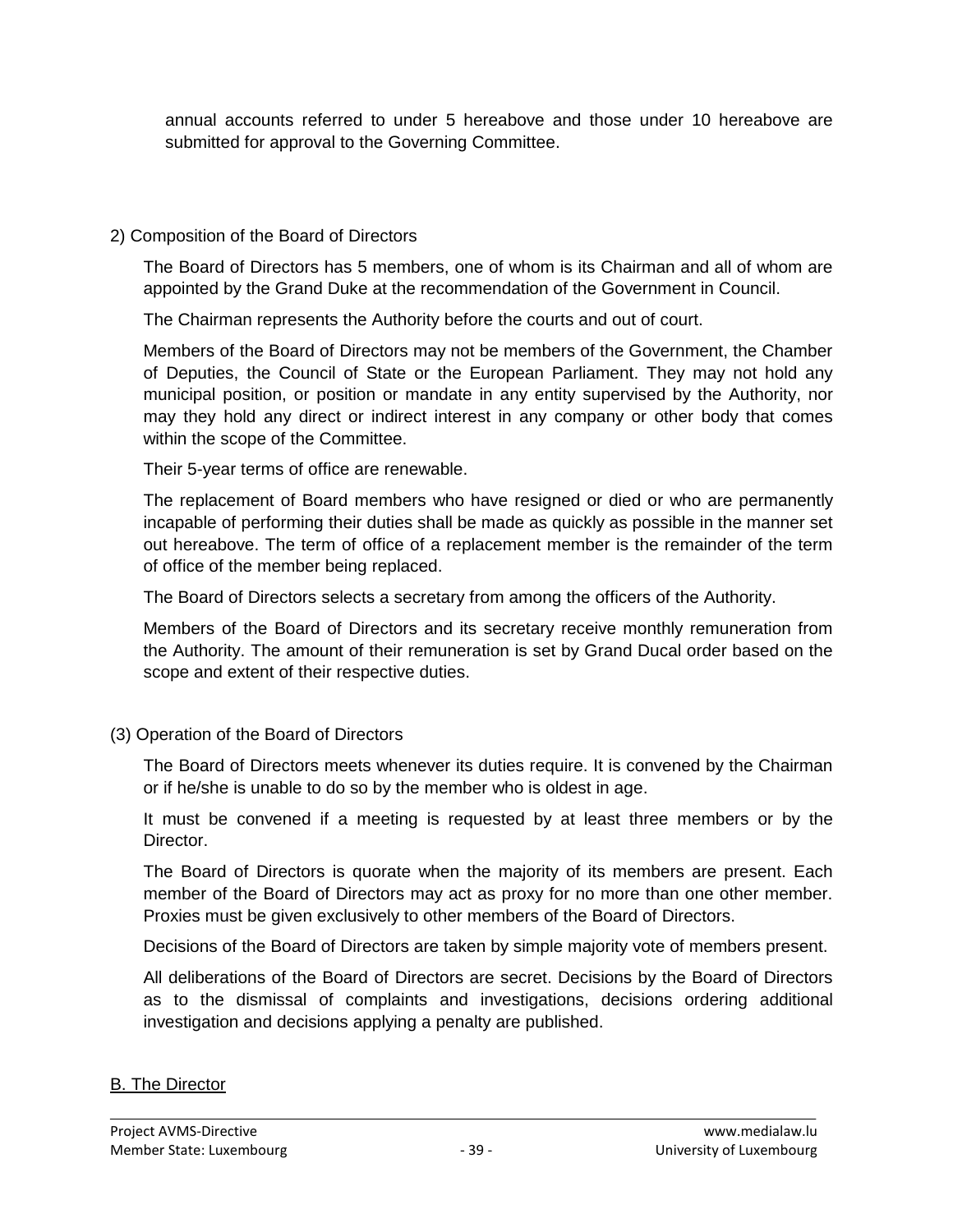(1) Appointment of the Director

The Director is appointed by the Grand Duke for a renewable 5-year term of office at the recommendation of the Government in Council and after having obtained the opinion of the Board of Directors.

The Government in Council may, having requested the opinion of the Board of Directors, recommend that the Grand Duke revoke the mandate of the Director if the latter is permanently incapable of performing his/her duties or no longer meets position requirements.

The Director shall hold a university Masters degree or recognised equivalent.

The Director is a civil servant.

The Director may not be a member of the Government, the Chamber of Deputies, the Council of State or the European Parliament.

He/she may not hold any municipal position, undertake any activity that is incompatible with his/her position, or hold any direct or indirect interest in any company or other body that comes within the scope of the Authority.

(2) Duties of the Director

The Director supervises compliance with this law, its implementing regulations, the rules governing concessions and permits and their associated specifications.

1. Complaints addressed to the Authority shall be sent to the Director for action after the Board of Directors has checked their admissibility.

2. The Director manages investigations. Once an investigation is concluded, he/she shall submit the file to the Board of Directors, recommending either dismissal without action or application of one of the penalties specified in article 35*sexies* hereunder.

He/she shall attend Board meetings in an advisory capacity unless otherwise decided by the Board of Directors.

3. He/she undertakes all administrative management and implements the decisions of the Board of Directors.

4. Authority personnel report to the Director.

5. The Director establishes the internal regulations and the procedural rules for investigations, which do not come into force until approved by the Board of Directors.

6. He/she prepares or has prepared the annual accounts, budget and management report and submits them to the Board of Directors for approval."<sup>119</sup>

### **"Article 35***ter***. The Consultative Committee**

 $\overline{a}$  $119$  As amended by the law of 27 August 2013.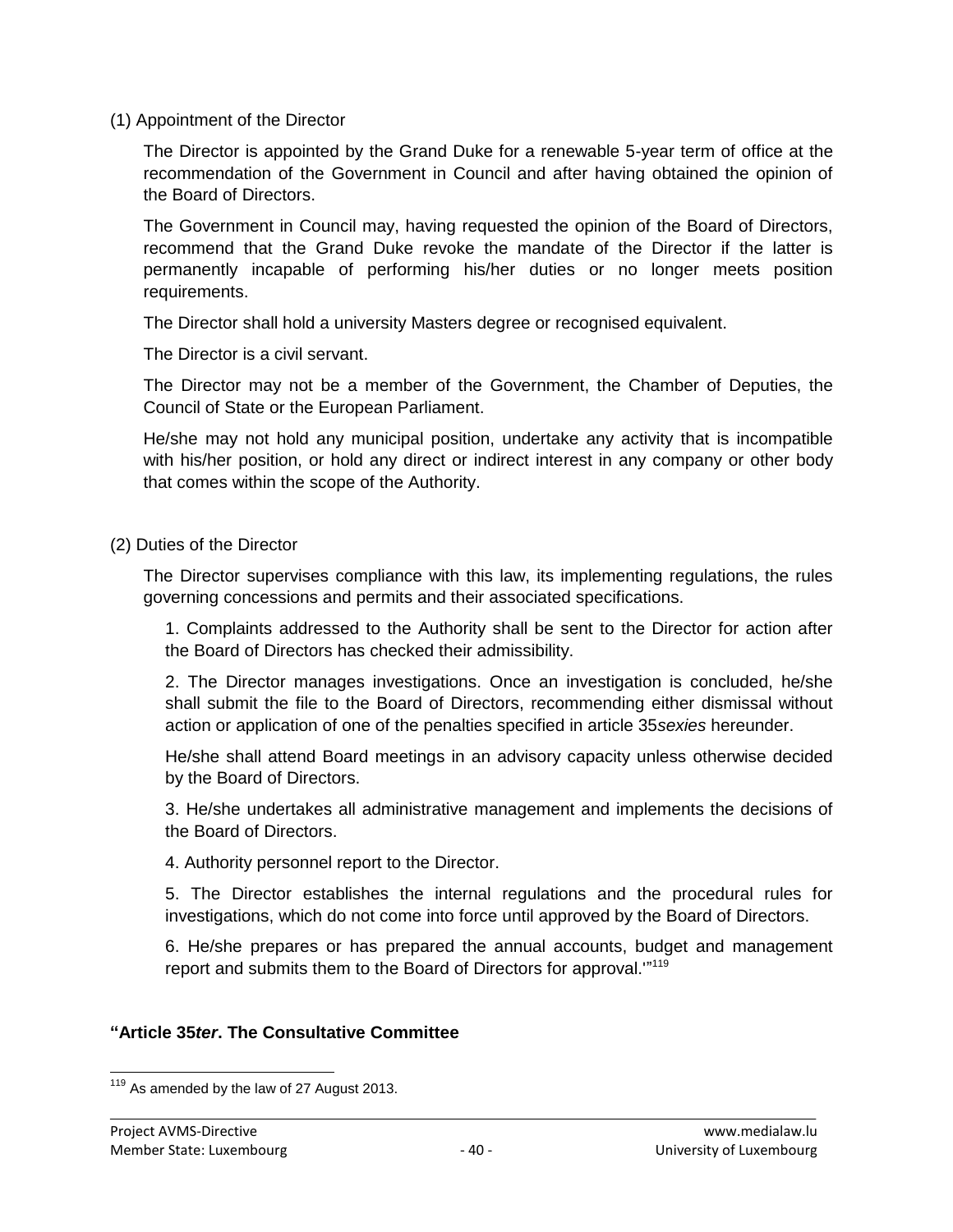- 1) The Consultative Committee is the consultative body of the Authority and has up to twenty-five members, each appointed for five years by the organisations that best represent the social and cultural life of the country. The list of organisations represented and the number of members each appoints is fixed by Grand Ducal order.
- 2) The Consultative Committee is quorate when a majority of its members is present. Resolutions are adopted by majority vote of the members present. In the event of a tie, the Chairman has the casting vote.

The deliberations of the Consultative Committee are secret.

The Director attends the deliberations of the Committee in an advisory capacity.

- 3) It establishes its own internal regulations governing its internal operation.
- 4) It has the following duties:
	- 1. it must be consulted in the event of investigations concerning articles 26*bis*, 27*ter*, 28*quater* and 28*quinquies* of this law;
	- 2. it must be consulted if the Authority is seised within the meaning of article 6(2) of the Law of 20 April 2009 on Access to Cinematographic Performances;
	- 3. it may be consulted by decision of the Board of Directors in connection with the other duties of the Authority.

The members of the Consultative Committee receive attendance fees from the Authority, the amount of which is set by Grand Ducal order."<sup>120</sup>

### **"Article 35***quater***. Personnel structure**

- 1) Apart from the Director, the personnel structure, organised by rank, includes the following functions and jobs:
	- 1. senior administration career, seniority pay scale 12:
		- a) first-class management advisors,
		- b) management advisors,
		- c) deputy management advisors,
		- d) Government attachés, first class,
		- e) Government attachés,
	- 2. middle administration career, seniority pay scale 7:
		- a) senior inspectors, first class,
		- b) senior inspectors,
		- c) inspectors,

 $\overline{a}$  $120$  As inserted by the law of 27 August 2013.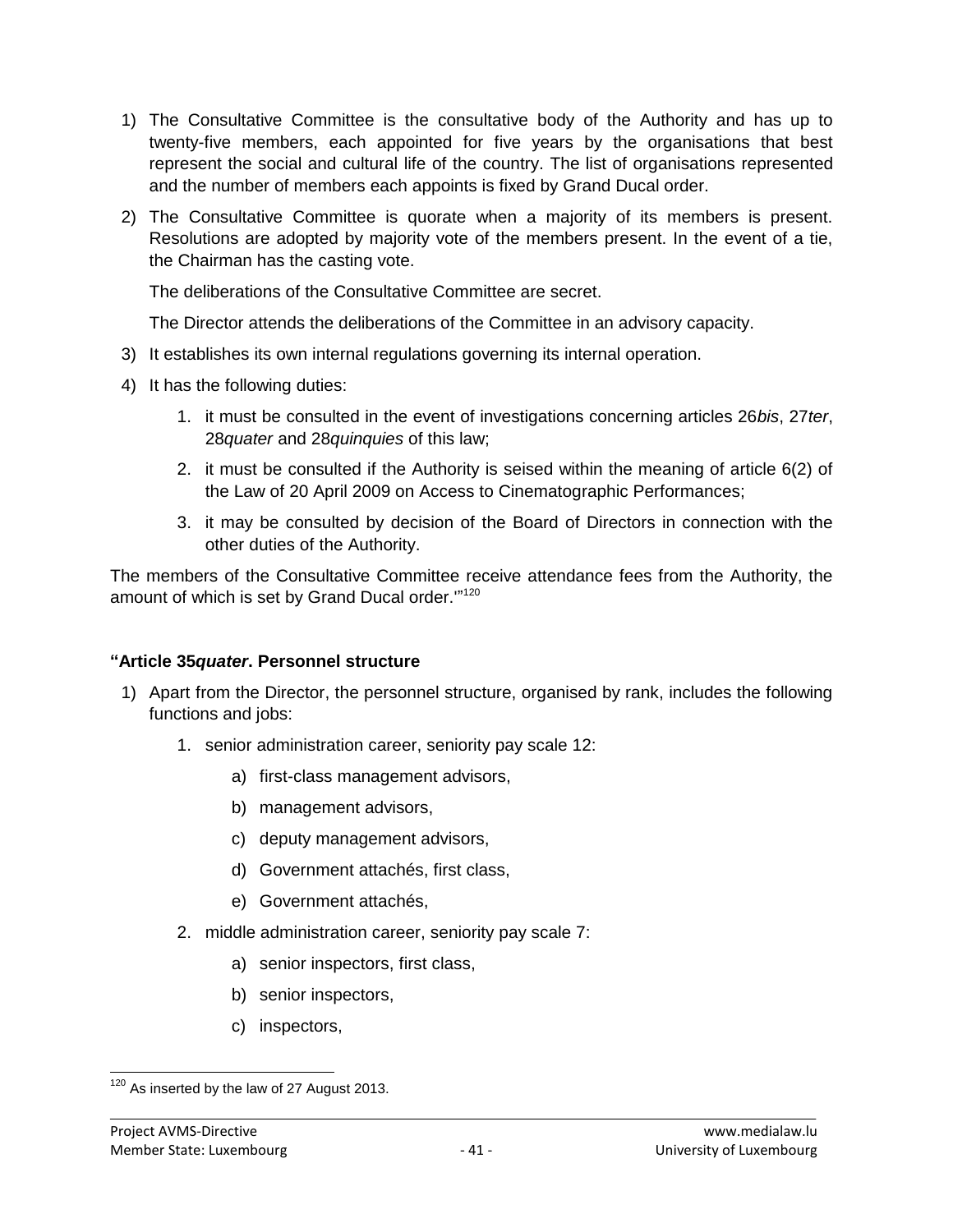- d) office managers,
- e) deputy office managers,
- f) chief editors,
- g) editors,
- 3. lower administration career, seniority pay scale 4:
	- a) senior clerks, first class,
	- b) senior clerks,
	- c) clerks,
	- d) deputy clerks,
	- e) forwarding clerks.
- 2) The structure at (1) hereabove may be supplemented by trainees, State employees and State workers subject to budget.
- 3) The Director may, if approved by the Board of Directors and in particular and *ad hoc* circumstances, call on external experts whose services are specified and remunerated under private law contracts.<sup>121</sup>

### **"Article 35***quinquies***. Financial**

- 1) The Authority receives an annual contribution from the State budget. The State provides the property the Authority requires to be able to operate and perform its duties.
- 2) The Authority may obtain the proportion of its payroll and operating costs that is not covered by the annual contribution from the State budget by taxing all providers of audiovisual media services and persons subject to its supervision.

The amount of the tax and the method of implementing this sub-section are set by Grand Ducal order.

3) The Authority's accounts shall be kept in accordance with commercial accounting principles and methods.

The Authority's financial year is the calendar year.

At closing of each financial year, the Director prepares a draft balance sheet and a draft income statement and submits both to the Board of Directors for approval.

4) An authorised auditor appointed by the Board of Directors audits the Authority's accounts and control the propriety of all transactions and accounting entries.

The authorised auditor shall meet the requirements of the Law of 18 December 2009 on the Audit Profession.

Auditors are appointed for a renewable three-year period. Their remuneration is for the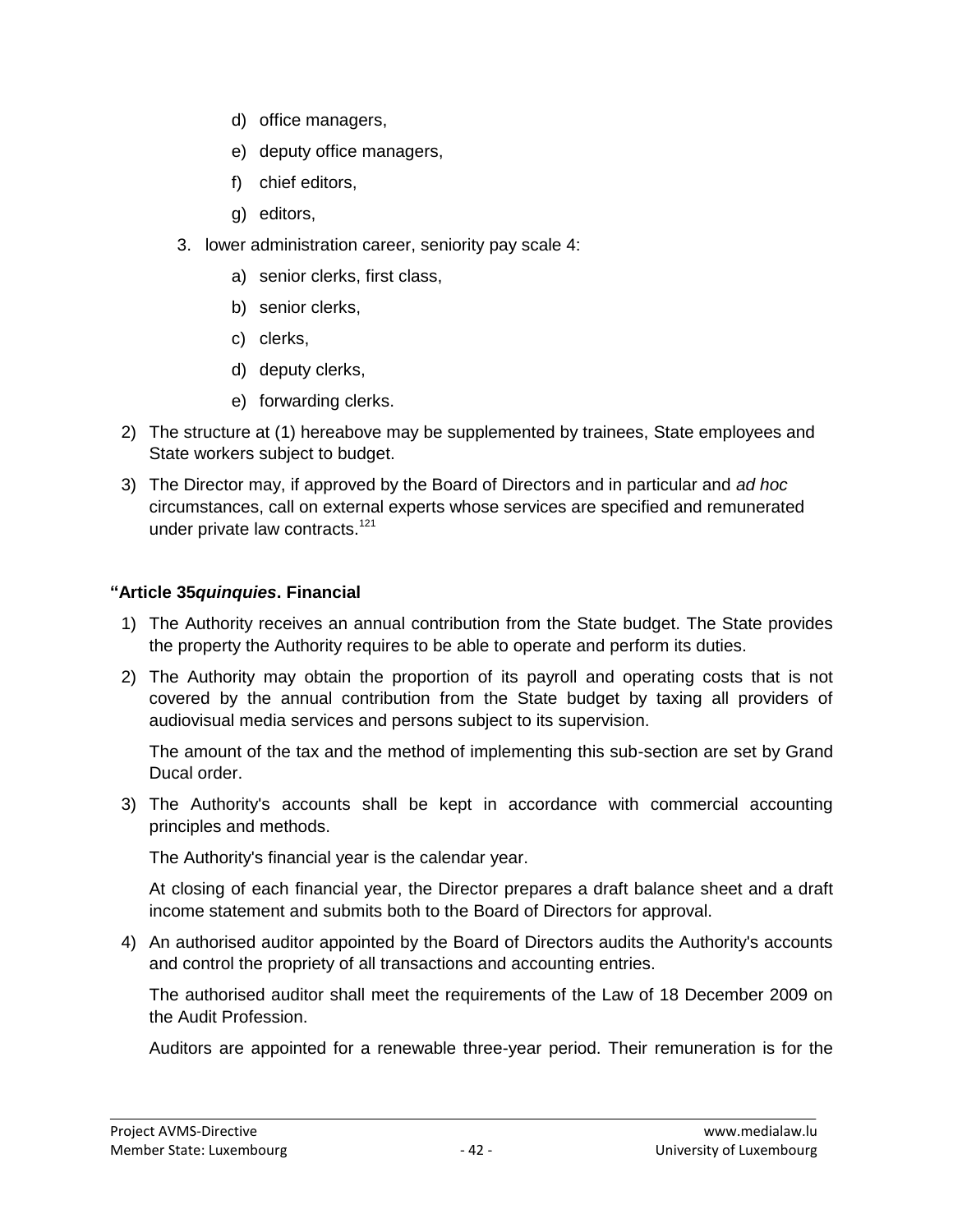account of the Authority. They submit their report to the Board of Directors by 1 April. The Board of Directors may require them to undertake specific controls.

- 5) Before 30 April each year the Director prepares a draft budget for the following year and submits it to the Board of Directors for approval.
- 6) By 1 May the Board of Directors submits the annual accounts to the Government along with a management report and the audit report. The Government in Council decides whether to give discharge to the Authority executive. Both this decision and the annual accounts are published in the *Mémorial*.
- 7) The Authority's financial management is subject to control by the Court of Accounts. $122$

### **"Article 35***sexies***. Penalties**

- 1) Physical and moral persons, whether or not resident in the Grand Duchy of Luxembourg, may submit written complaints to the Authority concerning non-compliance with this law, implementation of this law or specifications by any audiovisual or sound service subject to Luxembourg law.
- 2) Complaints shall be registered and a receipt sent to the complainant. The Authority shall immediately inform the provider of the media services concerned. Said supplier shall keep a copy of the recording of the programme, so long as the recording is still available given the time limit set in article 34*bis*(3) hereunder.

The Authority may require receipt of the recording and may also ensure the complainant is able to see or hear the recording.

- 3) Should the Authority become aware through its own actions or through a complaint that an audiovisual or sound media provider broadcasting an audiovisual or sound media service covered by articles 3, 5, 13(3), 15(6), 17(4), 17(5), 18(3), 20, 21(1), 21(2), 22(1), 22(4), 23(1), 23(2), 23*bis*, 23*ter*, 23*quater* (2), 23*quater* (3), 23*quater* (4), 25(1), 25(5), 26*bi*s, 27, 27*bis*, 28, 28*bis*, 28*ter*, 28*quater*, 28*quinquies*, 28*sexies*, 34 or 35*quinquies*(2) of this law has violated any Grand Ducal regulation implementing this law or any concession/permit or associated specification, it shall send the provider concerned a registered letter requesting explanations. Said procedure shall not apply to events that are over one year old. If the Authority concludes at the end of the procedure that the service manifestly, seriously and gravely violated the relevant provisions of the law, it shall order, based on the seriousness of the facts, one of the following penalties:
	- a. reprimand,
	- b. reprimand with duty to read an announcement on air,
	- c. a fine of 250-25 000 euro.

Reprimands and fines may not be applied to violations that are subject to a criminal penalty.

 $\overline{a}$  $121$  As inserted by the law of 27 August 2013.

<sup>&</sup>lt;sup>122</sup> As inserted by the law of 27 August 2013.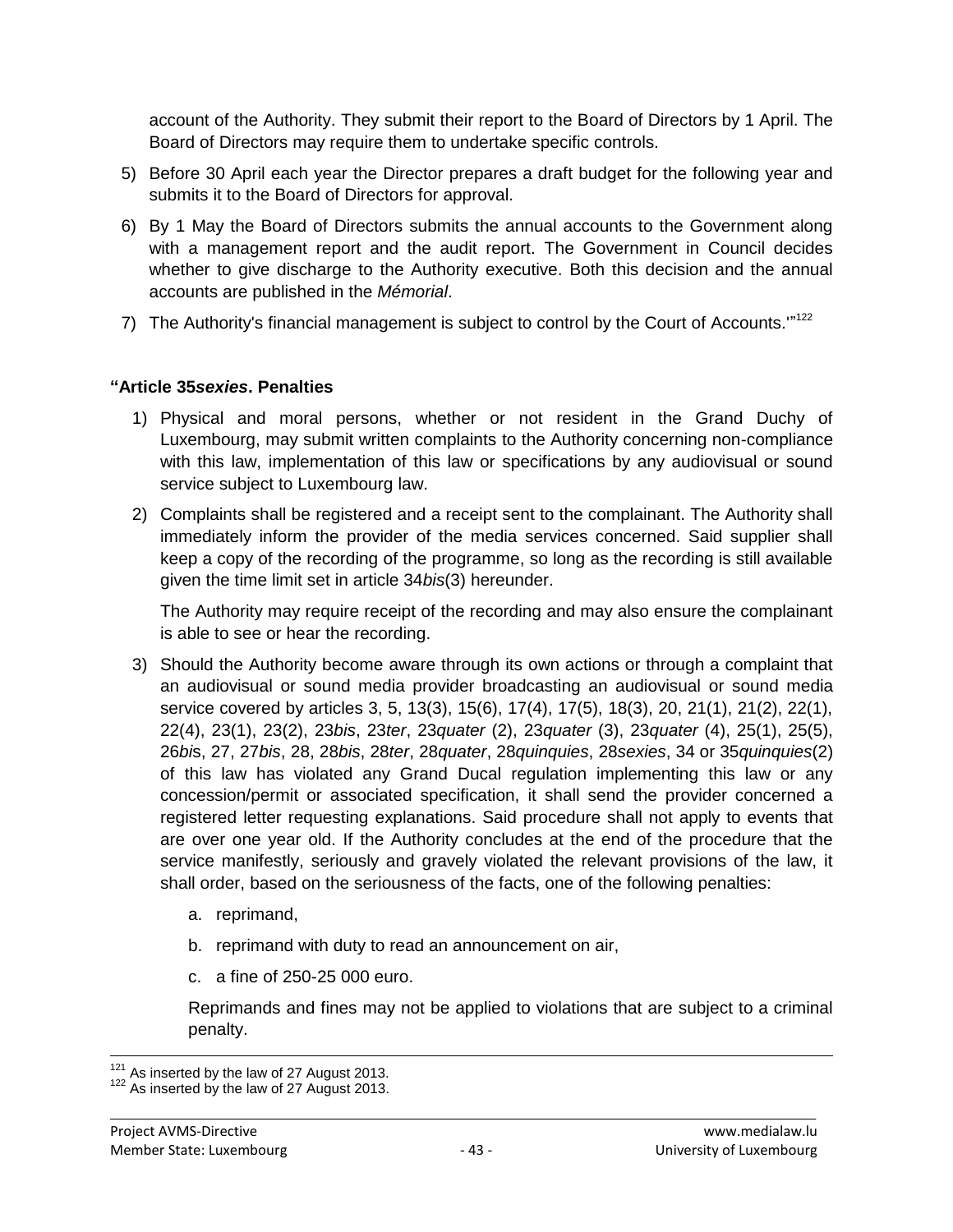- 4) In all cases covered by this article, decisions shall follow procedures involving all parties, the media service provider either having presented a defence or having been duly summonsed to do so by registered letter. The media service provider may have legal assistance or be legally represented.
- 5) Should a media service provider fail to comply with an order made in accordance with sub-section (3) hereabove following the imposition of a fine under (3) hereabove or if it should repeat the same violation within six months of the fine order, the amount of the fine as per (3)(c) hereabove may be doubled or the Authority may:
	- if an audiovisual media service within the meaning of articles 9, 10*bis*, 12, 13, 14, 19, 21 or 23 of this law is involved, inform the minister with responsibility for the Authority and recommend the temporary suspension or permanent withdrawal of the permit or concession;
	- if an audiovisual media service within the meaning of articles 23*bis*, 23*ter* or 23*quater* is involved, inform the minister with responsibility for the Authority and recommend temporary suspension or a permanent ban.

In the case of services within the meaning of article 23*quater*, service bans shall include a ban on the use of the Luxembourg satellite uplink and capacity;

- if a sound media service within the meaning of articles 15 to 18 of this law is involved, order the temporary suspension or permanent withdrawal of its permit.

With regard to the first two bullet points in this article, the Government, acting on the recommendation of the minister responsible for the Authority, shall order the penalty, which may not be heavier than the penalty recommended by the Authority in its report.

- 6) Decisions to withdraw licences shall be published in the *Mémorial.*
- 7) Appeals from Authority decisions made by virtue of the present article may be brought before the administrative courts.
- 8) Responsibility for the recovery of fines ordered under (3) and (5) hereabove lies with the *Administration de l'enregistrement et des domains* (Indirect Tax Office and Registry), which shall act as in the case of register entries.'"<sup>123</sup>

**Articles 36 and 37** (*repealed by the Law 8 June 2004)*

**Article 38. (***repealed by the Law 27 August 2013)*

 $\overline{a}$  $123$  As inserted by the law of 27 August 2013.